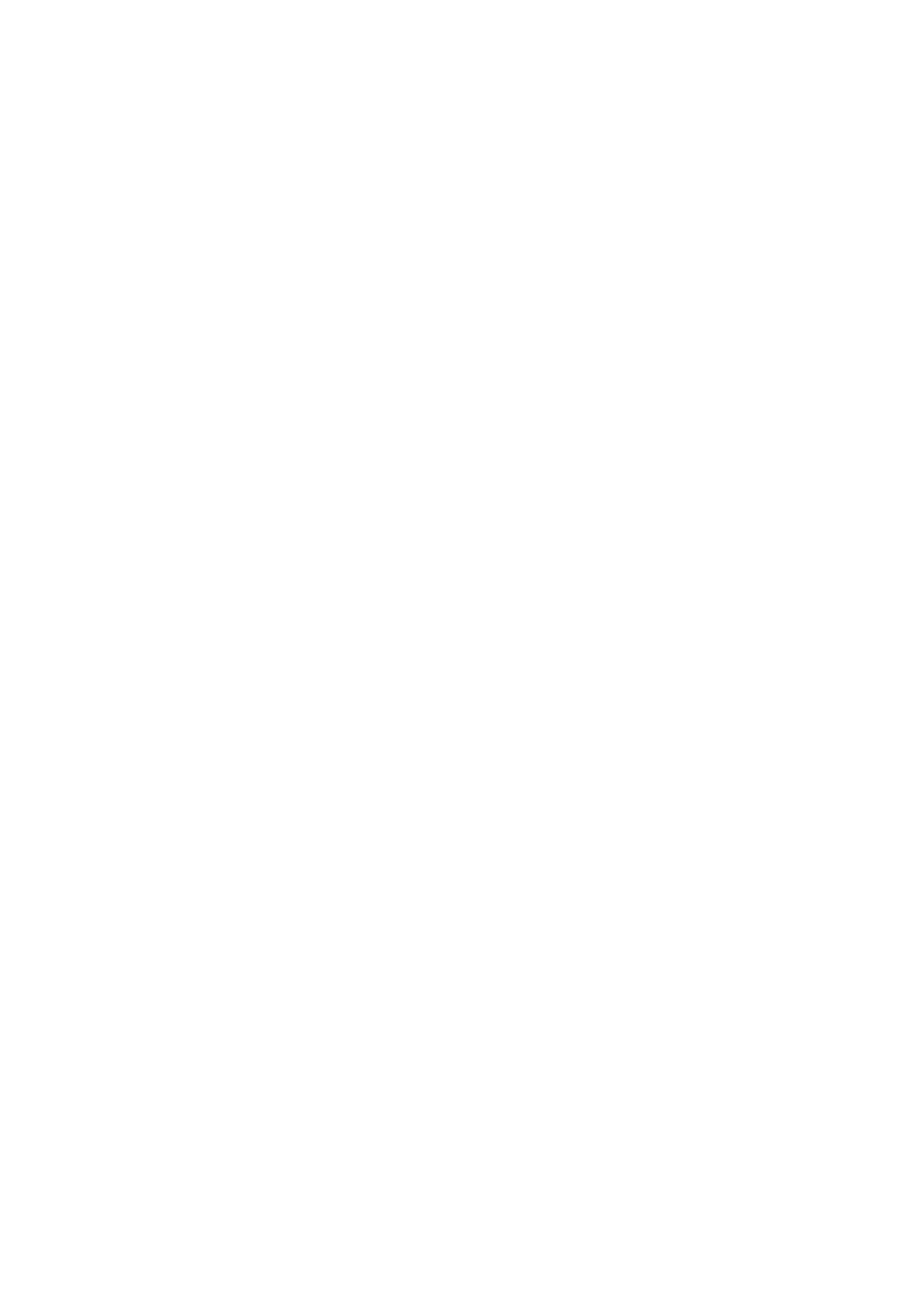

## Prävention in NRW | 67

## **Handlungshilfen für pflegende Angehörige**

Strategien zur Organisation der häuslichen Pflege und der Selbstsorge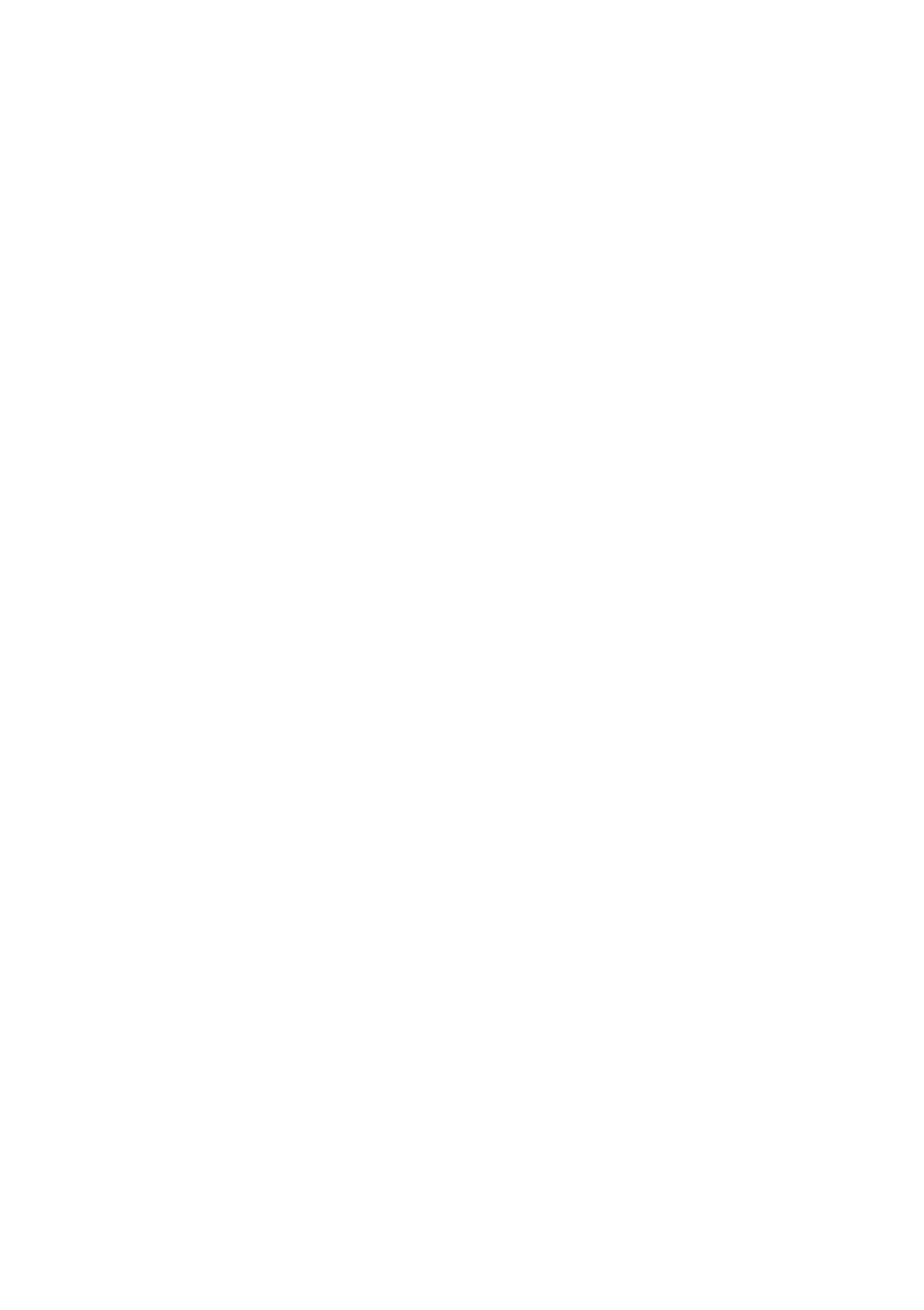## Table of contents

| 6  |
|----|
|    |
| 9  |
|    |
| 12 |
|    |
| 14 |
|    |
| 18 |
|    |
| 22 |
|    |
| 26 |
| 36 |
|    |
| 38 |
| 56 |
|    |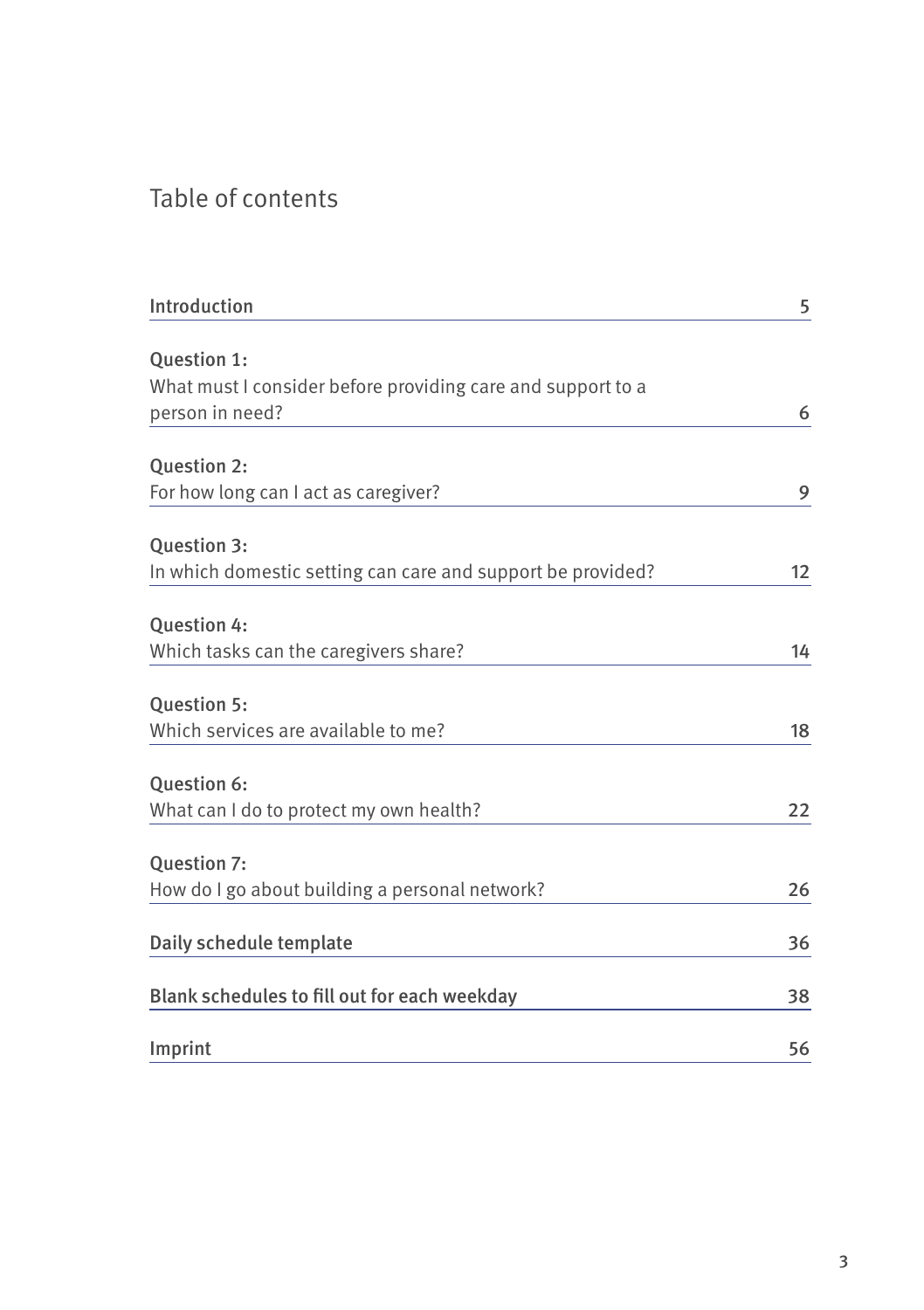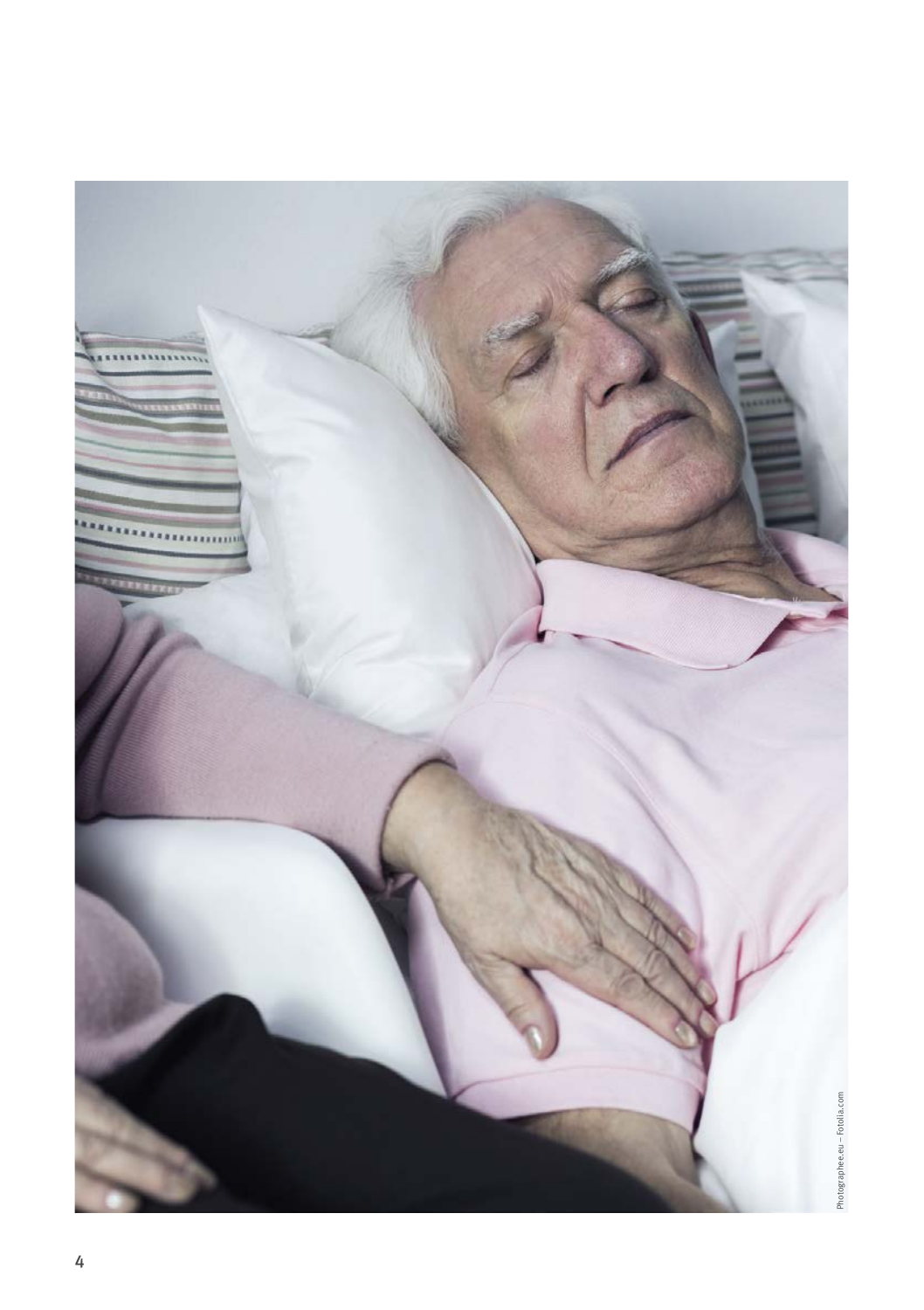## Introduction

Many people suddenly find themselves in the highly responsible situation of having to care for a family member. Sometimes they will be pushed to the limits of their physical and mental endurance. It is therefore essential to devise strategies to cope with the role of caregiver and supporter. Family caregivers therefore need good counselling, organisation and planning.

By publishing this brochure, Unfallkasse NRW would like to provide you a with a set of questions that will help you decide what needs to be done before becoming a caregiver. It offers helpful tips that bring structure to the care you provide. In addition, the brochure describes how to build your own network to make sure that you are not left alone with your difficult and responsible task and instead receive assistance or can even pass on some of your duties. The aim of this practical guide is to help you bring structure to the caregiving tasks, as well as to learn to accept assistance and remain healthy.

As the statutory accident insurance institution, we are convinced that the task vested in us by law to protect the health of those providing care in a domestic setting is important. We will do everything in our power to make sure that you, the caregiver, remain healthy!

The Team at Unfallkasse NRW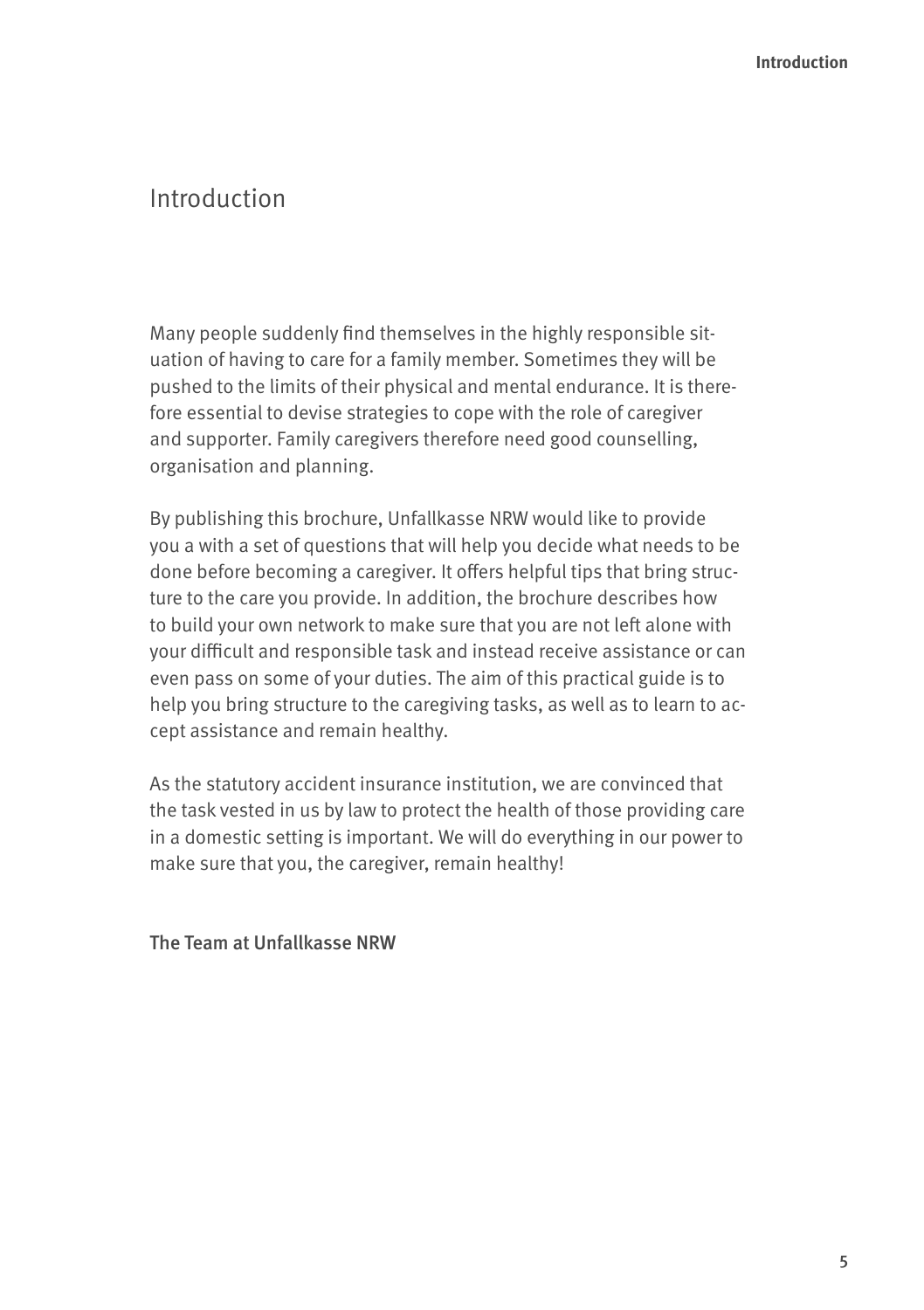## Question 1:

## What must I consider before providing care and support to a person in need?



The first question to consider is why I want to accept the role of caregiver

- Is it of my own free will?
- Am I am happy to do it?
- Have I made a promise?
- Did it 'just happen', or am I doing it out of a sense of duty?
- Am I motivated by love or compassion?
- Is it a sense of thankfulness or the wish to 'give something back'?
- Does caregiving provide meaning and purpose in my life?
- Am I doing it because of the neighbours or to avoid a guilty conscience?
- Is it a question of financial incentives?
- Are tradition and religion relevant to my decision?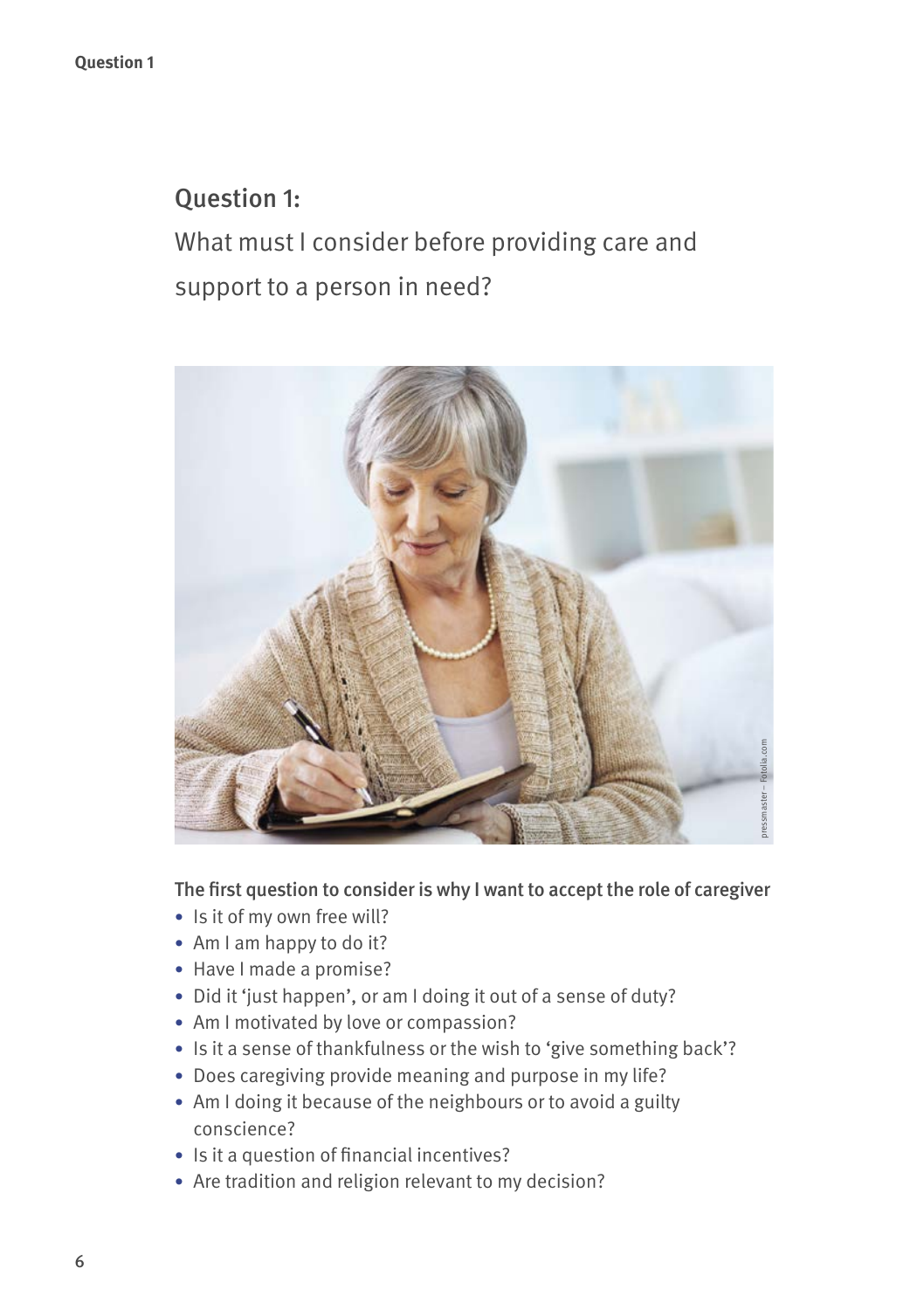| <b>Contract on the Contract of the Contract of The Contract of The Contract of The Contract of The Contract of The Contract of The Contract of The Contract of The Contract of The Contract of The Contract of The Contract of T</b> |
|--------------------------------------------------------------------------------------------------------------------------------------------------------------------------------------------------------------------------------------|
| My notes on question 1:                                                                                                                                                                                                              |
| What are my reasons for accepting the role of caregiver?                                                                                                                                                                             |
|                                                                                                                                                                                                                                      |
| Do I feel strong enough to cope with the care situation?                                                                                                                                                                             |
|                                                                                                                                                                                                                                      |
| How was the relationship to the person requiring care so far?                                                                                                                                                                        |
|                                                                                                                                                                                                                                      |
| Can I think of positive reasons for accepting the role of caregiver?                                                                                                                                                                 |
|                                                                                                                                                                                                                                      |
| What are my fears and concerns?                                                                                                                                                                                                      |
|                                                                                                                                                                                                                                      |
|                                                                                                                                                                                                                                      |

 $\overline{\phantom{0}}$  $\sim$  $\overline{\phantom{a}}$ 

 $\overline{\phantom{a}}$ 

L.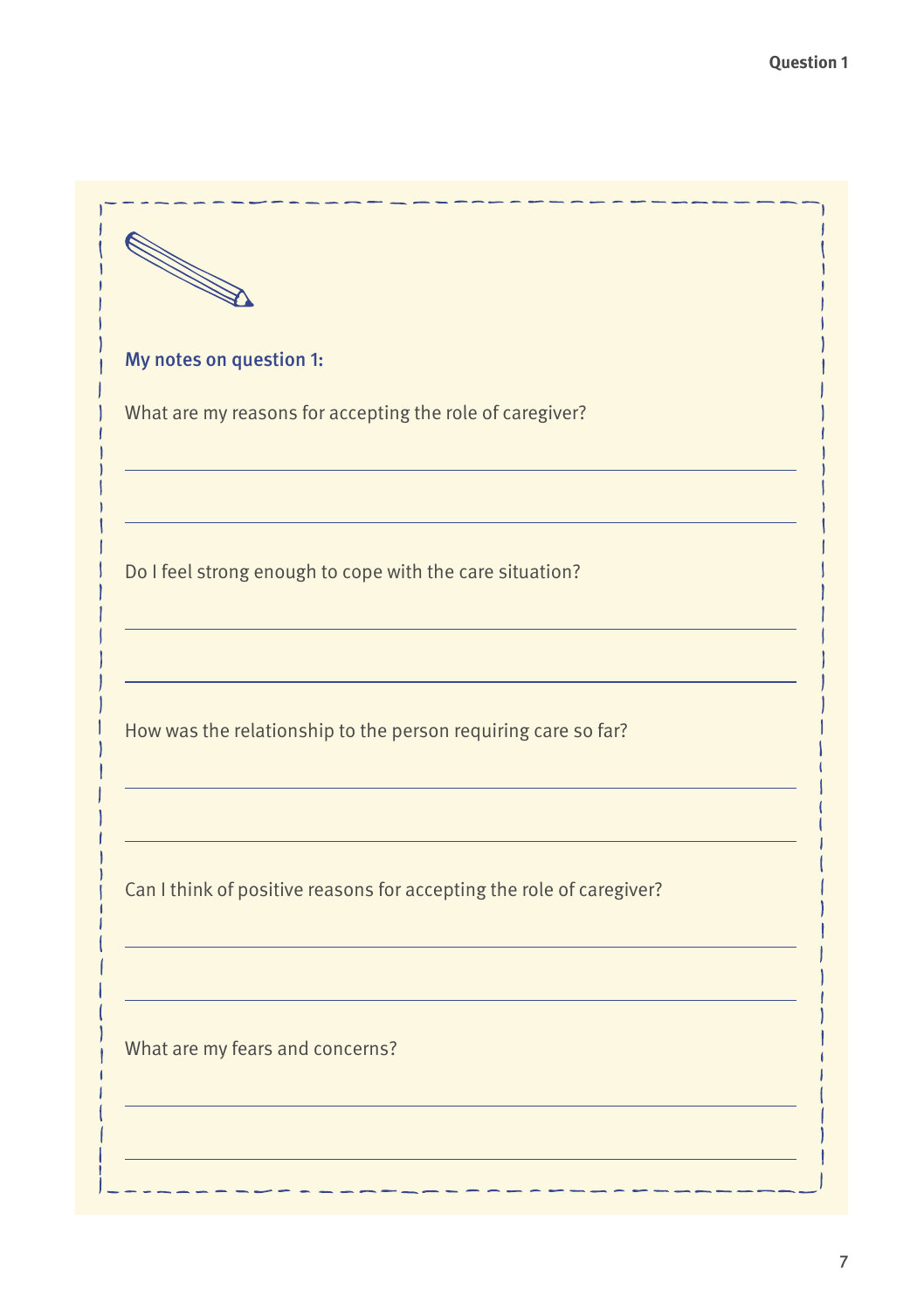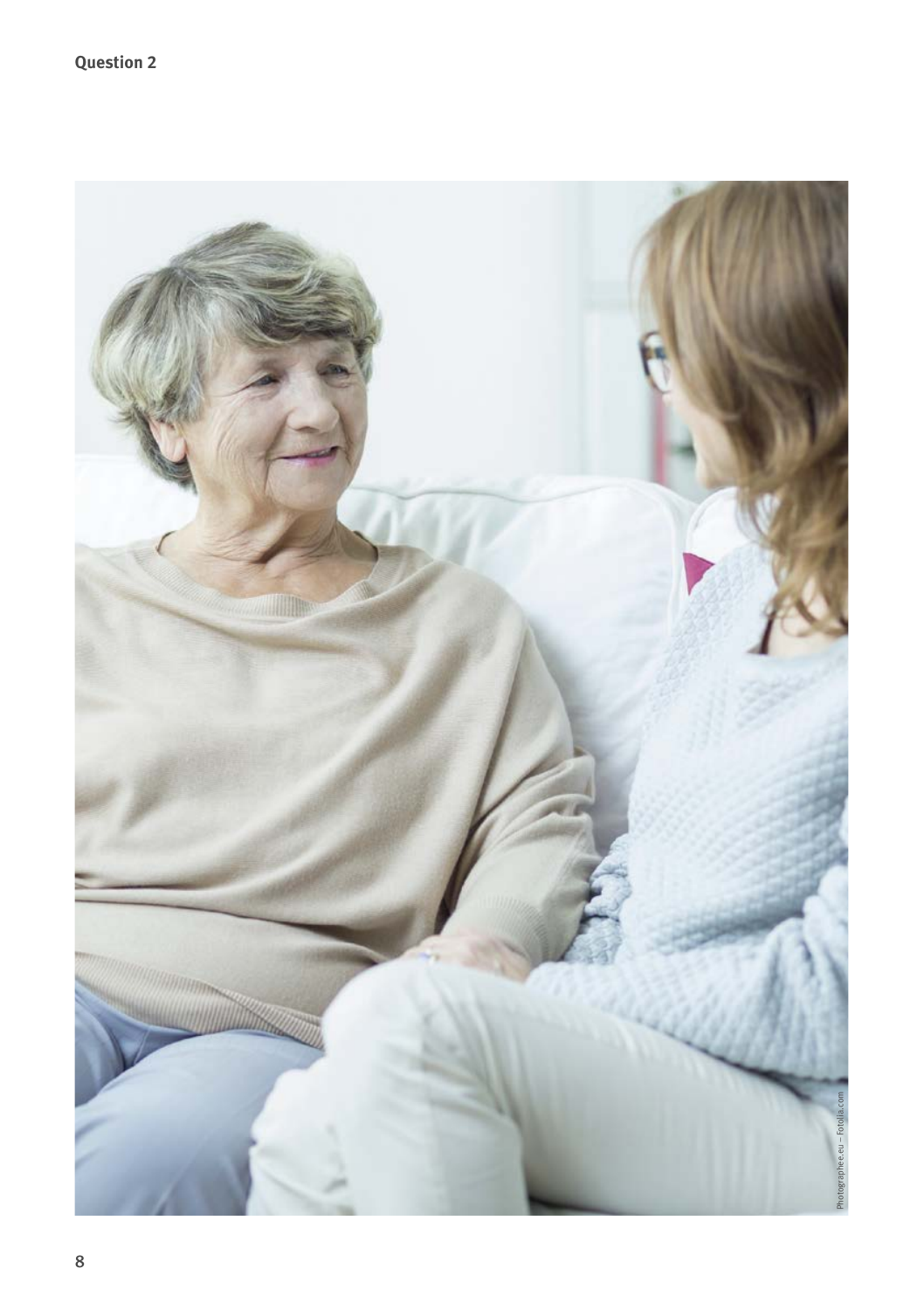## Question 2:

For how long will I act as caregiver?

Caring for a family member comes with many different types of burden. They may be social, financial or related to time and can have physical as well as mental effects. They are specific to each family caregiver and can occur individually or cause and affect each other.

#### Social burdens:

- changes in life planning
- uncertain duration (number of years?)
- lack of appreciation
- family conflicts/relationship problems
- adapting to a new situation (inexperience, learning by doing)
- bureaucratic obstacles
- lack of understanding and support in one's immediate circles

#### Financial burdens:

- cuts in one's private life/changes in one's home environment
- inclusion of support services
- reconciliation between caregiving and work

#### Burdens of time:

- presence is required increasingly
- 24/7 availability (not enough personal time)

#### Physical burdens:

- lack of knowledge about caregiving techniques (learning by doing)
- no work organisation (causing unnecessary chores und errands)
- pain (e.g. back pain, headaches)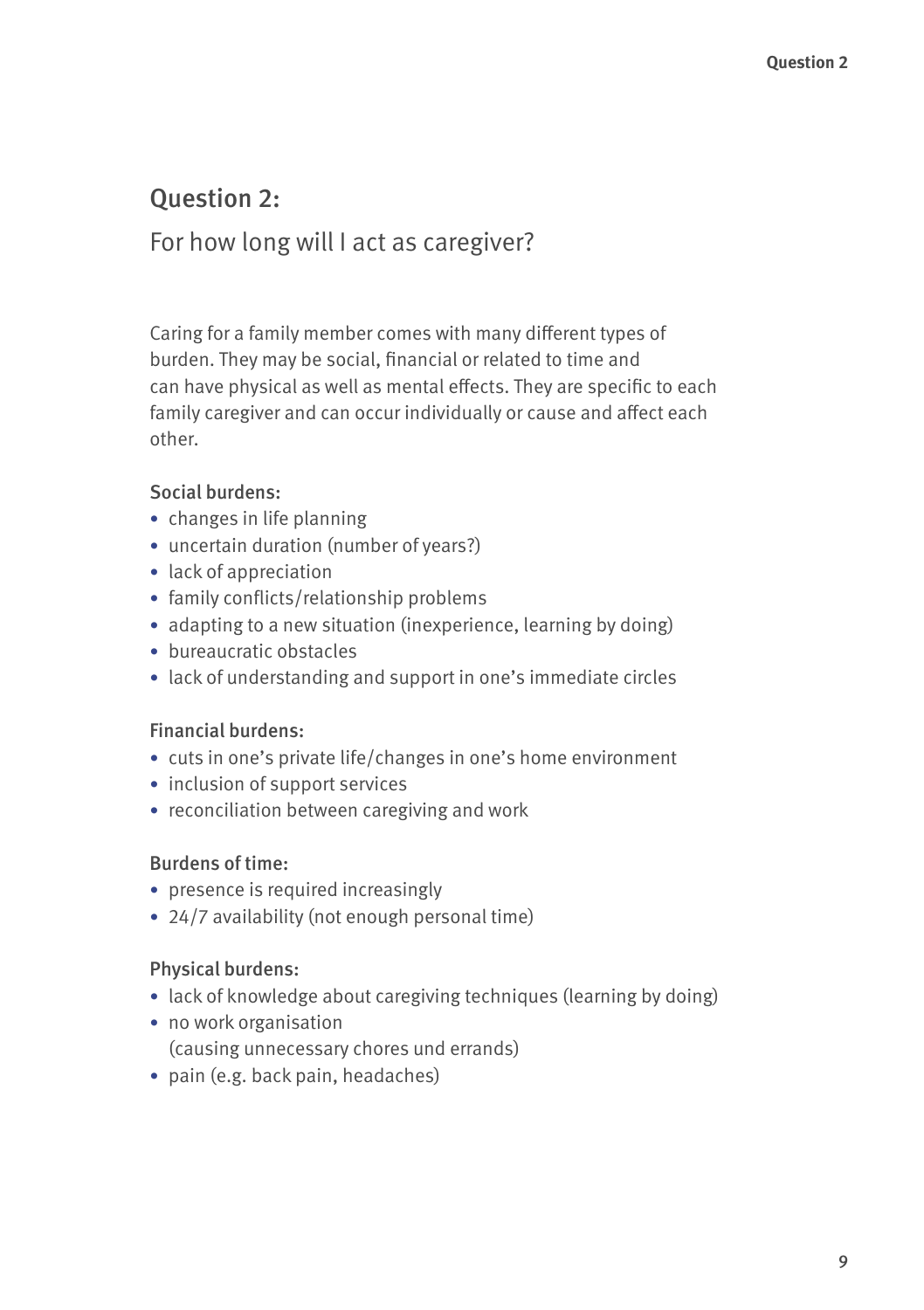#### Mental burdens:

- change in life planning
- adapting to the new situation
- guilty feelings or conscience
- fears (for the future)
- worries
- uncertainties
- changes in a familiar person
- isolation
- exposure to disease and death
- 'inability to switch off'

People who are exposed to so many burdens can quickly feel overwhelmed!

#### Indications of excessive stress

- irritability
- impatience
- aggressive thoughts and feelings
- exhaustion
- fears
- insomnia
- weak immune system
- depressive moods
- lack of drive, helplessness
- personal neglect
- irregular meals

#### The body's warning signals

- back and joint pain or headaches
- heart or stomach complaints
- hypertension
- etc.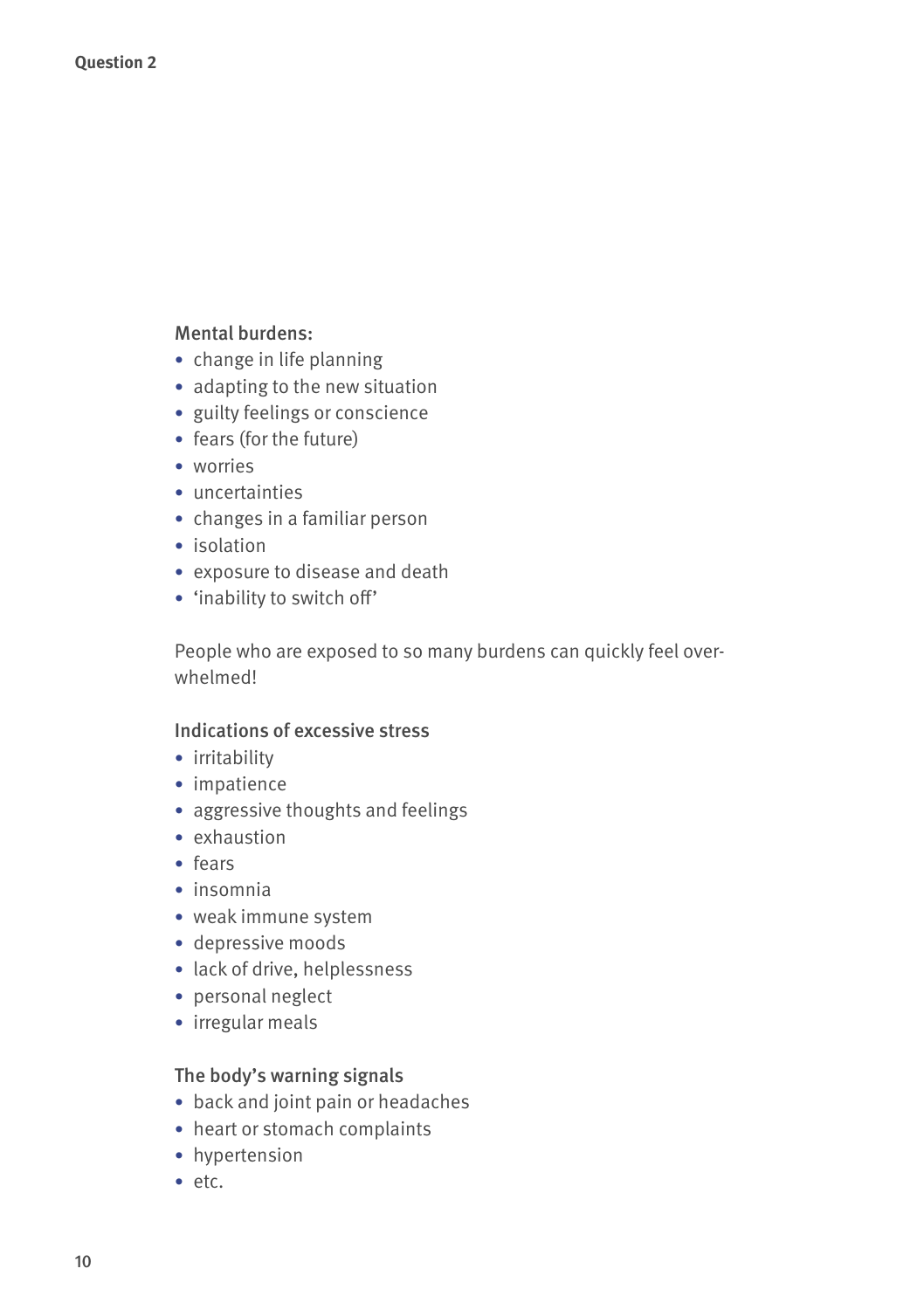| <b>Contract on the Contract of the Contract of The Contract of The Contract of The Contract of The Contract of The Contract of The Contract of The Contract of The Contract of The Contract of The Contract of The Contract of T</b> |                                                                                   |  |  |
|--------------------------------------------------------------------------------------------------------------------------------------------------------------------------------------------------------------------------------------|-----------------------------------------------------------------------------------|--|--|
| My notes on question 2:                                                                                                                                                                                                              |                                                                                   |  |  |
|                                                                                                                                                                                                                                      | Which signs of an excessive burden do I notice in myself?                         |  |  |
|                                                                                                                                                                                                                                      |                                                                                   |  |  |
|                                                                                                                                                                                                                                      |                                                                                   |  |  |
|                                                                                                                                                                                                                                      |                                                                                   |  |  |
|                                                                                                                                                                                                                                      |                                                                                   |  |  |
|                                                                                                                                                                                                                                      | For how long do I believe that I can provide care?  a question I should certainly |  |  |
| consider.                                                                                                                                                                                                                            |                                                                                   |  |  |
|                                                                                                                                                                                                                                      |                                                                                   |  |  |
|                                                                                                                                                                                                                                      |                                                                                   |  |  |
|                                                                                                                                                                                                                                      |                                                                                   |  |  |
|                                                                                                                                                                                                                                      |                                                                                   |  |  |
|                                                                                                                                                                                                                                      |                                                                                   |  |  |

 $\sim$  $\overline{\phantom{a}}$ 

 $\overline{\phantom{a}}$ L.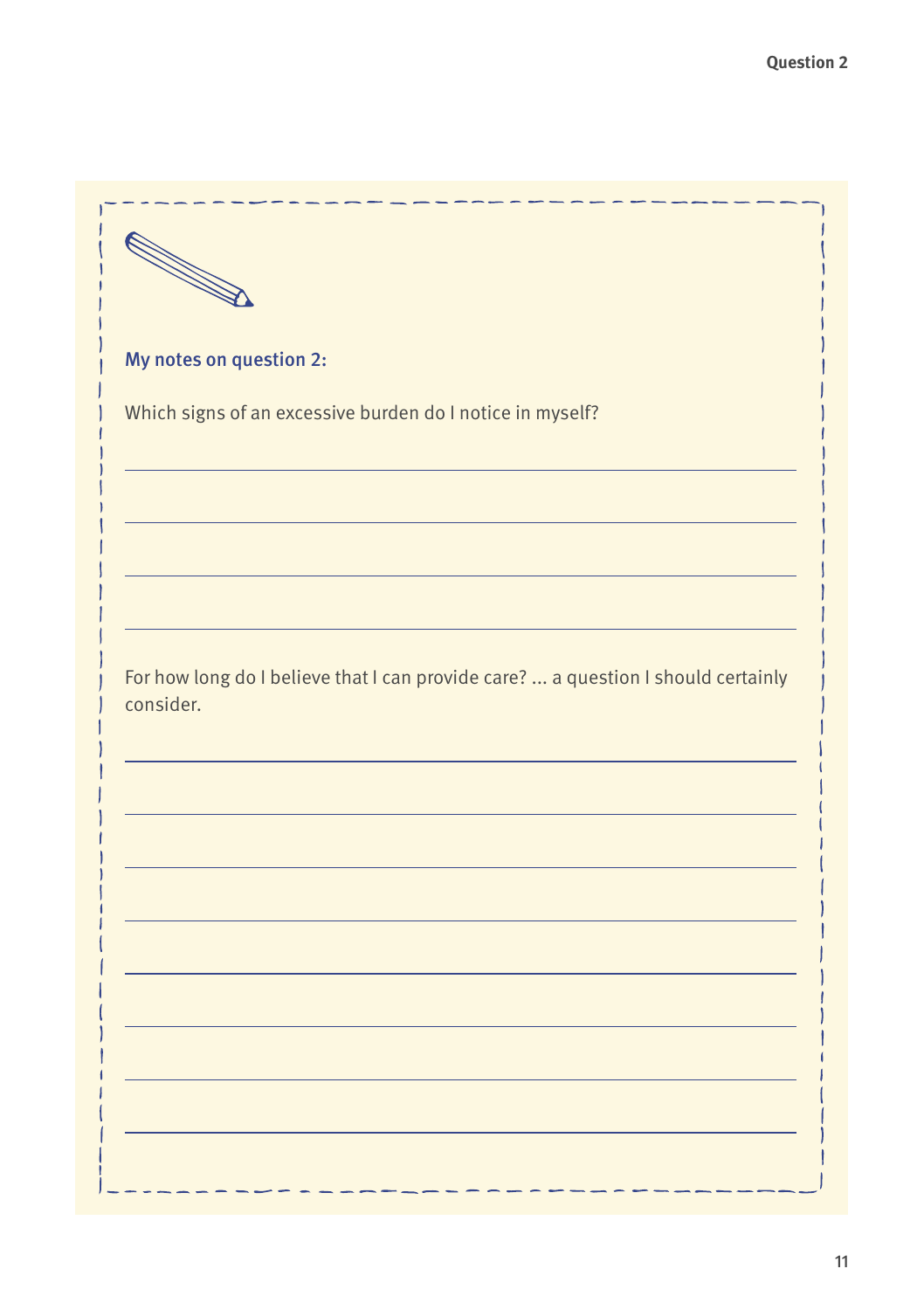## Question 3:

In which domestic setting can care and support be provided?

- In the home of the person requiring care?
- In my home or a shared home?

I'll ask the housing services agency for information! I'll obtain information about strategies for successful care in a home setting. Visit the Neuheit für Pflege portal for useful advice (www.sicheres-pflegen-zuhause.de).

#### I will accept counselling for my work as caregiver:

- Municipal counselling centres for caregivers
- Care support centres by the insurance providers
- Private care consultants
- Nursing care insurance fund
- Municipal advice centres for senior citizens
- Care services
- Municipal housing services agency
- Municipal dementia services centres, welfare associations, health insurance providers and private providers

#### I'll convene the 'family council' to discuss how to organise care.

- The agreements need to be binding and should be reviewed in regular intervals and corrected when necessary.
- Things I should consider: Not everyone is able to accept care or support tasks, but there are enough other things they can do to ease the burden on me.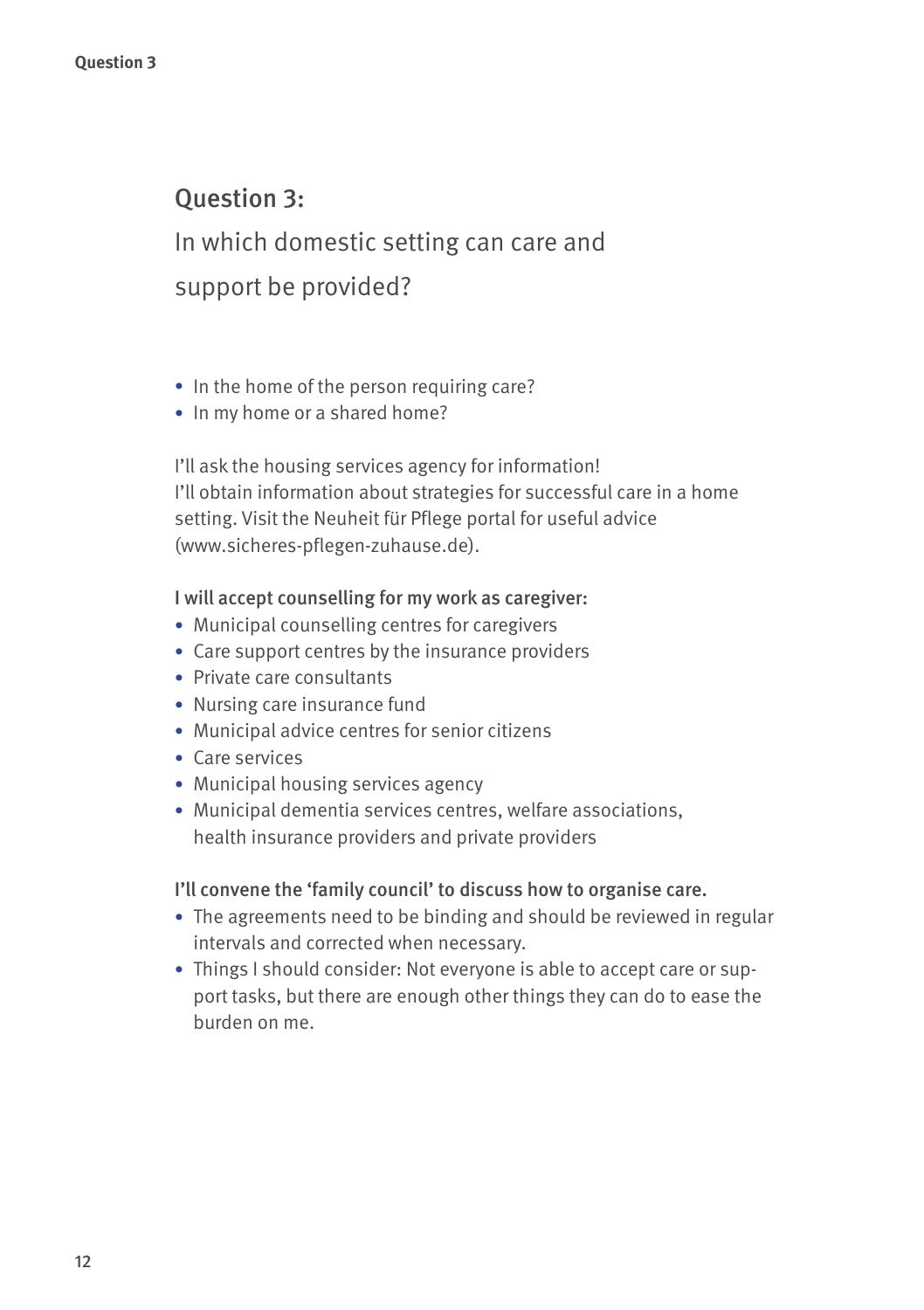| <b>Contract on the Contract of The Contract of The Contract of The Contract of The Contract of The Contract of The Contract of The Contract of The Contract of The Contract of The Contract of The Contract of The Contract of T</b> |
|--------------------------------------------------------------------------------------------------------------------------------------------------------------------------------------------------------------------------------------|
| My notes on question 3:                                                                                                                                                                                                              |
| Do I have sufficient space in my house or apartment?                                                                                                                                                                                 |
|                                                                                                                                                                                                                                      |
| Will I have to change my home (home conversion)?                                                                                                                                                                                     |
|                                                                                                                                                                                                                                      |
| Who else in the family can help me?                                                                                                                                                                                                  |
|                                                                                                                                                                                                                                      |
| To what extent and when (day, week, month, year)?                                                                                                                                                                                    |
|                                                                                                                                                                                                                                      |
|                                                                                                                                                                                                                                      |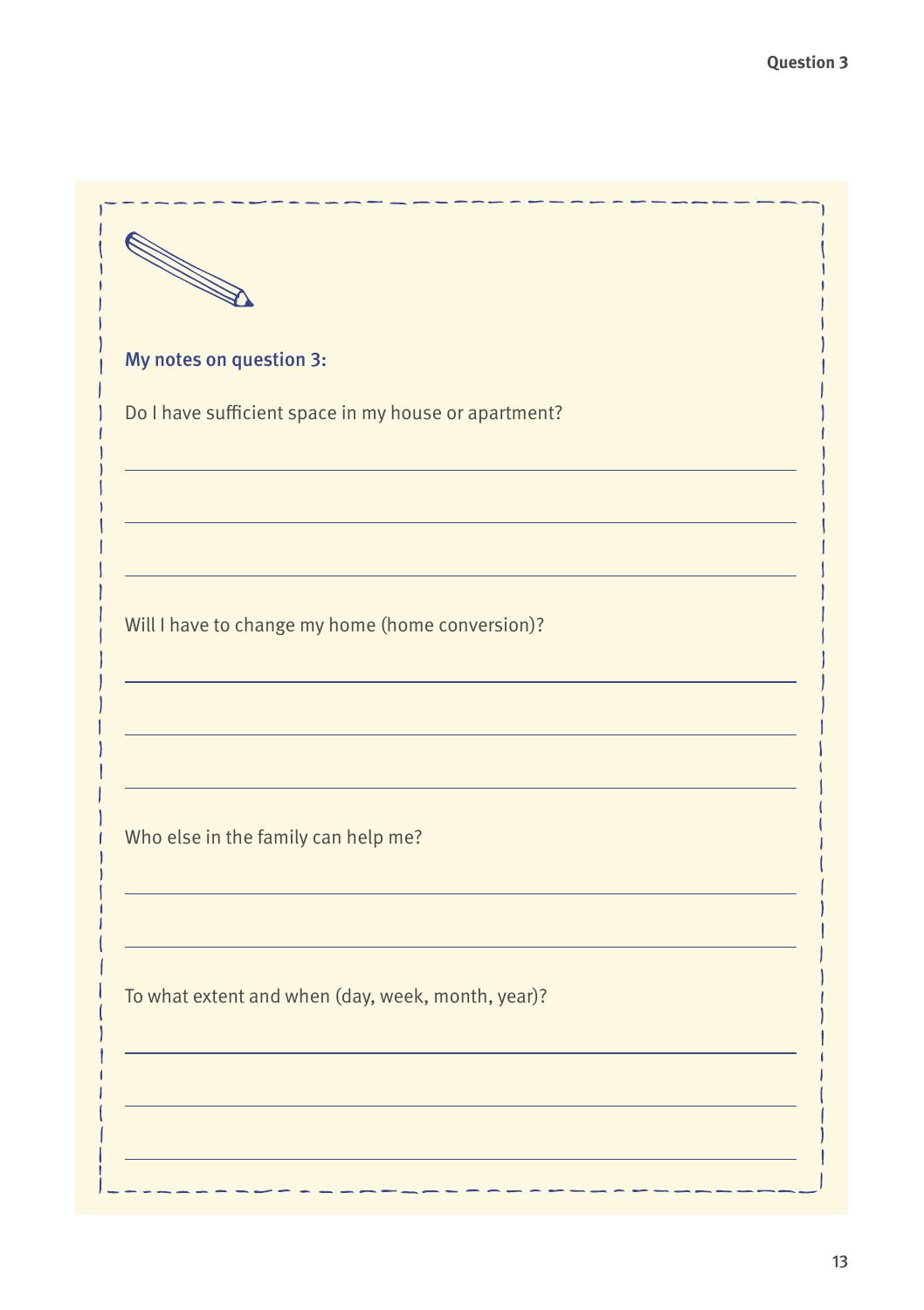## Question 4:

### Which tasks can the caregivers share?

#### Home management, in particular

- general housework
- shopping and running errands
- cleaning and maintaining hygiene (apartment, personal utensils, rubbish disposal)
- minor repairs (e.g. replacing light bulbs)
- laundry
- looking after pets and plants
- cooking and preparing meals and drinks, i.e. organisation of 'meals on wheels'

#### Support for life management and everyday routines, especially

- getting dressed and undressed
- personal hygiene
- hair care and shaving
- manicure/pedicure
- structuring daily routines

#### help with social contacts, especially

- chatting and entertaining
- reading aloud
- support in leisure pursuits and hobbies
- activation of social contacts
- accompaniment to various activities

#### Also

- support for the person requiring care in areas of finances or health (such as accompaniment to the authorities/doctor's appointments)
- Supervision of the person requiring care, especially during periods of confusion, disturbed behaviour or inadequate and absent appreciation of dangers
- Keeping of a household diary with records of expenses for the person requiring care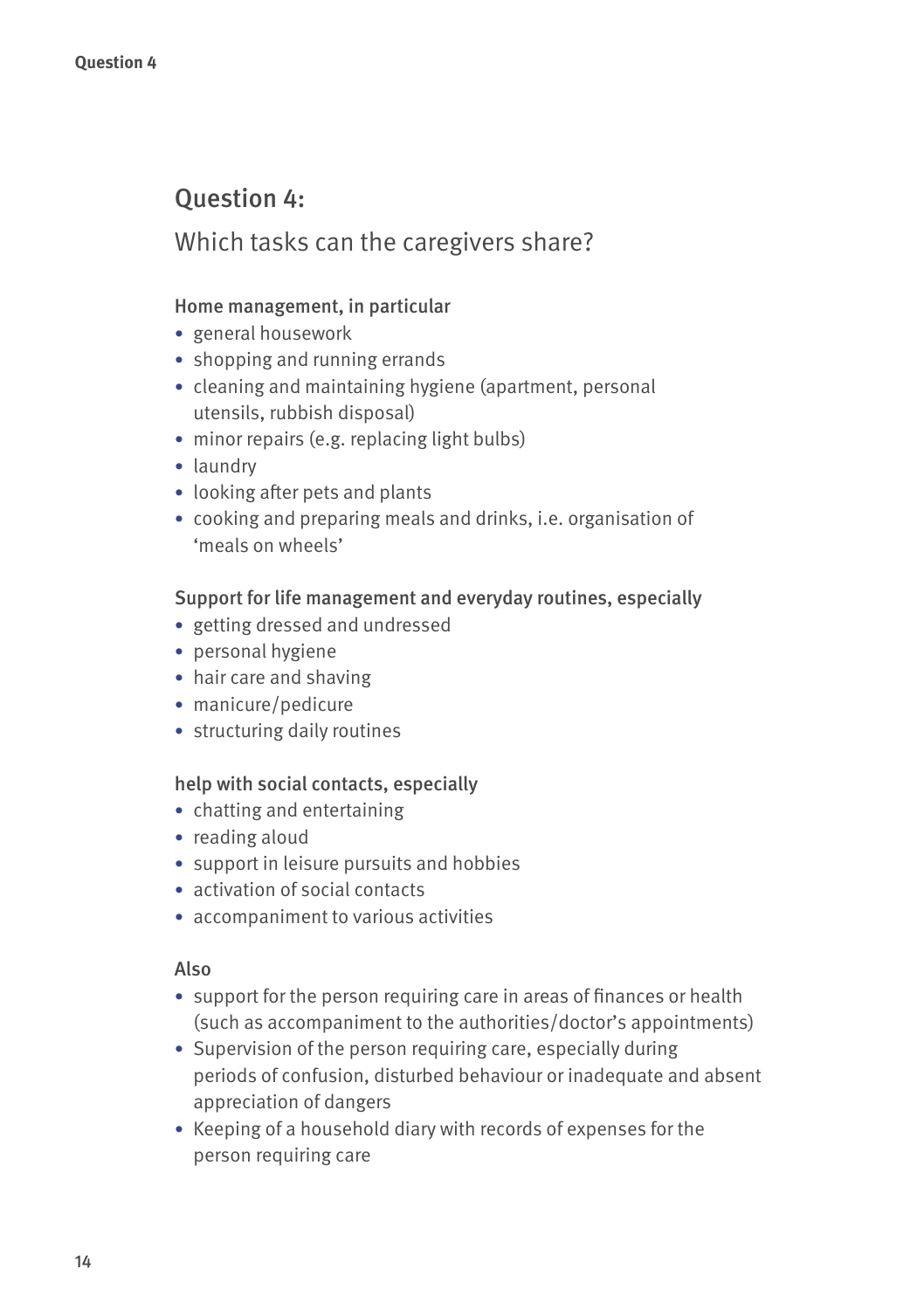| <b>Contract on the Contract of the Contract of The Contract of The Contract of The Contract of The Contract of The Contract of The Contract of The Contract of The Contract of The Contract of The Contract of The Contract of T</b> |
|--------------------------------------------------------------------------------------------------------------------------------------------------------------------------------------------------------------------------------------|
| My notes on question 4:<br>I will delegate the following work, visits, walks and errands to<br>(e.g. neighbours, friends, acquaintances, family or volunteers).                                                                      |
|                                                                                                                                                                                                                                      |
|                                                                                                                                                                                                                                      |
|                                                                                                                                                                                                                                      |
|                                                                                                                                                                                                                                      |
|                                                                                                                                                                                                                                      |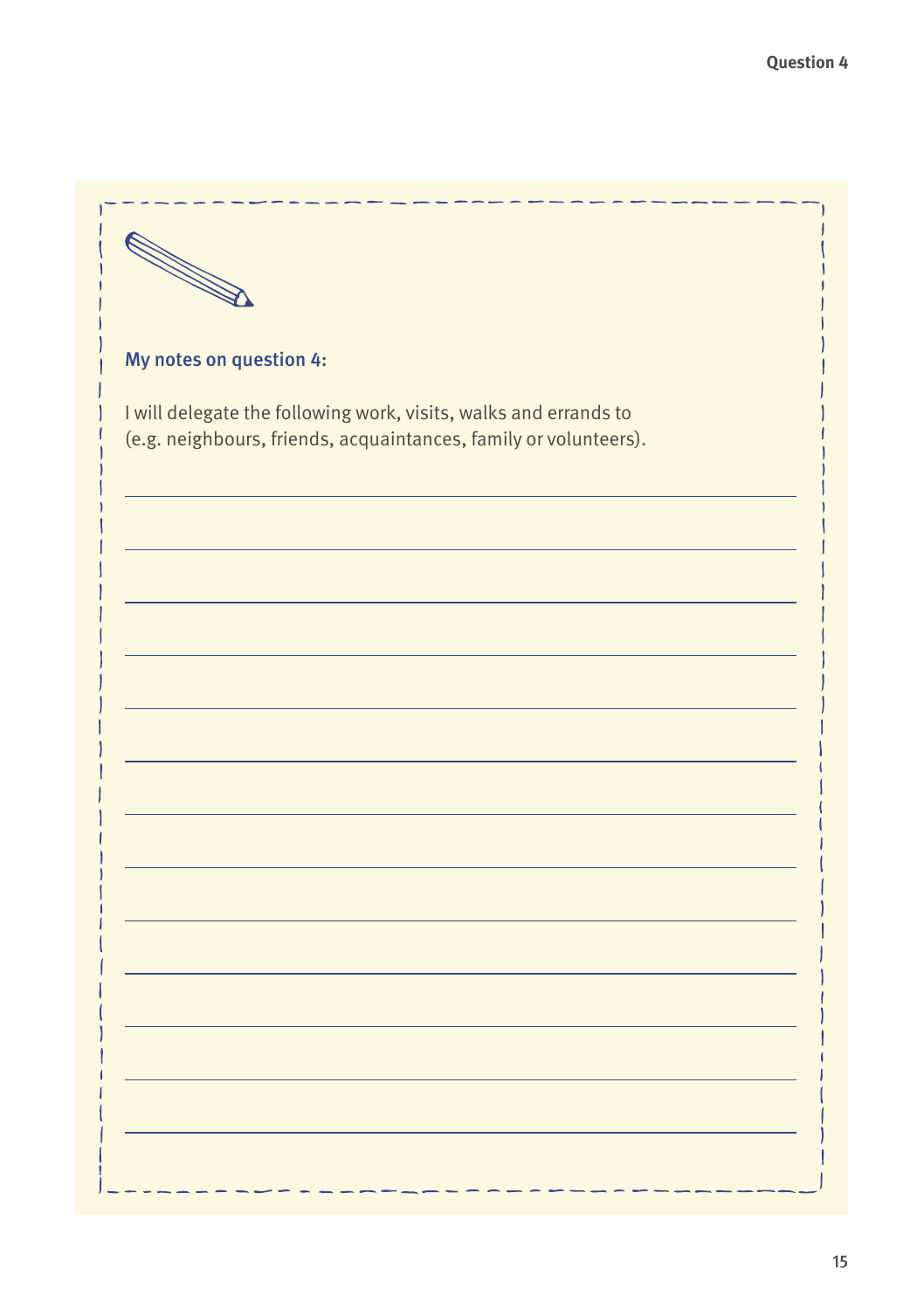#### Pflegende

Stell Dich doch einmal vor den Spiegel und schau Dir ernst in Dein Gesicht. Dann öffne das verschloss'ne Siegel und gönn Dir wieder etwas Licht.

Du tust oft das, was and're wollen – und grundsätzlich ist das auch gut – nur hast Du neben and'ren Rollen ja auch Dich selbst noch mit am Hut!

Um wen und was Du Dich auch sorgst, das was Du gibst, nimmt jeder hin. Nimm nur die Kraft, die Du Dir borgst, ein bisschen auch zum Eigensinn!

Im Spiegel ist Dein Gegenüber – der, mit dem Du Dein Leben teilst. Schau hin und werde endlich klüger: Du hast das Recht, dass Du gedeihst!

Das Leben bietet schöne Seiten erkenne und genieße sie! Dann kannst Du auch den Weg bereiten und schöpfst dabei noch Energie.

#### Alexander Grothe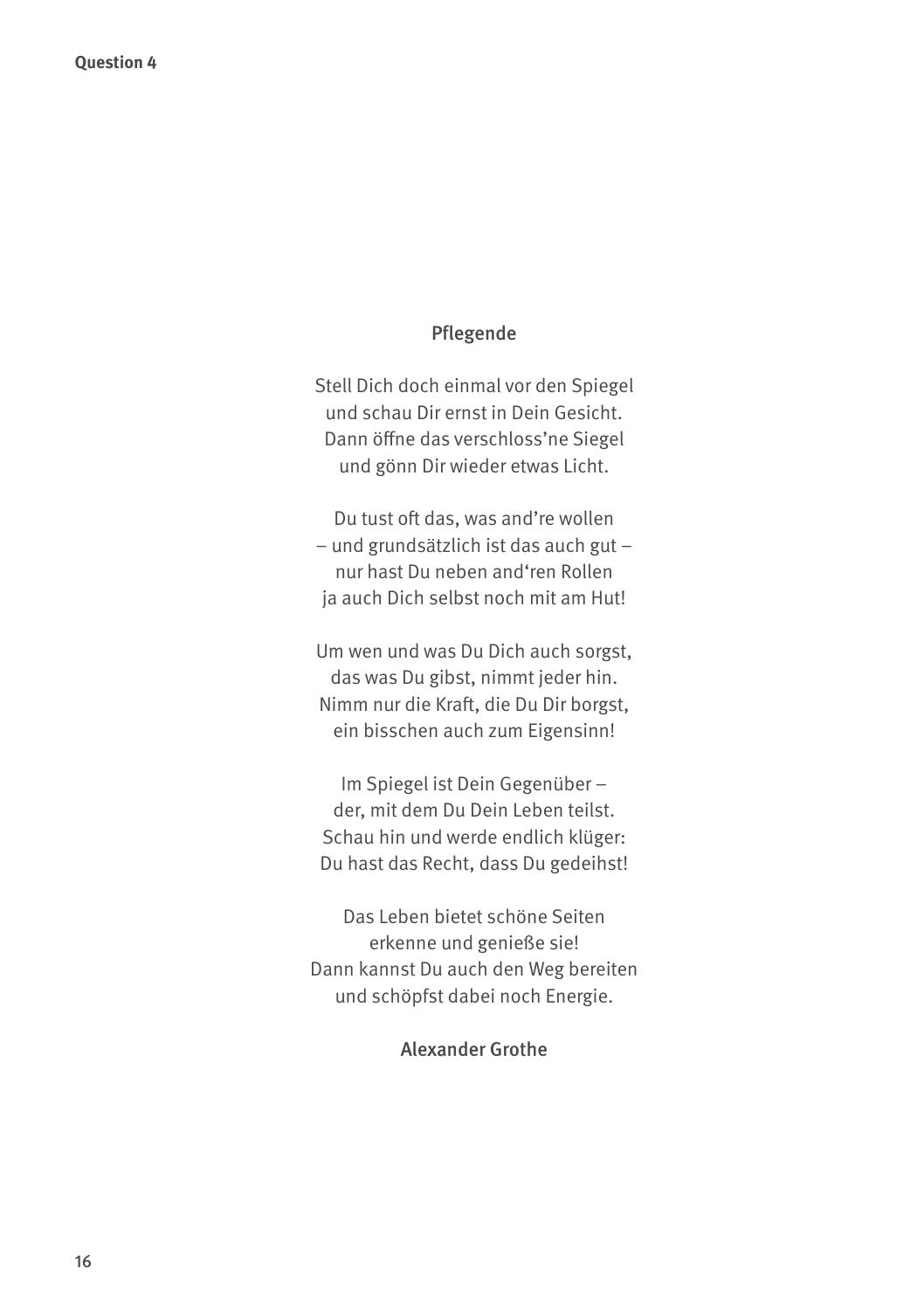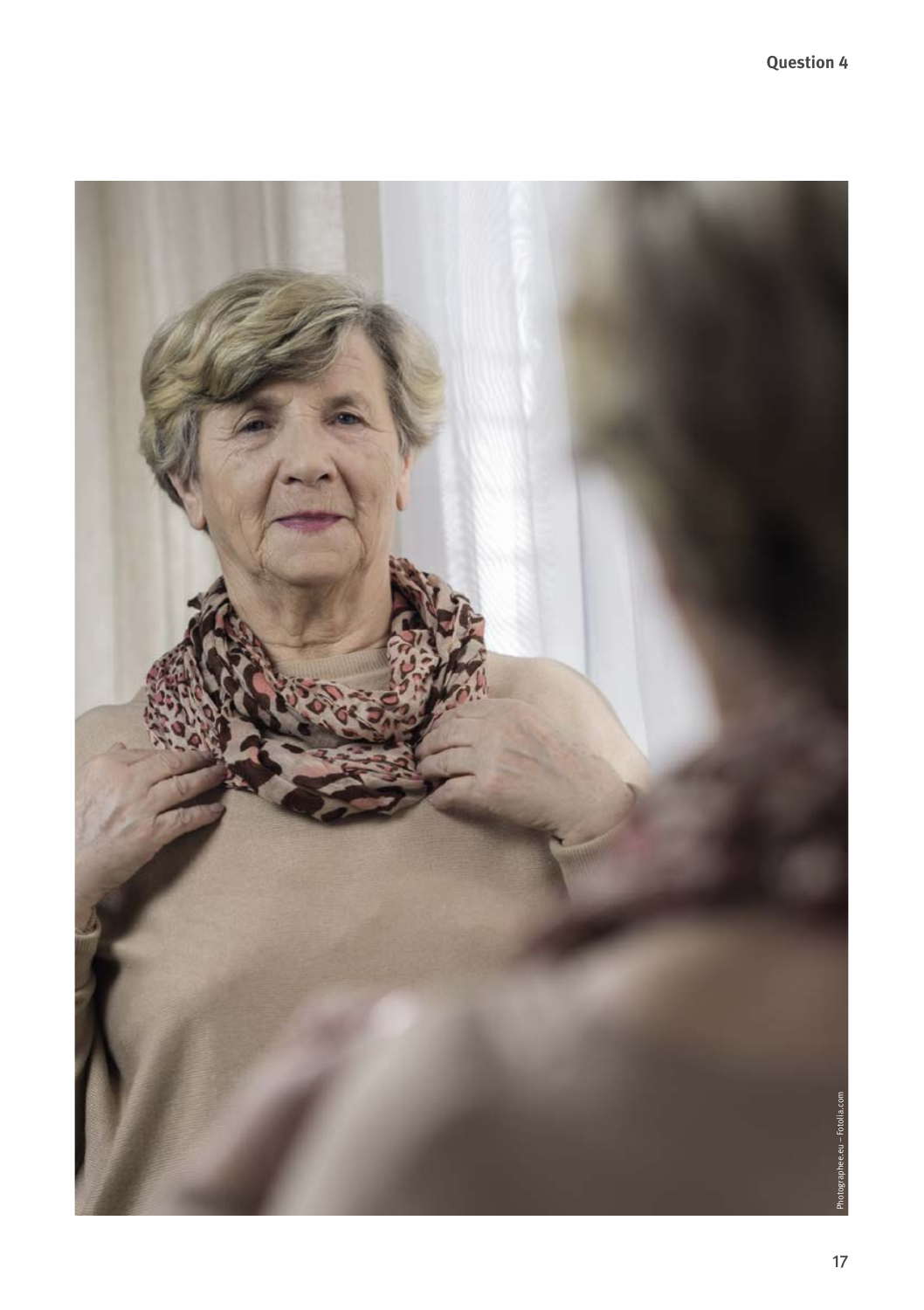### Question 5:

Which services are available to me?

Outpatient care services support people requiring care and their family members in the management of care in a domestic setting. The nurse comes and helps with the daily caregiving tasks. Outpatient care services enable the patients to remain in their familiar environments, despite requiring care. Domestic care services can be provided in a variety of areas. They are, above all: Basic nursing tasks like assistance with personal hygiene and treatment; these services are covered by statutory health insurance (e.g. administering medicine). The care services can also offer assistance in care and support and, for instance, in general chores like shopping and cooking.

Day and night care is a partially institutional form of care in which the patient receives care outside of their home for several days or nights.

24-hour care: A nurse provides care and support in a home setting for 24 hours per day.

Respite care can only be provided if the care situation has already lasted for more than six months. Its purpose is to ensure that the caregiving family member can call on the services of a domestic caregiver when they are ill or need a break (holidays). Respite care is also available on an hourly or daily basis to allow caregivers to treat themselves to short breaks regularly. It means that you can, for instance, visit a self-help group or a relaxation course, meet with friends or go to the hairdresser without worrying about your needy family member.

Night care: A caregiver comes to the home at night to provide care and support.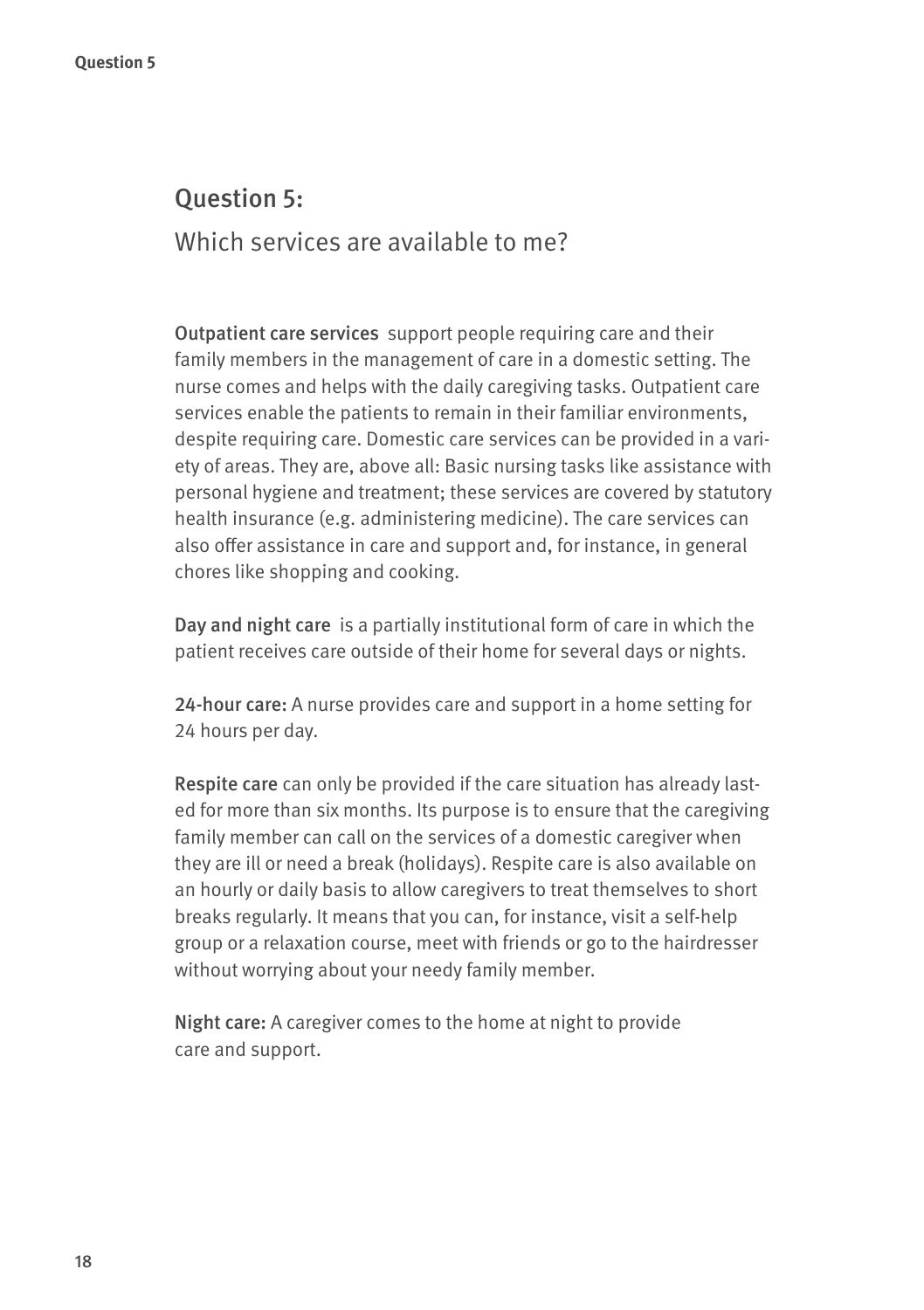Short-term care means that the person requiring care is admitted for inpatient treatment lasting several days, e.g. when the caregiver goes on holiday or a respite break; short-term care is also a useful alternative if the caregiver becomes ill or experiences a crisis situation.

Volunteers occupy the person requiring care by reading aloud to them or taking them on a walk, though they do not carry out any nursing tasks.

Caregivers can apply for respite at a retreat if they become unable to cope with the mental stress. Increasing numbers of health retreats are starting to provide

services to caregivers dealing with dementia patients or persons otherwise requiring care. Discuss the option to apply for respite at a health retreat with your GP.

Holidays with the person requiring care! Holiday packages for caregivers with dementia patients are becoming increasingly common. What makes them special is that although you take the holiday together, each person has enough space for themselves.

Low-level care services are offers in which voluntary helpers, with professional instruction, support persons requiring significant general supervision and care, either in groups or domestic settings. They are also on hand to advise persons caring for family members.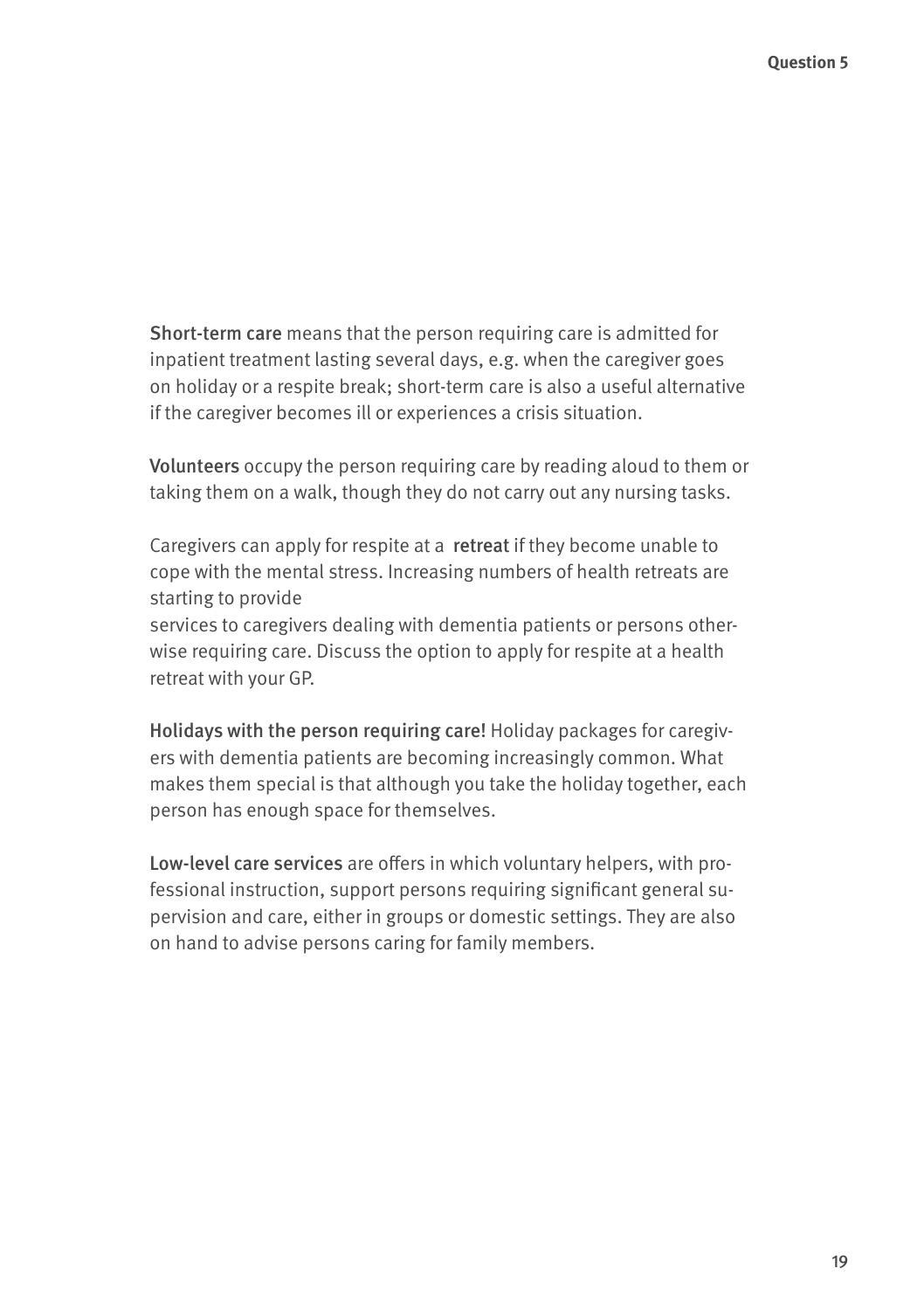#### The following institutions and groups can provide low-level assistance and care services:

- self-help groups for people with capability disorders caused by dementia, with mental or physical handicaps or mental illnesses
- help associations providing hourly assistance to family caregivers in domestic settings
- day care in small groups
- individual care by qualified assistants
- family support services
- nursing agencies for persons requiring care

Church visiting services are an important part of community services in the congregation – and are usually provided by dedicated volunteers. They visit people who are old, alone or sick. Senior citizens are not forgotten on their birthdays, either.

Transport services drive people with mental or physical handicaps. This facilitates their participation in social and everyday life. Specially trained drivers are familiar with the needs of handicapped persons: whether it's getting to work, attending a doctor's appointment or visiting friends.

Dementia groups are organisations that support, help and accompany caregiving family members. They are able to share their experience and problems in a protected setting. By providing a comfortable environment, a dementia group can offer welcome variety in the difficulties of everyday life.

Self-help groups/discussion groups for affected family members: Sharing experience in self-help and discussion groups for family members is a useful source of information and a relief from mental stress. The protected setting and discussions with people in the same or similar situations allow members to talk openly about their fears and worries from the everyday process of caregiving to get things off their chests. In addition, it is a good way of getting to know new people and to spend a few hours in pleasant company.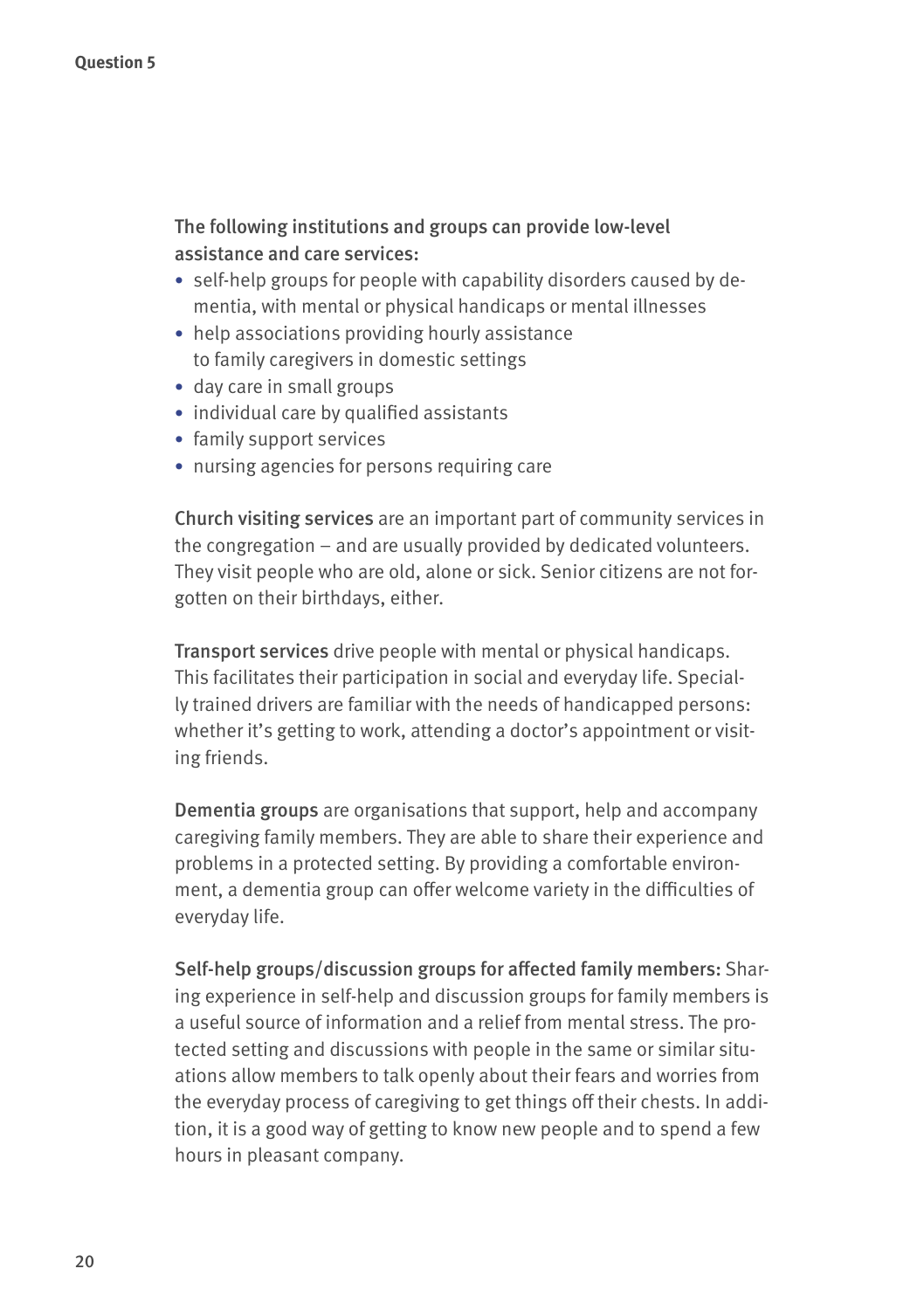| <b>Contract on the Contract of the Contract of The Contract of The Contract of The Contract of The Contract of The Contract of The Contract of The Contract of The Contract of The Contract of The Contract of The Contract of T</b> |
|--------------------------------------------------------------------------------------------------------------------------------------------------------------------------------------------------------------------------------------|
| My notes on question 5:                                                                                                                                                                                                              |
| Which types of service are suitable to ease my burden?                                                                                                                                                                               |
|                                                                                                                                                                                                                                      |
|                                                                                                                                                                                                                                      |
|                                                                                                                                                                                                                                      |
|                                                                                                                                                                                                                                      |
|                                                                                                                                                                                                                                      |
|                                                                                                                                                                                                                                      |
|                                                                                                                                                                                                                                      |
|                                                                                                                                                                                                                                      |
|                                                                                                                                                                                                                                      |
|                                                                                                                                                                                                                                      |
|                                                                                                                                                                                                                                      |
|                                                                                                                                                                                                                                      |
|                                                                                                                                                                                                                                      |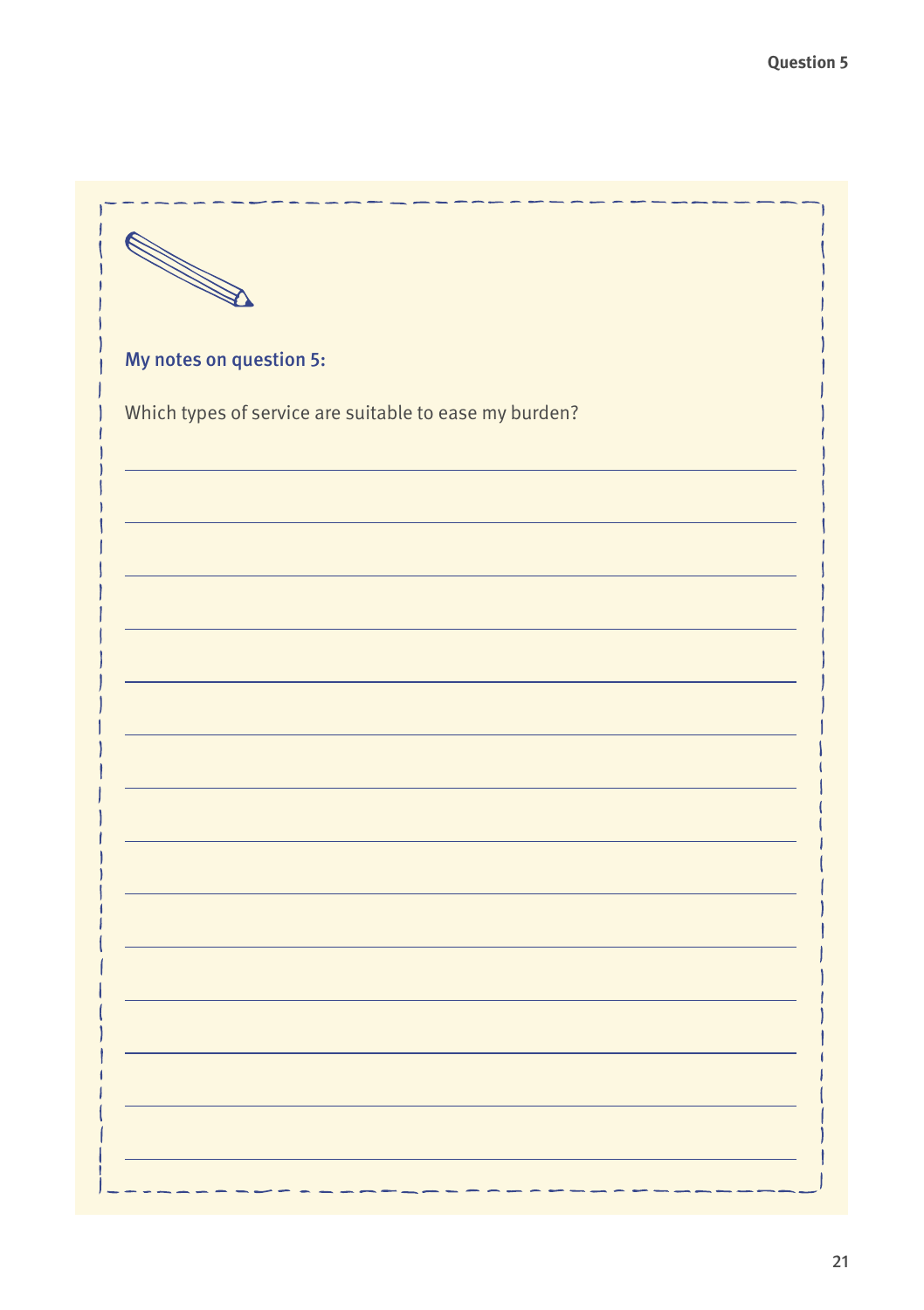## Question 6:

What can I do to protect my own health?

#### Relief through training

Health insurance providers, welfare associations, family education centres and private-sector providers all offer courses in caregiving. The care insurance providers cover the costs.

Dementia services centres have courses on dealing with dementia patients. Costs are passed on to the care insurance providers.

#### Talking as a means of relief

- Groups for family caregivers
- Café meetings for family caregivers
- Self-help groups
- Pastoral care (talk to the pastoral worker or minister)
- Telephone counselling
- GPs/specialist physicians
- Possibly meetings with a therapist

Discuss whether you might need a course of psychotherapy with your GP. It's good to get things off your chest!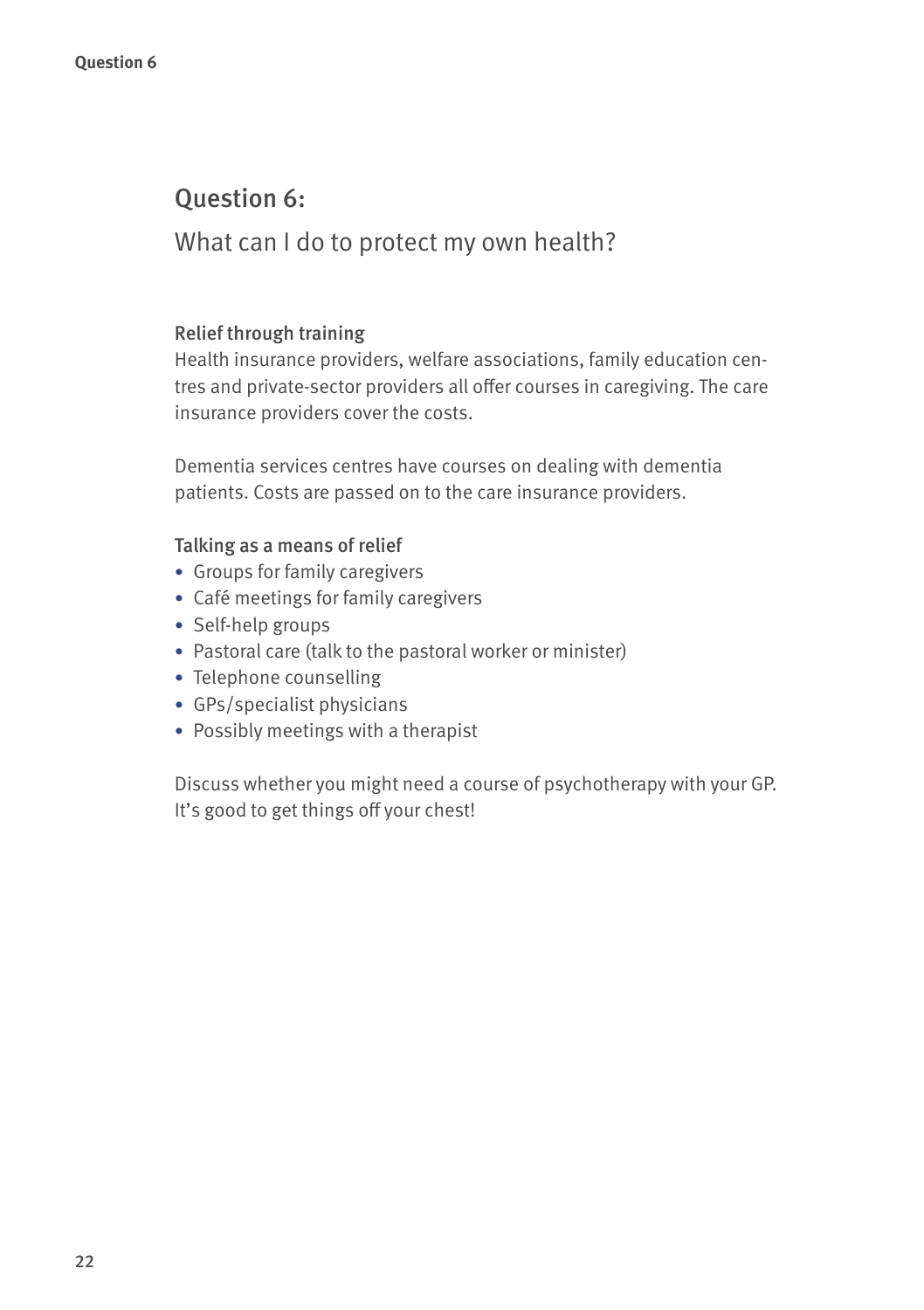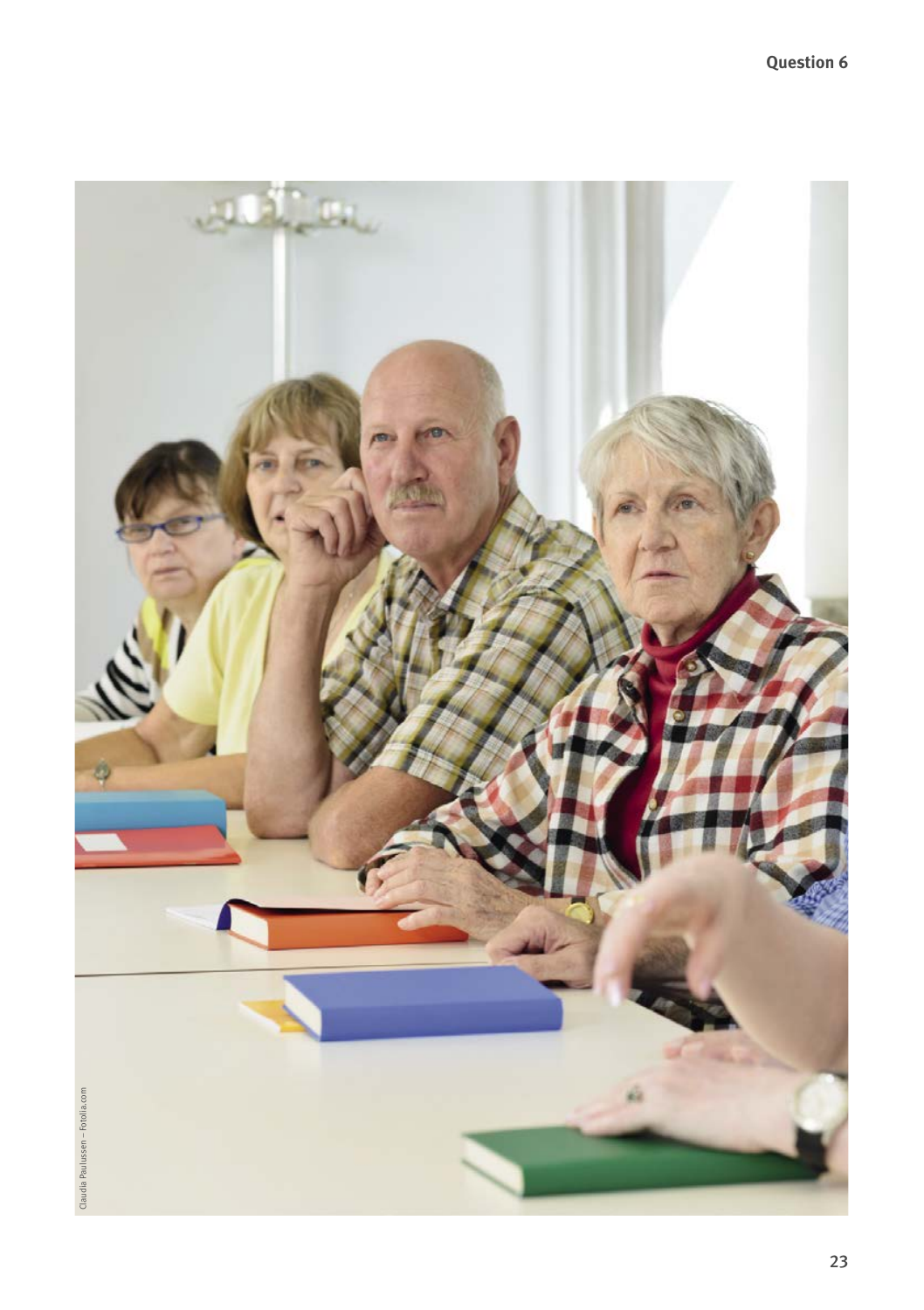#### Relief through relaxation programmes

Health insurance providers, welfare associations, family education centres and private-sector providers all offer these courses. All or at least some of the costs are covered by the care/health insurance providers.

- Autogenic training
- Progressive muscle relaxation
- Feldenkrais therapy
- Sounder sleep system
- Yoga
- Body scan
- Sitting meditation
- Walking meditation
- Breathing meditation etc.

#### Things I can do every day:

- Being mindful of myself and create islands in everyday life. Sometimes only a few minutes are necessary.
- Consciously taking time for myself
- Reading
- Relaxing over a leisurely cup of coffee or tea
- Meeting with a friend
- Calling up a nice person
- Consciously appreciating the beauty of nature
- Keeping up hobbies (bowling, hiking, painting, reading etc.)
- Exercising (dancing, cycling, gardening etc.)
- Going for a walk
- Playing sports

There are plenty of things that can ease the burden and help you stay healthy. Find out what you enjoy most. Experiment with a variety of relaxation techniques to discover the course that suits your needs. The care consultants near your home will gladly help to pick the best services and assist in building your personal network.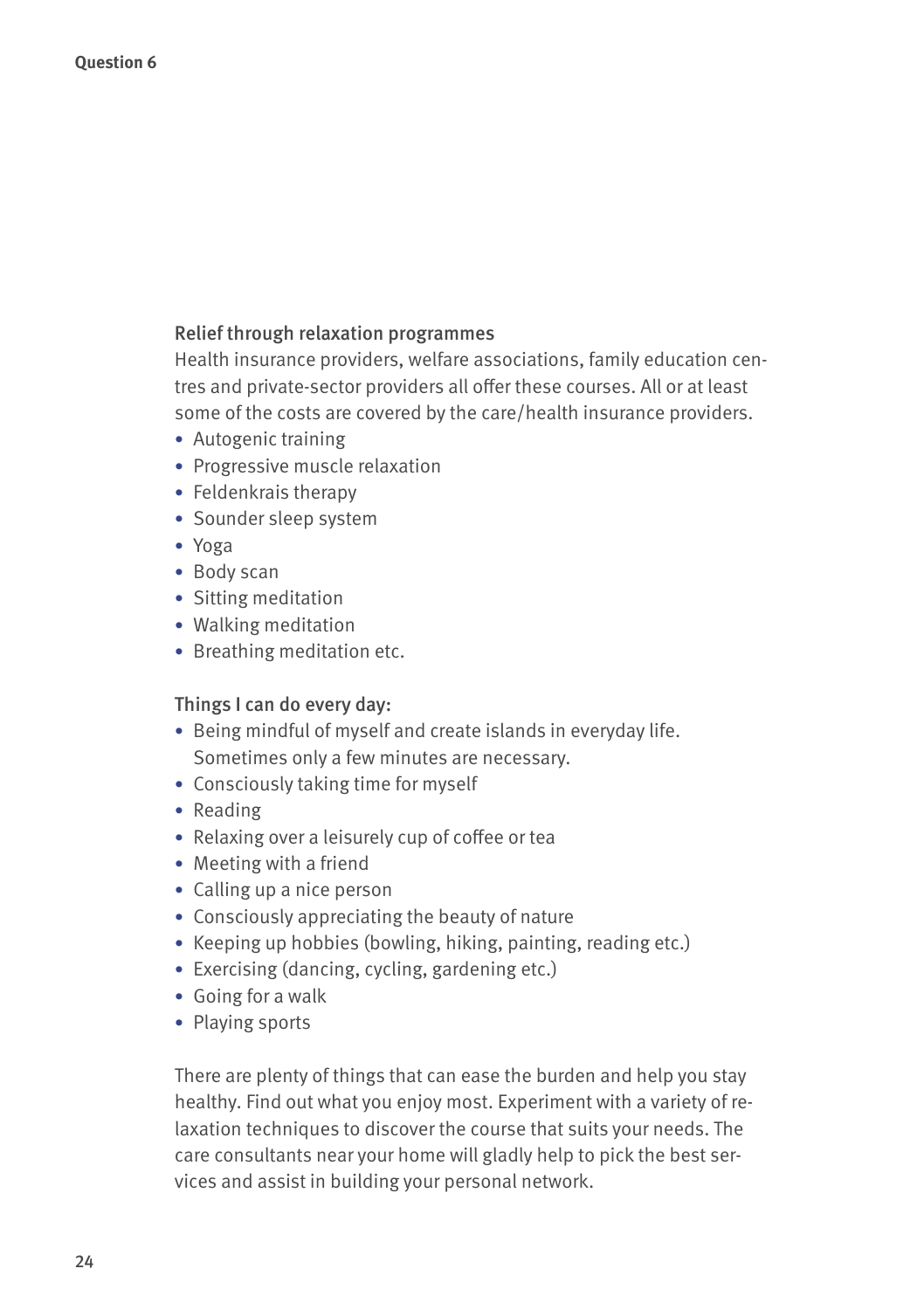| <b>Contract on the Contract of The Contract of The Contract of The Contract of The Contract of The Contract of The Contract of The Contract of The Contract of The Contract of The Contract of The Contract of The Contract of T</b> |                                                                                                                                         |
|--------------------------------------------------------------------------------------------------------------------------------------------------------------------------------------------------------------------------------------|-----------------------------------------------------------------------------------------------------------------------------------------|
| My notes on question 6:                                                                                                                                                                                                              |                                                                                                                                         |
|                                                                                                                                                                                                                                      | What good things can I do for myself on a regular basis, e.g. easing the burden<br>through training, discussions or relaxation courses? |
|                                                                                                                                                                                                                                      |                                                                                                                                         |
|                                                                                                                                                                                                                                      |                                                                                                                                         |
|                                                                                                                                                                                                                                      | Who can help me create space to look after myself from time to time?                                                                    |
|                                                                                                                                                                                                                                      |                                                                                                                                         |
|                                                                                                                                                                                                                                      |                                                                                                                                         |
|                                                                                                                                                                                                                                      |                                                                                                                                         |
|                                                                                                                                                                                                                                      |                                                                                                                                         |
|                                                                                                                                                                                                                                      |                                                                                                                                         |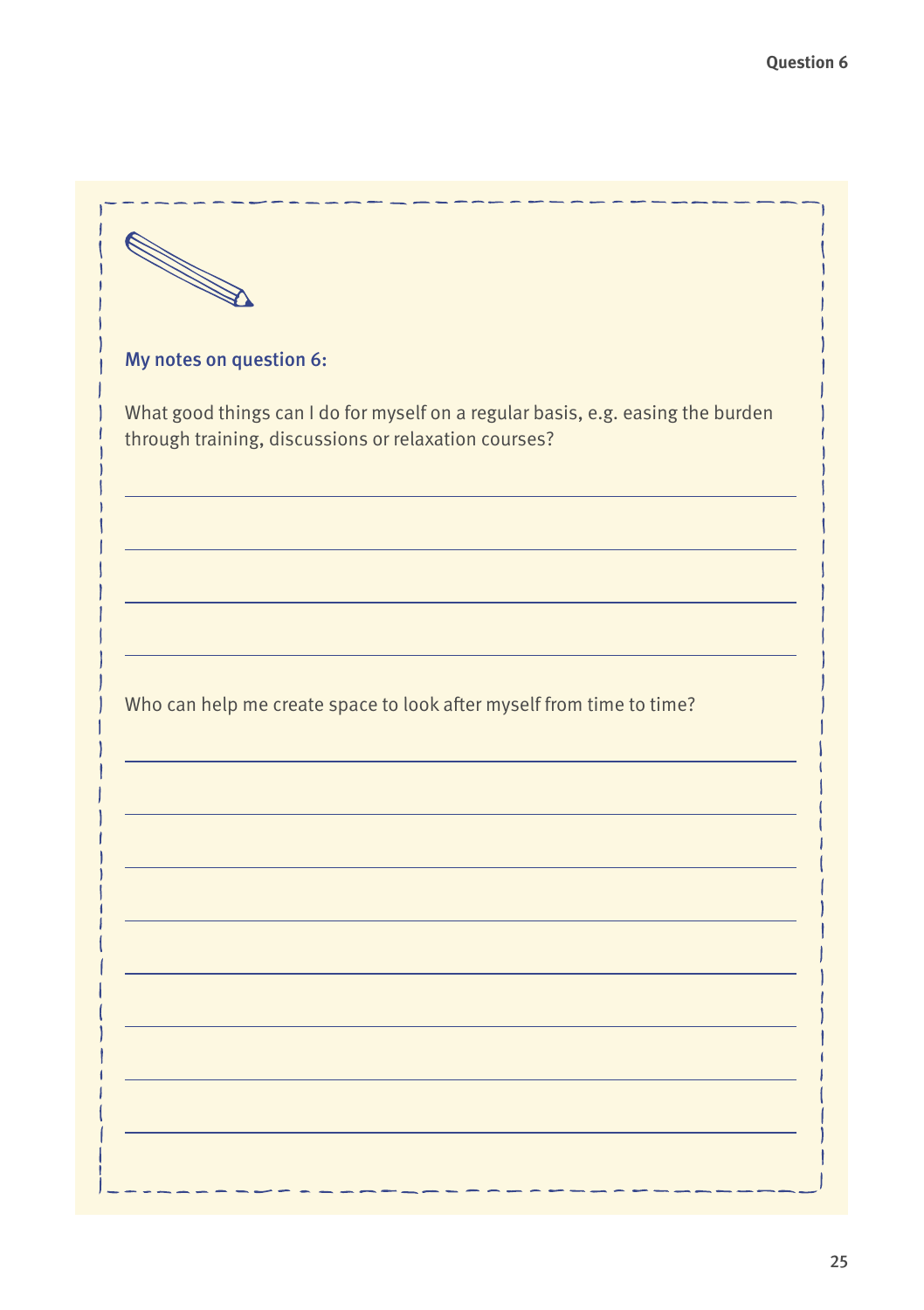### Question 7:

How do I go about building a personal network?



In reality, a relief network can consist of a variety of people and institutions. On paper, a network can be an overview (here a pie chart), in which you, as the caregiver, note down important information so that telephone numbers and contact persons are always at hand. It brings clarity to the question of which institutions and who you can rely on additionally to obtain support and relief. Talking and cooperating with the individual institutions and people (family, friends, neighbours and counselling centres) can be used as a source of information, opportunities and ideas that you would not have been able to draw on by yourself.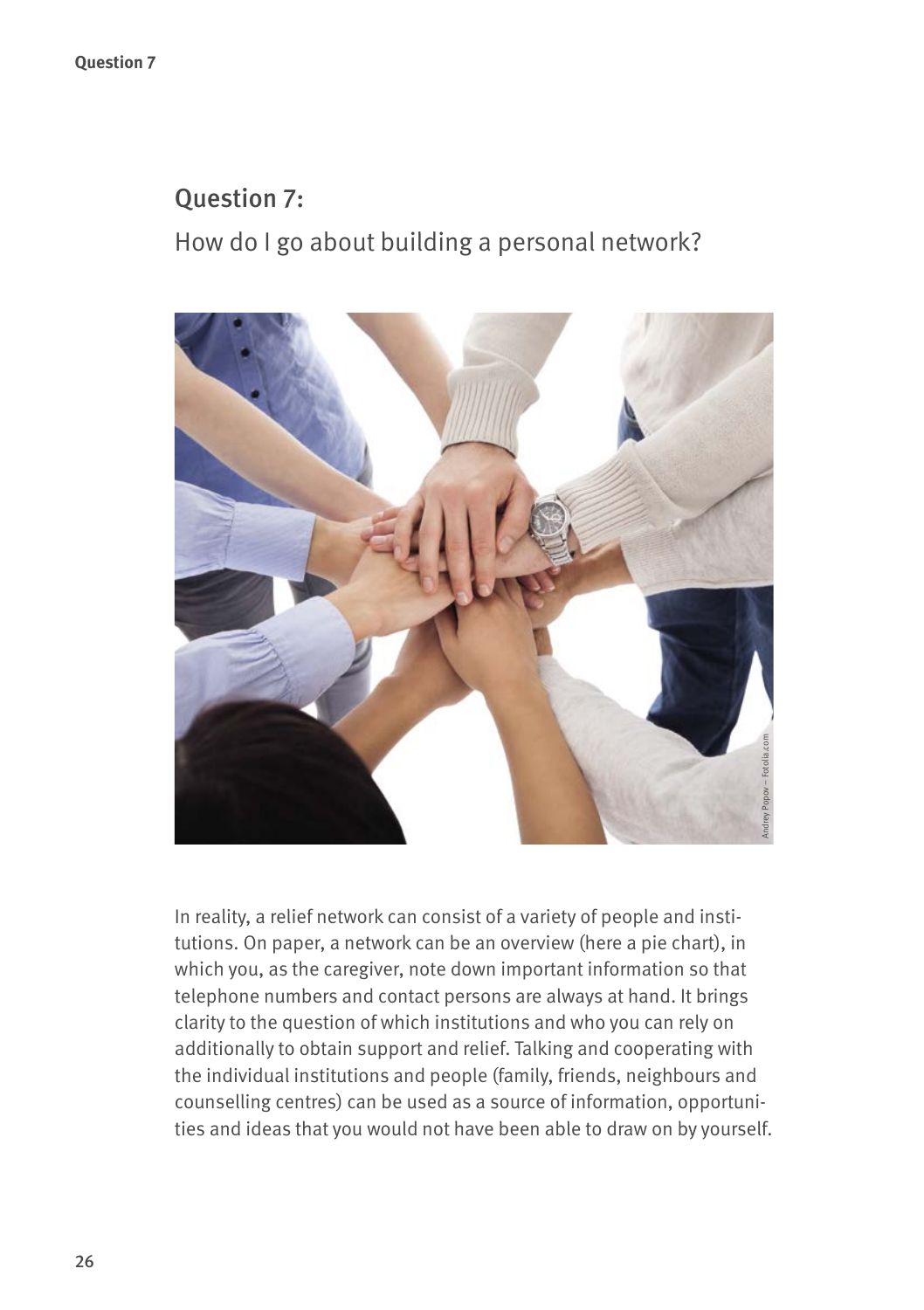#### A network should always include the following institutions:

- Care counselling centres (detailed information and advice)
- Care course providers (organisation, information, care techniques and an opportunity to share experience)
- Relief services/family, friends and neighbours (relief, free time)
- Personal health institutions (relaxation courses, water gymnastics, massages, back exercises, friends to meet etc.)

The care counselling centre should be an integral part of your network, as you can go there to discuss domestic care and assistance for the needy person with somebody who is expert in this field. The staff at the care counselling centre can help you determine how to move forward and what should be important to you next.

Relief services are indispensable to ensure good planning and organisation of domestic care; they give you the space you need to take care of your own well-being. They should be available quickly and flexibly close to your home.

It is equally essential to include family, friends and neighbours, as these groups can help you to plan necessary breaks. This way you can attend a relaxation or sports course, pick up a forgotten hobby or other things.

Completing care courses is important to acquire care expertise and techniques that will help you to remain healthy as well. Your personal network will make you more confident at providing care and support, because you will always have someone to talk to when you reach a dead end. You will no longer be responsible for everything 'on your own'! Tasks and responsibilities can be shared!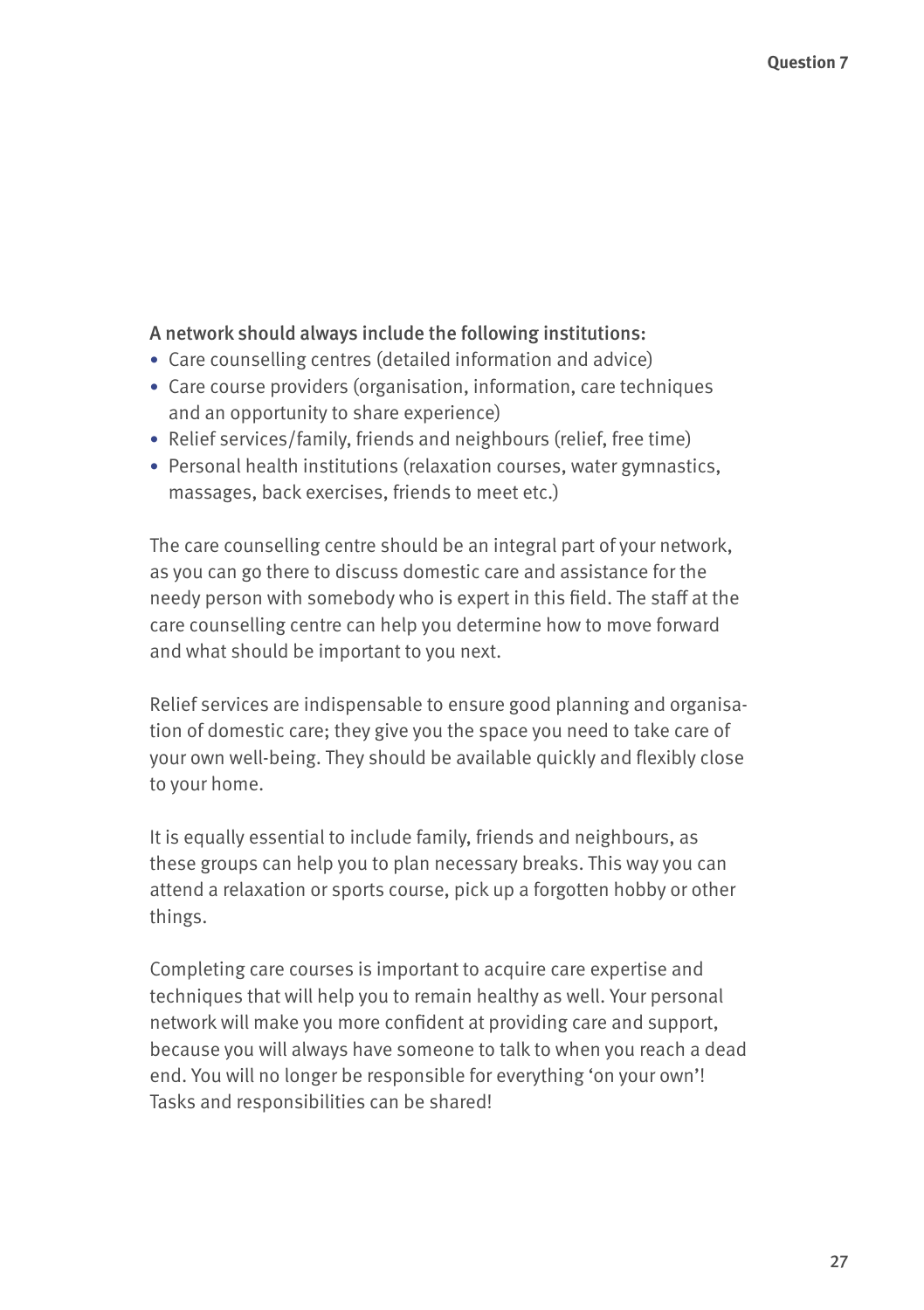#### My personal network for care and support

It is not necessary to include all the listed institutions in a network. Talk to your care counsellor to identify the best services to suit your individual situation! At the back of the brochure you will find templates that you can use to note down your personal network.



© Alexandra Daldrup, Unfallkasse NRW

#### My personal network for emergencies – when I've reached the end of my tether!

It is good to find out what is available for acute situations and to assemble a network of helpers. It makes sense to contact a few of the institutions beforehand and to learn more about what they can offer.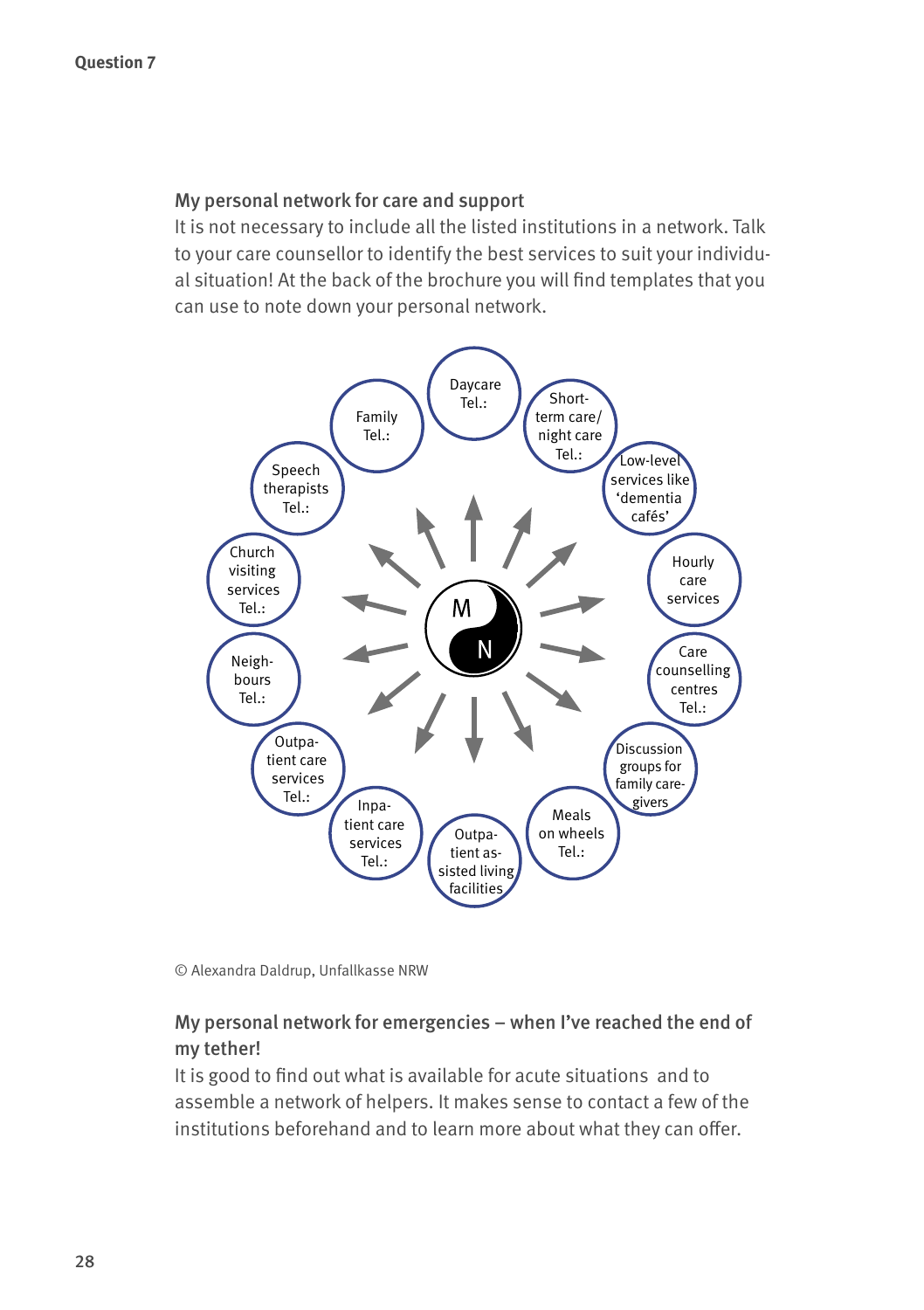It is not necessary to include all the listed institutions in a network. Talk to your care counsellor to identify the best services to suit your individual situation!



© Alexandra Daldrup, Unfallkasse NRW

#### The following case example shows how to use the network and daily schedules:

Mrs Steffens never even considered placing her husband in a care home. "We love and support each other, just like we vowed before God – in good times and in bad", she said to her son when he mentioned that it would be possible to find a place for father in a care home. She looks after everything very assiduously. Everything seems easy in the beginning. But she also notices how looking after her husband, caring for him, becomes increasingly difficult over time and that she is no longer managing everything on her own.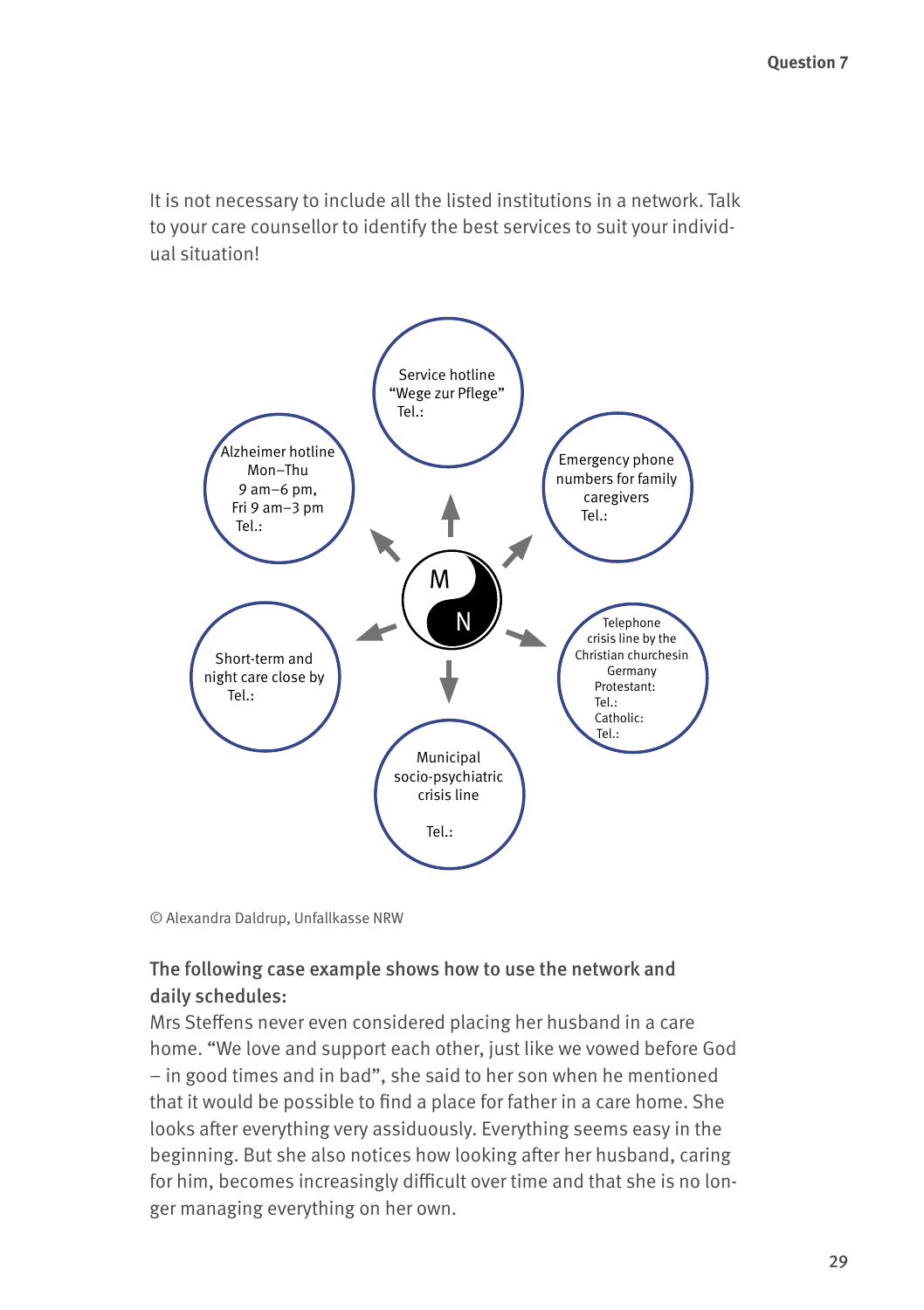That's why she follows her son's advice to call in an outside caregiver who comes to support her in the morning and evening. Mrs Steffens is alone with her husband for the rest of the day and during the night. After a while she notices that she still needs a lot of time for care and support, even with the additional assistance of the caregiver. So she stops going to meet her friends for coffee, although the group has existed for 17 years, and she no longer attends her aerobics class, although it "always does her good." After all, she needs the time for her husband. Visits by her girlfriends become increasingly rare as well. Mrs Steffens believes it is because her friends don't feel at ease in her home and that they are uncomfortable paying her a visit. Perhaps it reminds them that something similar could happen to them. Apart from that, she never has anything new to talk about. Everything in her life happens at home and is always about her husband.



Mrs Steffens' personal network for care and support.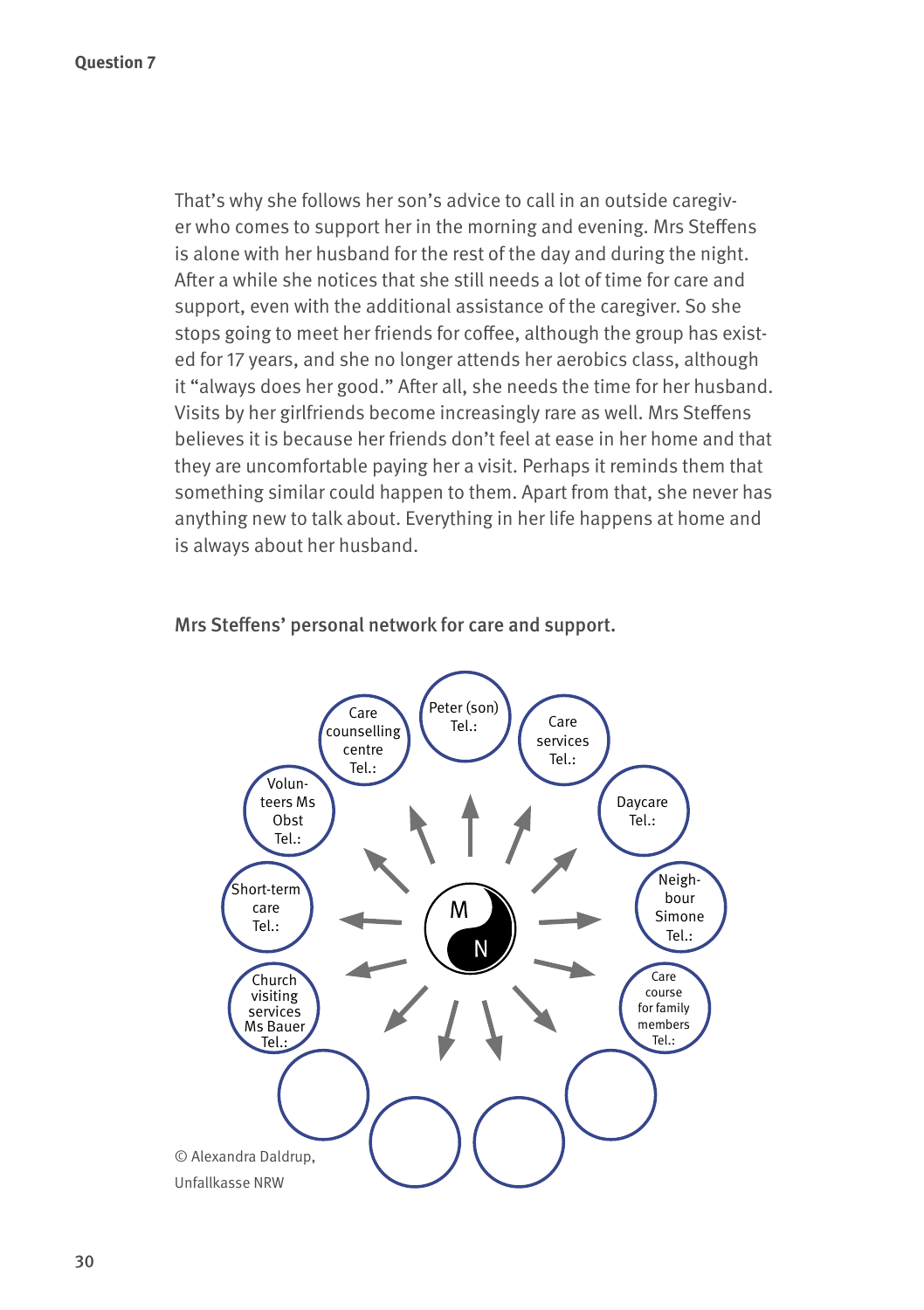It's also a bother because her husband calls for her frequently, even when the girlfriends are visiting. So Mrs Steffens spends even more time looking after her husband, because no one ever drops by for a visit, apart from her son and the caregiver. As a result, her thoughts are increasingly focused on the needs of her husband.

She even finds it difficult to sleep through the night, worried that something might have slipped her mind. What can Mrs Steffens do to get out of this predicament? Mrs Steffens should sit down with a care consultant to plan the care situation at home. A personal network and a structured schedule for the day need to be prepared for her.

Mrs Steffens's personal network for emergencies – when she reaches the end of her tether!

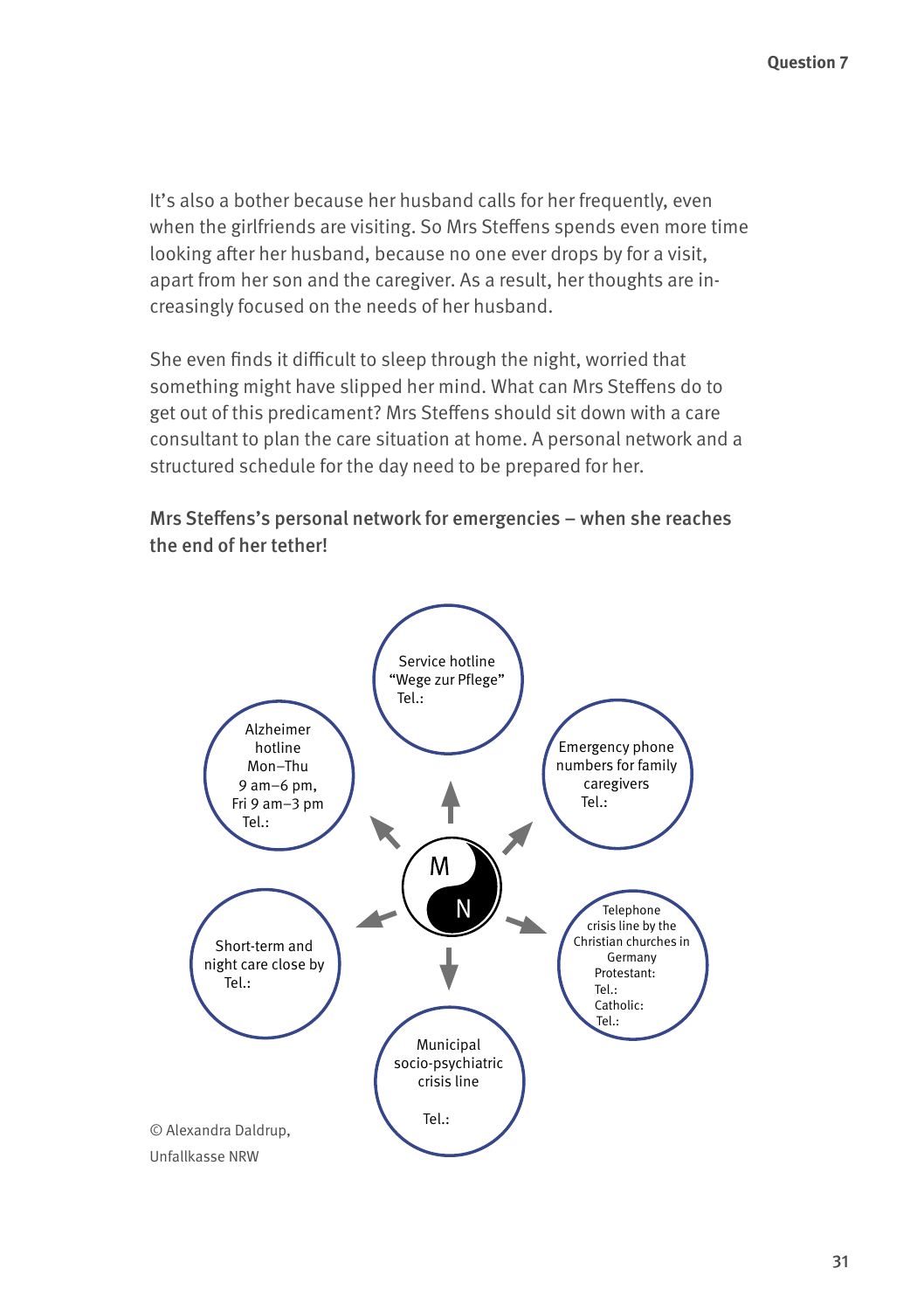Now Mrs Steffens has a network and knows who can support her and ease the burden. The next step is to discuss with the care consultant a structured daily/weekly schedule that includes things that are good for Mrs Steffens and that also lists support services and reliable helpers from her network. Mrs Steffens' age, life situation, needs and health all need to be considered during planning. In the end, Mrs Steffens would have a structured daily/weekly schedule that accommodates her needs and that she can use as a basis during the initial period.

The daily or weekly schedule also includes activities that Mrs Steffens must do for her husband and around the house. But between these activities, it also sets aside time that she can use for herself. It would be wise in Mrs Steffens' case to obtain more professional assistance, to promote social contacts and to include relaxation courses. One way of achieving this would be to include a daycare centre so that she can spend time with her friends and/or take part in a relaxation course. The current external caregiver can provide additional nursing services. Other support services, for instance the voluntary visiting services at the local church, other low-level services, family members and neighbours, could also be brought in to help care for her husband. There are many places where Mrs Steffens can obtain assistance. That's why it is wise, like Mrs Steffens, to visit a care counselling centre to receive detailed advice, establish a personal network and put together a structured daily schedule.

Many people caring for family members are in a similar situation to Mrs Steffens. They suddenly find themselves responsible for looking after their beloved husband. But while doing everything they can to make his life easier, they often neglect themselves.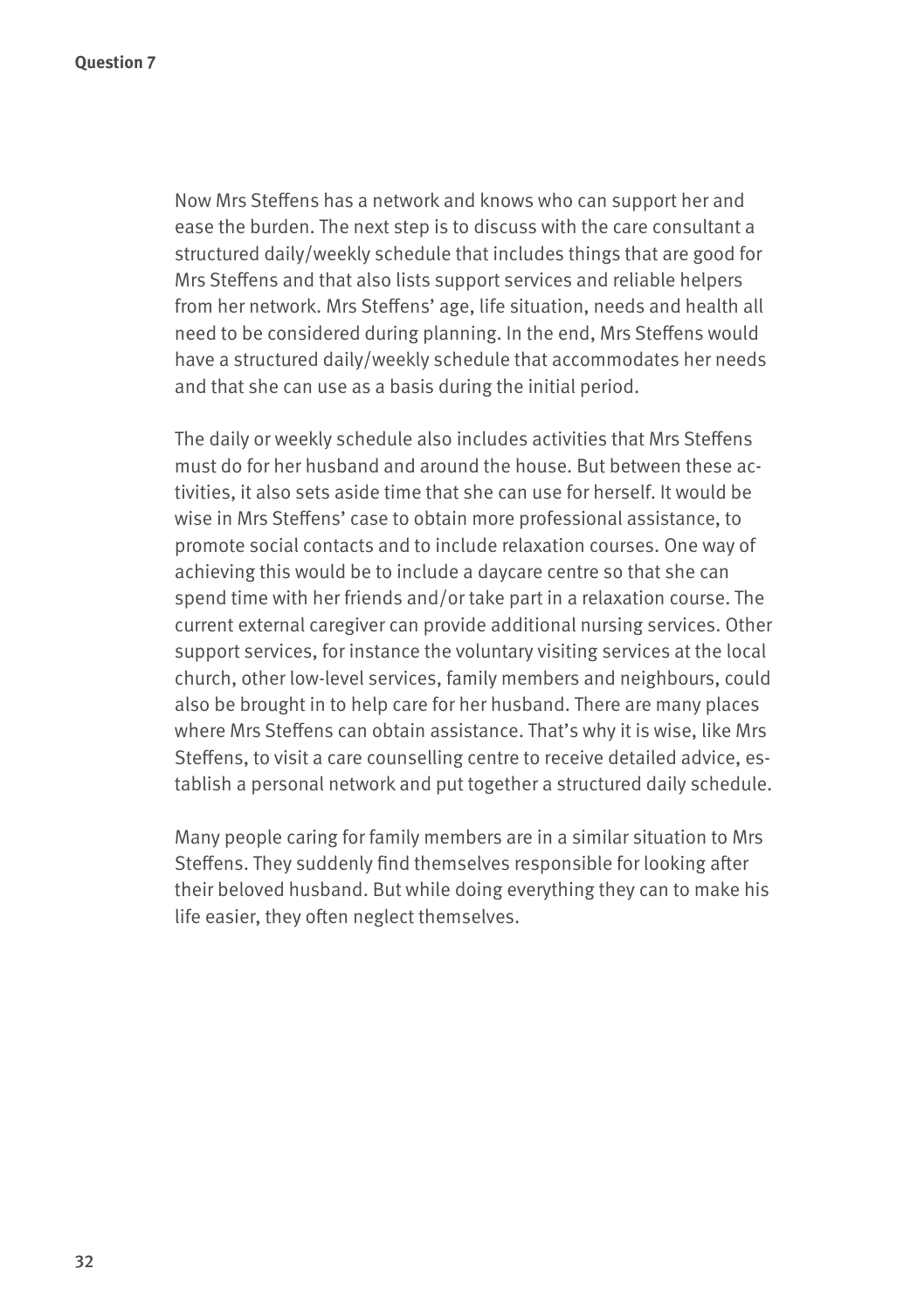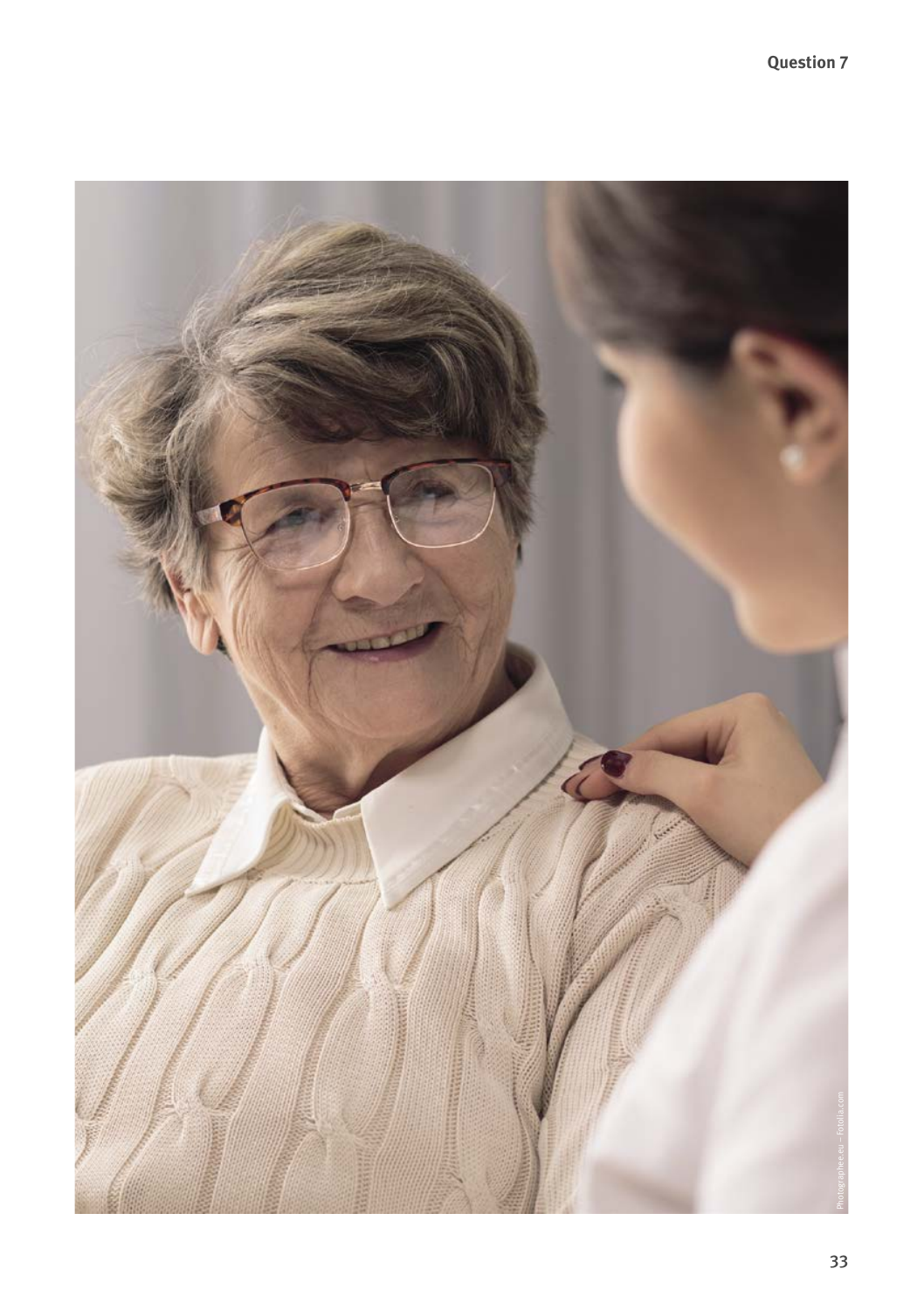## My structured daily schedule

#### Instructions for completing the schedule

I am preparing a structured daily schedule to create balance between my duties as a caregiver and my own needs. My structured daily schedule will help me during the first few weeks.

#### Something to be included in my schedule:

Allocate regular free time! From day one, I will set aside at least five periods of free time per month, in which I will not be responsible for caregiving duties in order to maintain my own interests, protect my health and ensure the well-being of my family:

- At least one free afternoon or evening each week to do whatever I find enjoyable!
- Schedule a period to do anything I like at least once per month.
- Go out just with my partner
- Excursions
- Do something with my partner and the children
- Attend an event
- Meet up with friends
- Pursue my hobby
- Attend a sports course
- Visit a self-help group or a care course for family caregivers
- In my plans I include people (family members, friends, volunteers etc.) and/or institutions (care services, visiting services etc.) to give me support and relief.
- I pay attention to my body's warning signals!
- I run errands at the same time

(e.g. shopping, pharmacy, post office, all in one trip).

You will certainly manage your everyday caregiving tasks if you adhere to these instructions. They will keep you healthy when providing care! And you can only really help care for your family member if you are healthy and feel up to the task. The following pages (from page 36) provide a weekly schedule for you to fill out that will help you include healthy activities in your planning for the week. Remember to add your notes and networks to the daily schedule as well.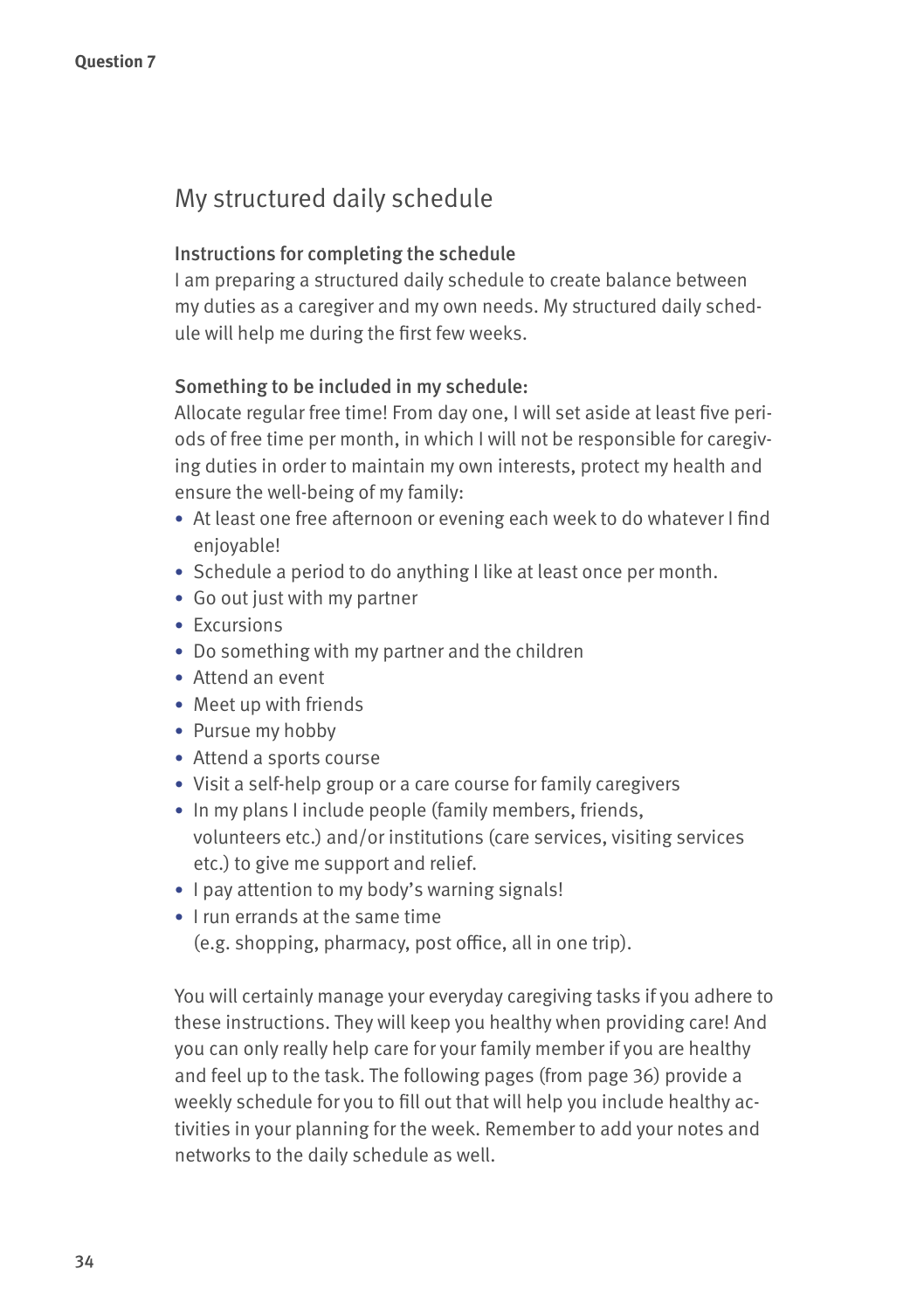| <b>Contract on the Contract of the Contract of The Contract of The Contract of The Contract of The Contract of The Contract of The Contract of The Contract of The Contract of The Contract of The Contract of The Contract of T</b> |  |
|--------------------------------------------------------------------------------------------------------------------------------------------------------------------------------------------------------------------------------------|--|
| My notes on question 7:                                                                                                                                                                                                              |  |
| Have I included regular free time for myself?                                                                                                                                                                                        |  |
|                                                                                                                                                                                                                                      |  |
| When and where is the free time for myself?                                                                                                                                                                                          |  |
| What activities have I planned?                                                                                                                                                                                                      |  |
|                                                                                                                                                                                                                                      |  |
| Which reliable persons can I include in my plans to help ease the burden?                                                                                                                                                            |  |
|                                                                                                                                                                                                                                      |  |
|                                                                                                                                                                                                                                      |  |
|                                                                                                                                                                                                                                      |  |
|                                                                                                                                                                                                                                      |  |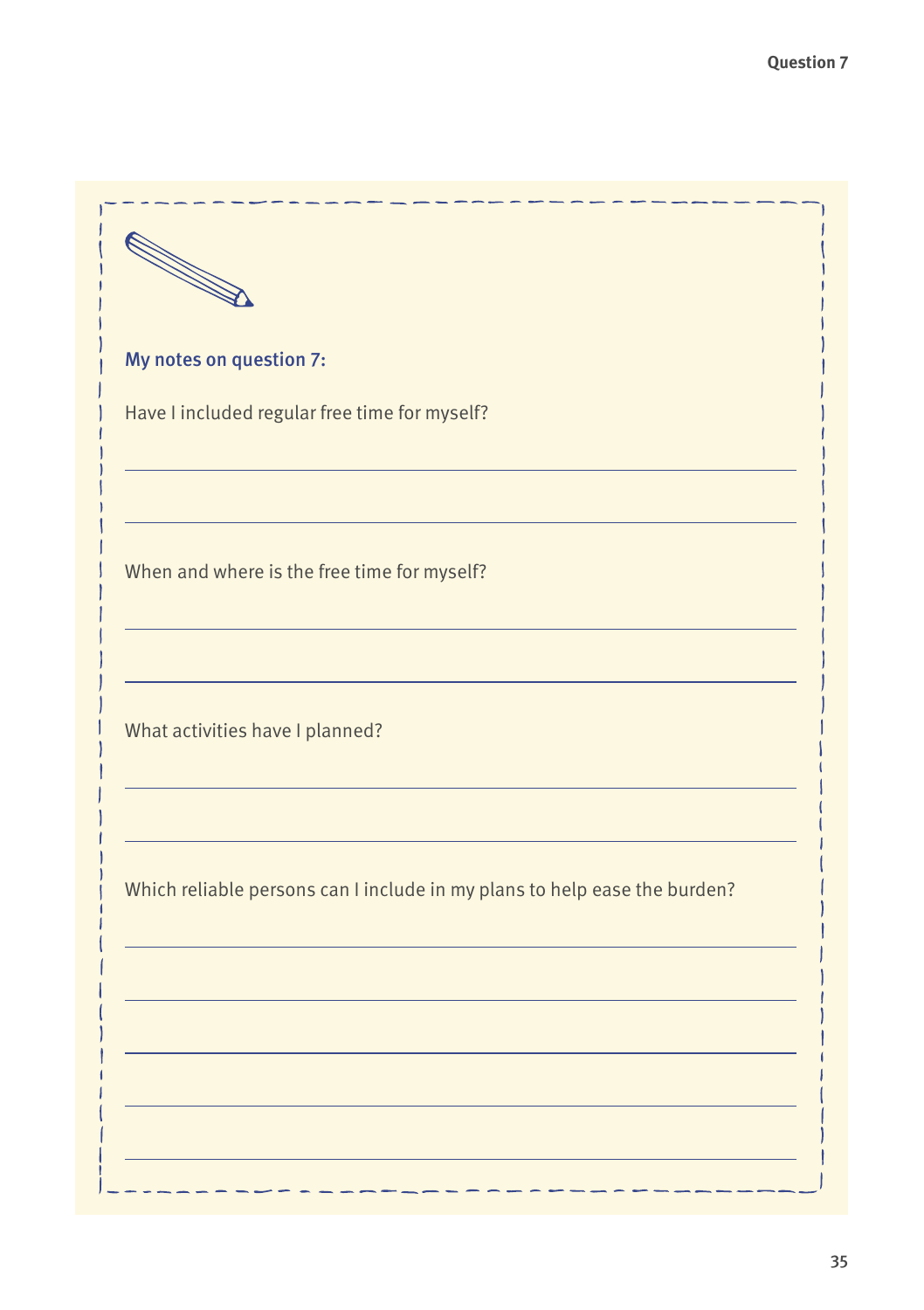## Template daily schedule

| <b>Period of</b><br>the day | <b>Time</b>            | <b>Activity</b>           | What I will do                  |
|-----------------------------|------------------------|---------------------------|---------------------------------|
| Morning                     | $7:00 - 7:45$          | Basic hygiene             | Prepare breakfast, eat and then |
|                             | $7:45 - 9:00$ am       | Breakfast                 | clear the table together        |
| Mid-morn-                   | $9.30 - 11.00$         | Activities, company,      | Shopping and doctor             |
| ing                         | $11.00$ am $-12.00$ pm | errands cooking           | Cooking                         |
| Noon                        | $12:00 - 12:30$        | Serve food (if necessary) | Eat together                    |
|                             | 1:00                   | Tidy the kitchen          | Tidy the kitchen                |
|                             | $1.30 - 2.00$ pm       | Afternoon nap             | Go to bed                       |
| Afternoon                   | $2:00 - 4:30$          | Household chores,         | Tidy the house and pre-         |
|                             | $4.30 - 6.00$ pm       | care, activities          | pare coffee                     |
| Evening                     | 6:00                   | Basic hygiene             | Prepare dinner                  |
|                             | $6.30 \, \text{pm}$    | Dinner                    | Eat dinner together             |
| Night                       |                        |                           |                                 |

### Who can help me from time to time?

| <b>Time</b>               | <b>Date</b>  | <b>Activity</b> | <b>Name</b>                     |
|---------------------------|--------------|-----------------|---------------------------------|
| all day,<br>also at night | $20 - 21/08$ | Care            | Peter                           |
| $4.30 - 6.00$<br>pm       | 16/07        | Care            | Anni (neigh-<br>bour)           |
| all day,<br>also at night | $10 - 17/10$ | Care/support    | Sonnenstrahl<br>short-term care |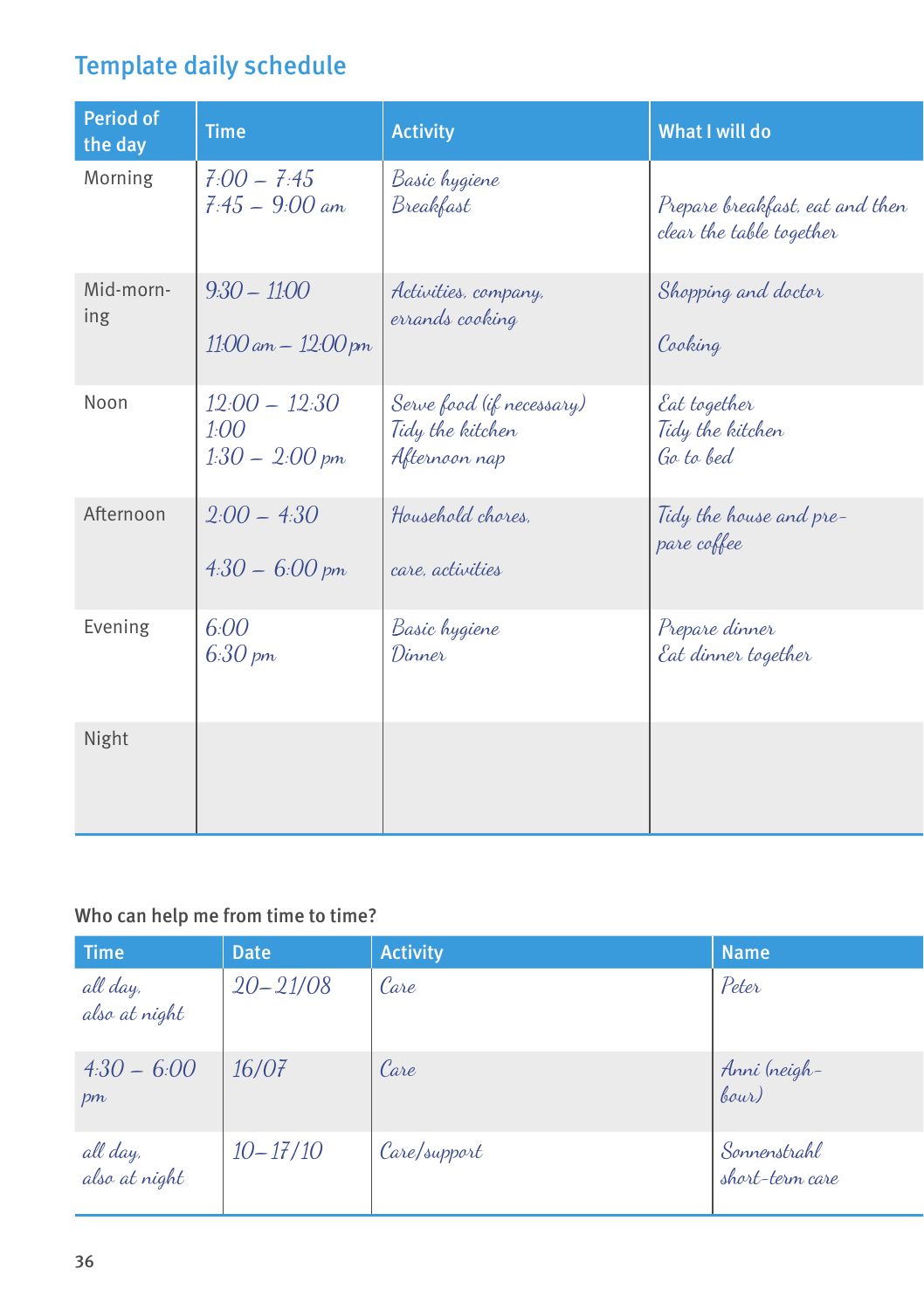| Who will help me         | This way I will train<br>mindfulness. become | Measures to maintain inner balance -<br>what will I do for myself during this time? |                                           |
|--------------------------|----------------------------------------------|-------------------------------------------------------------------------------------|-------------------------------------------|
| Care services            | more relaxed                                 | Balance exercises (stretching) at home                                              |                                           |
|                          | and acquire better<br>quality of life        | Enjoy breakfast mindfully!                                                          |                                           |
| Church visiting services |                                              | Go shopping and to the doctor                                                       |                                           |
|                          |                                              | at a leisurely pace!                                                                | The awareness that<br>I can do it without |
|                          |                                              | Enjoy lunch mindfully!                                                              | rushing takes the<br>pressure away and    |
|                          |                                              | Afternoon nap (rest)                                                                | I become more<br>relaxed                  |
|                          |                                              |                                                                                     |                                           |
|                          |                                              |                                                                                     |                                           |
| Volunteer, Ms Obst       |                                              | Meeting with Anni (friend)                                                          |                                           |
| Care services            |                                              |                                                                                     |                                           |
|                          |                                              | Enjoy dinner mindfully,<br>just the two of you!                                     |                                           |
|                          |                                              |                                                                                     |                                           |
|                          |                                              |                                                                                     |                                           |
|                          |                                              |                                                                                     | This improves my                          |
|                          |                                              |                                                                                     |                                           |
|                          | Free time opportunities for the caregiver    |                                                                                     |                                           |

### Free time opportunities for the caregiver

| What I will do for myself  | at home | away from home         |
|----------------------------|---------|------------------------|
| Weekend with Anni (friend) |         | in Dangast             |
|                            |         |                        |
| Hairdresser's appointment  |         | Hairdresser in<br>town |
|                            |         |                        |
| Holidays                   |         | Bad Driburg            |
|                            |         |                        |
|                            |         |                        |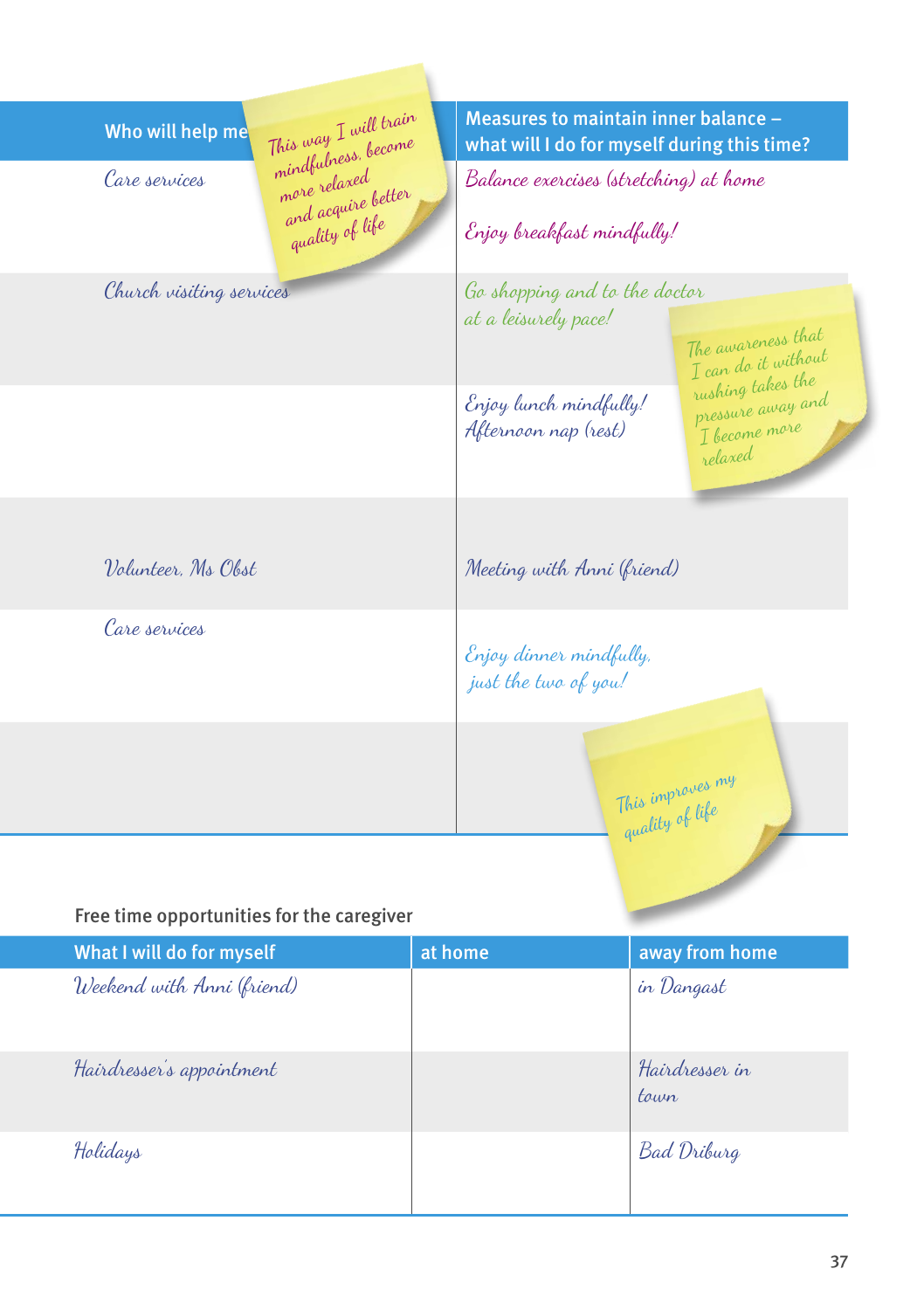## Monday

| Period of<br>the day | Time | Activity | What I will do |
|----------------------|------|----------|----------------|
| Morning              |      |          |                |
|                      |      |          |                |
| Mid-<br>morning      |      |          |                |
| Noon                 |      |          |                |
| Afternoon            |      |          |                |
| Evening              |      |          |                |
| Night                |      |          |                |

### Who can help me from time to time?

| Date | Activity | Name |
|------|----------|------|
|      |          |      |
|      |          |      |
|      |          |      |
|      |          |      |
|      |          |      |
|      |          |      |
|      |          |      |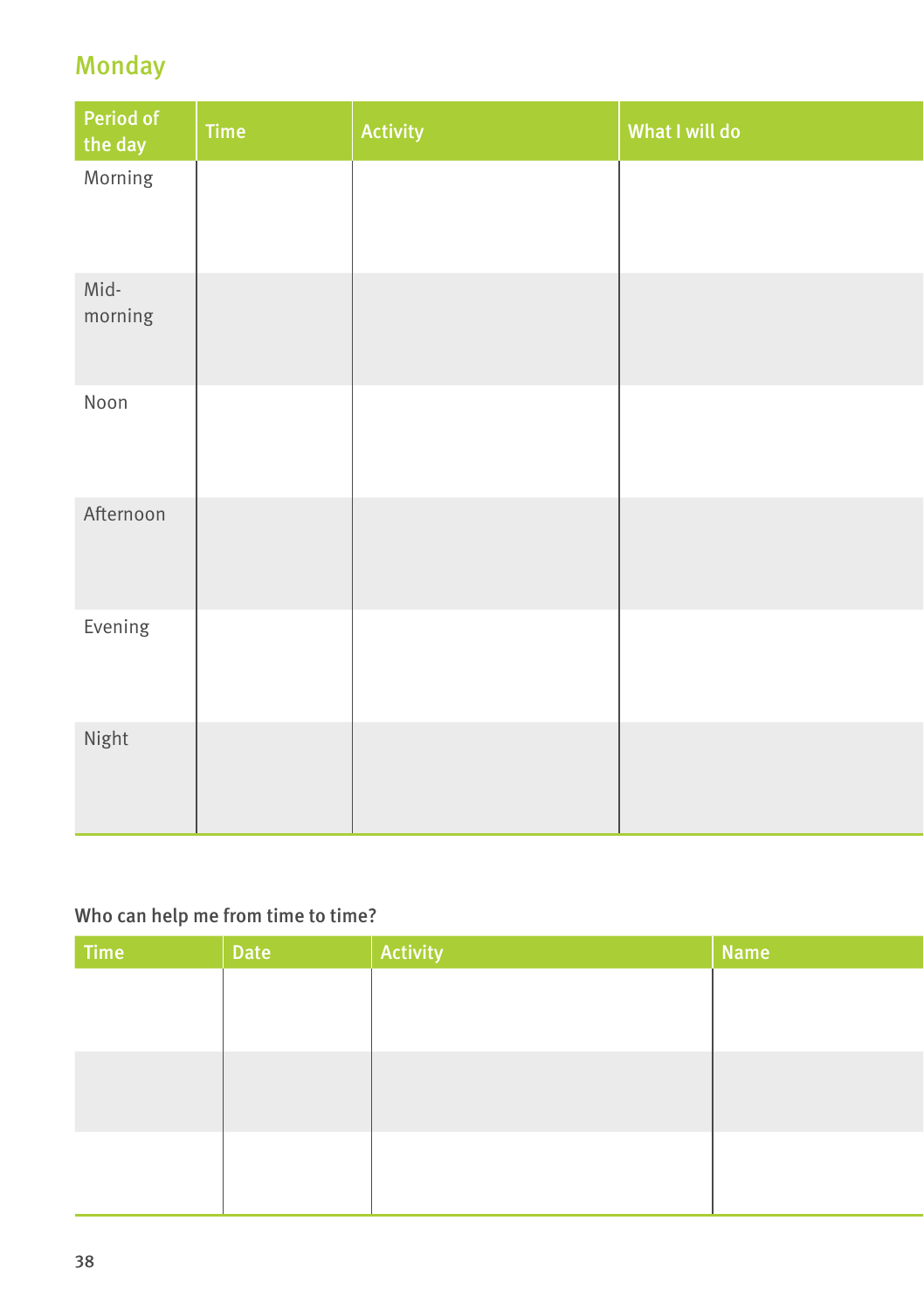| Who will help me? | Measures to maintain inner balance $-$<br>what will I do for myself during this time? |
|-------------------|---------------------------------------------------------------------------------------|
|                   |                                                                                       |
|                   |                                                                                       |
|                   |                                                                                       |
|                   |                                                                                       |
|                   |                                                                                       |
|                   |                                                                                       |
|                   |                                                                                       |
|                   |                                                                                       |
|                   |                                                                                       |
|                   |                                                                                       |
|                   |                                                                                       |
|                   |                                                                                       |

#### Free time opportunities for the caregiver

| What I will do for myself<br>at home<br>away from home |  |
|--------------------------------------------------------|--|
|                                                        |  |
|                                                        |  |
|                                                        |  |
|                                                        |  |
|                                                        |  |
|                                                        |  |
|                                                        |  |
|                                                        |  |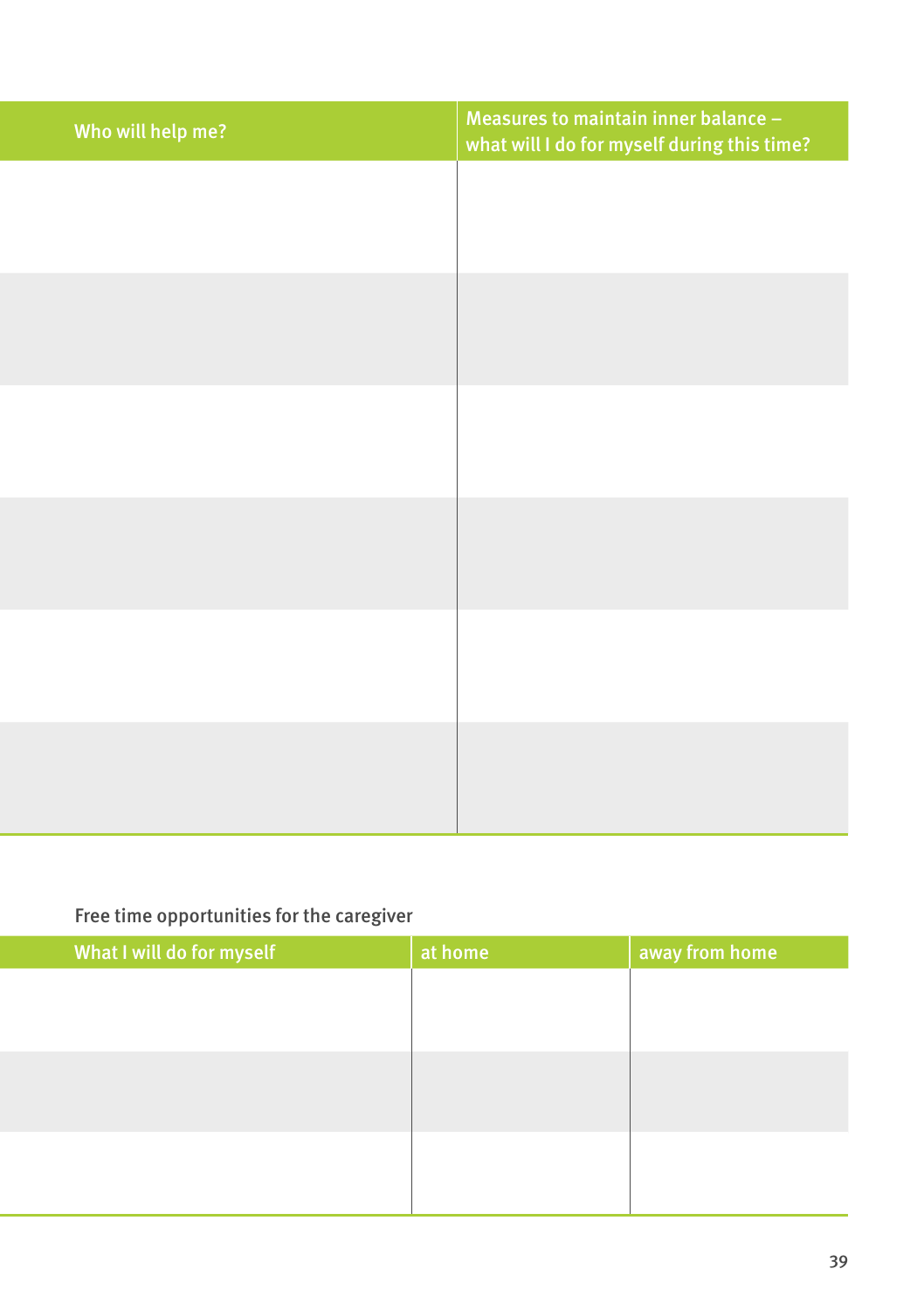## Tuesday

| Period of<br>the day | Time | Activity | What I will do |
|----------------------|------|----------|----------------|
| Morning              |      |          |                |
|                      |      |          |                |
| Mid-<br>morning      |      |          |                |
| Noon                 |      |          |                |
| Afternoon            |      |          |                |
| Evening              |      |          |                |
| Night                |      |          |                |

### Who can help me from time to time?

| Time | <b>Date</b> | <b>Activity</b> | Name |
|------|-------------|-----------------|------|
|      |             |                 |      |
|      |             |                 |      |
|      |             |                 |      |
|      |             |                 |      |
|      |             |                 |      |
|      |             |                 |      |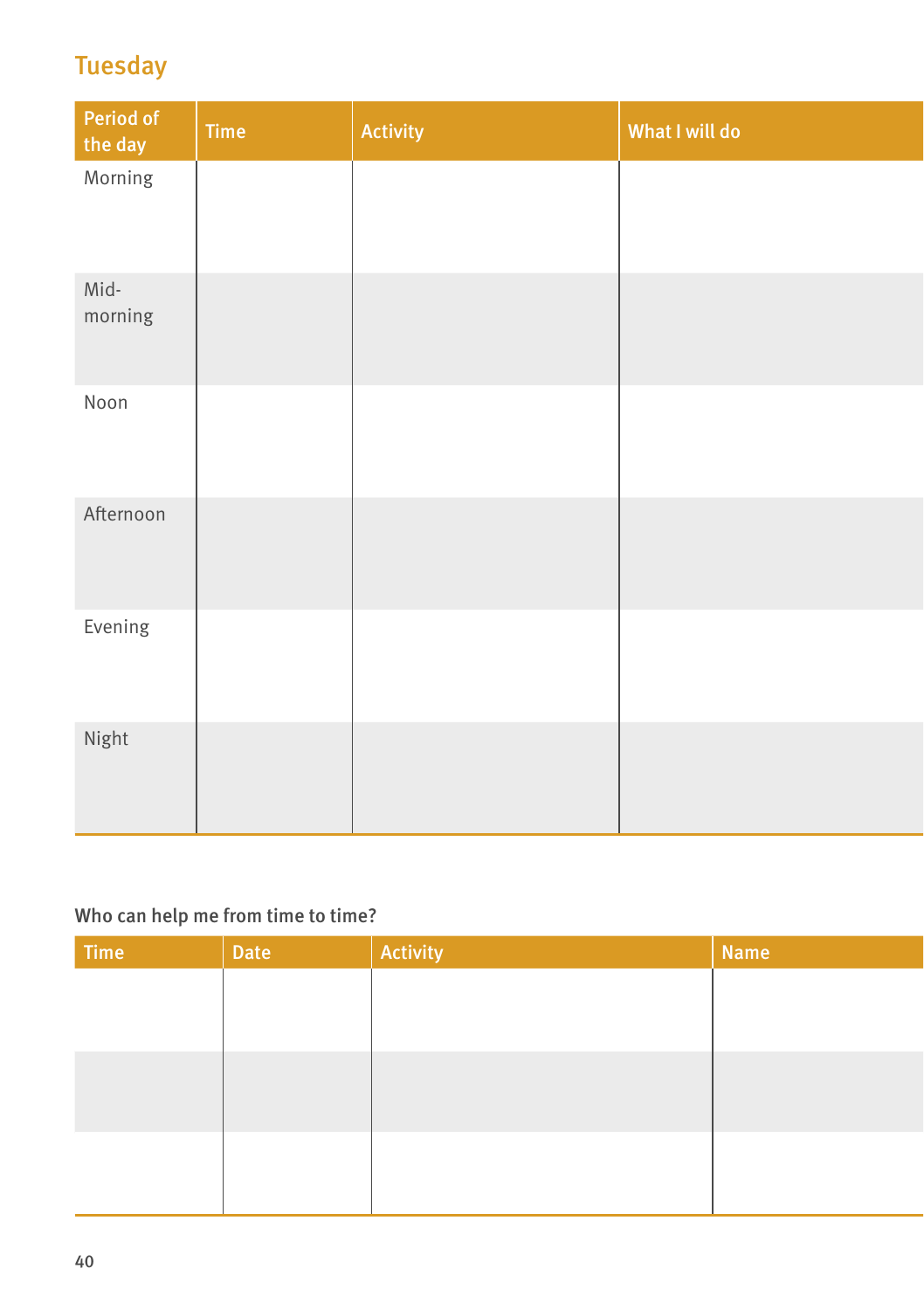| Who will help me? | Measures to maintain inner balance –<br>what will I do for myself during this time? |
|-------------------|-------------------------------------------------------------------------------------|
|                   |                                                                                     |
|                   |                                                                                     |
|                   |                                                                                     |
|                   |                                                                                     |
|                   |                                                                                     |
|                   |                                                                                     |
|                   |                                                                                     |
|                   |                                                                                     |
|                   |                                                                                     |
|                   |                                                                                     |
|                   |                                                                                     |

#### Free time opportunities for the caregiver

| at home<br>away from home<br>What I will do for myself |  |
|--------------------------------------------------------|--|
|                                                        |  |
|                                                        |  |
|                                                        |  |
|                                                        |  |
|                                                        |  |
|                                                        |  |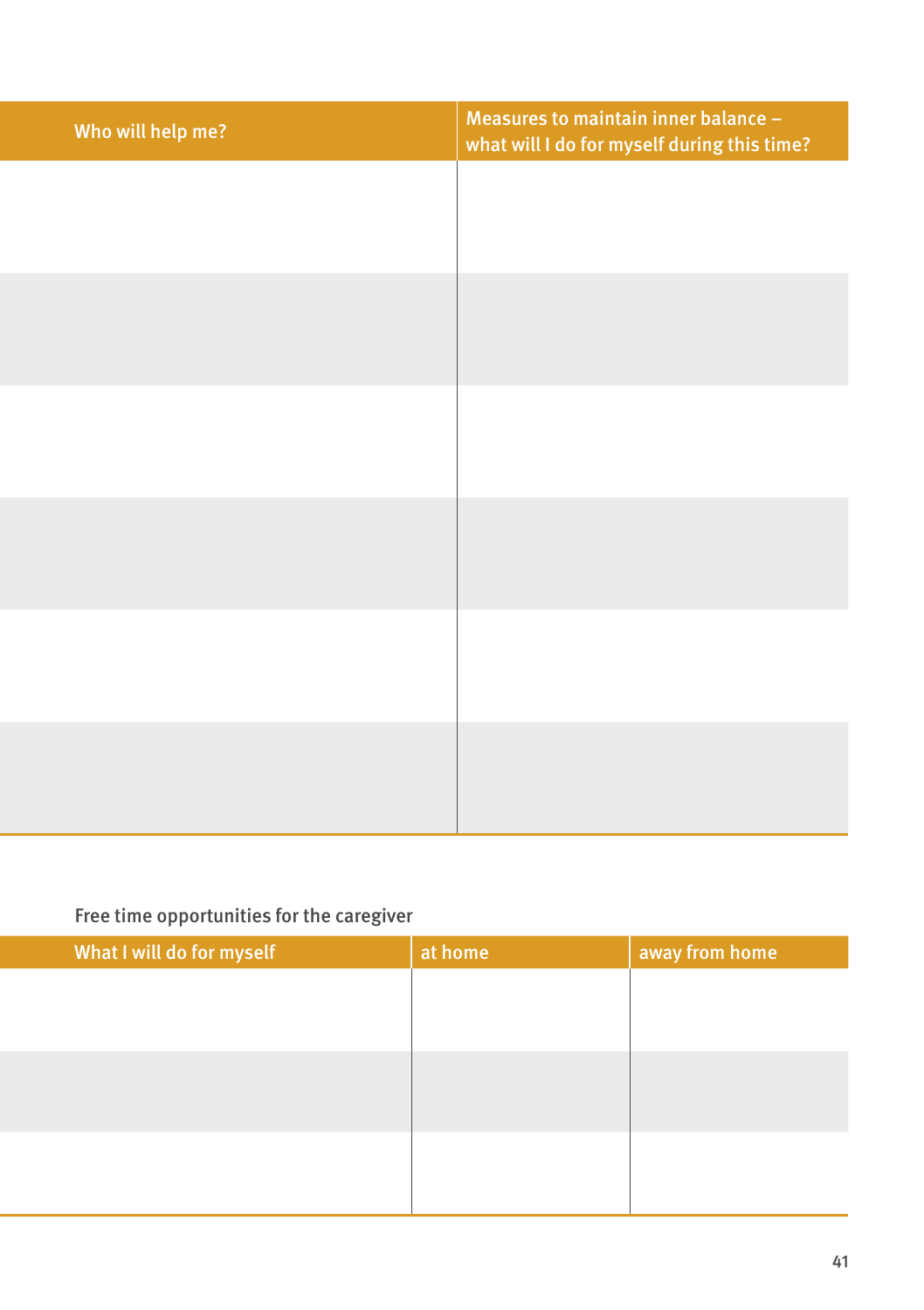## **Wednesday**

| Period of<br>the day | Time | <b>Activity</b> | What I will do |
|----------------------|------|-----------------|----------------|
| Morning              |      |                 |                |
|                      |      |                 |                |
| Mid-<br>morning      |      |                 |                |
| Noon                 |      |                 |                |
|                      |      |                 |                |
| Afternoon            |      |                 |                |
|                      |      |                 |                |
| Evening              |      |                 |                |
|                      |      |                 |                |
| Night                |      |                 |                |
|                      |      |                 |                |

### Who can help me from time to time?

| Time | Date | Activity | <b>Name</b> |
|------|------|----------|-------------|
|      |      |          |             |
|      |      |          |             |
|      |      |          |             |
|      |      |          |             |
|      |      |          |             |
|      |      |          |             |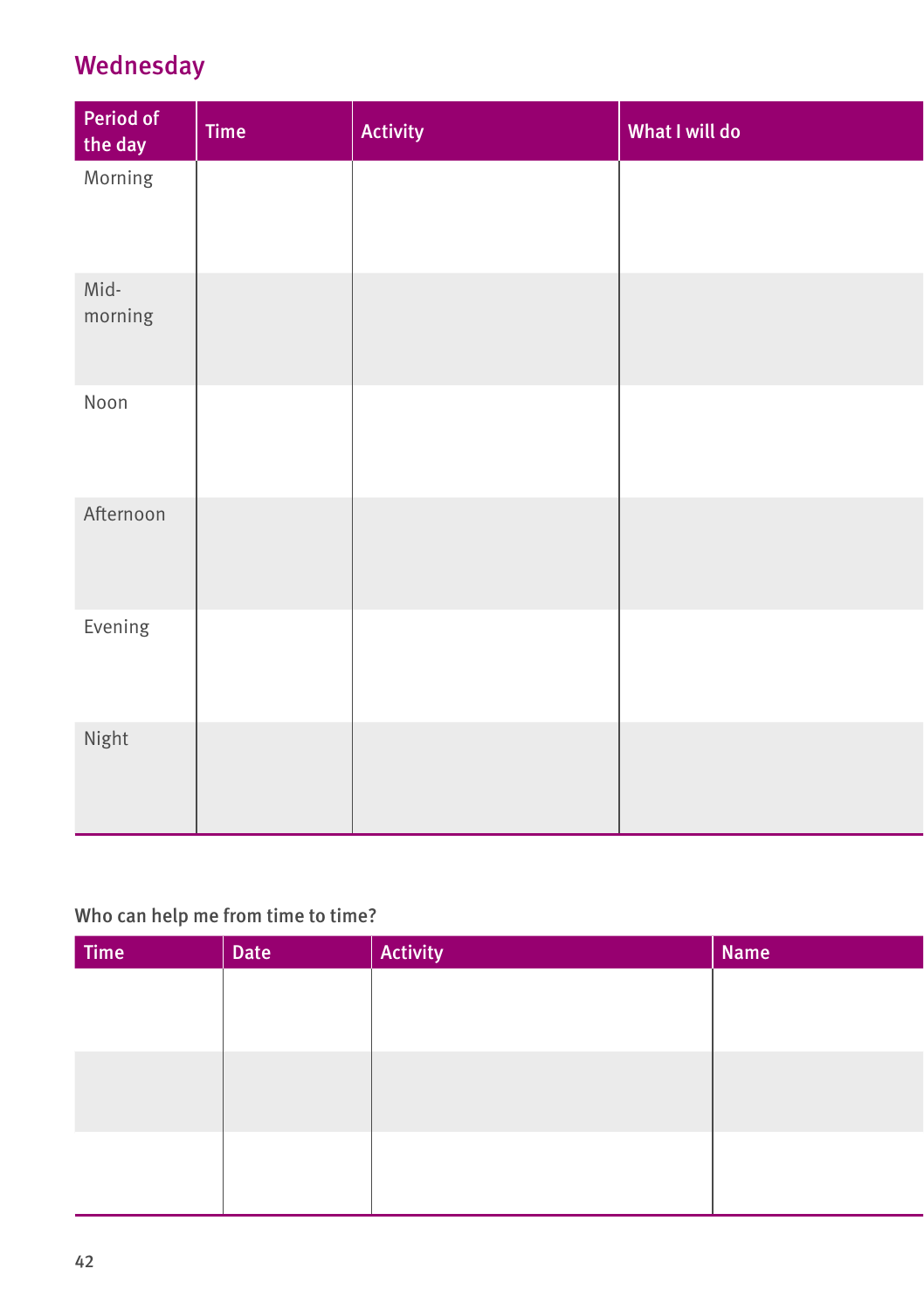| Who will help me? | Measures to maintain inner balance -<br>what will I do for myself during this time? |
|-------------------|-------------------------------------------------------------------------------------|
|                   |                                                                                     |
|                   |                                                                                     |
|                   |                                                                                     |
|                   |                                                                                     |
|                   |                                                                                     |
|                   |                                                                                     |
|                   |                                                                                     |
|                   |                                                                                     |
|                   |                                                                                     |
|                   |                                                                                     |
|                   |                                                                                     |

#### Free time opportunities for the caregiver

| What I will do for myself | at home | away from home |
|---------------------------|---------|----------------|
|                           |         |                |
|                           |         |                |
|                           |         |                |
|                           |         |                |
|                           |         |                |
|                           |         |                |
|                           |         |                |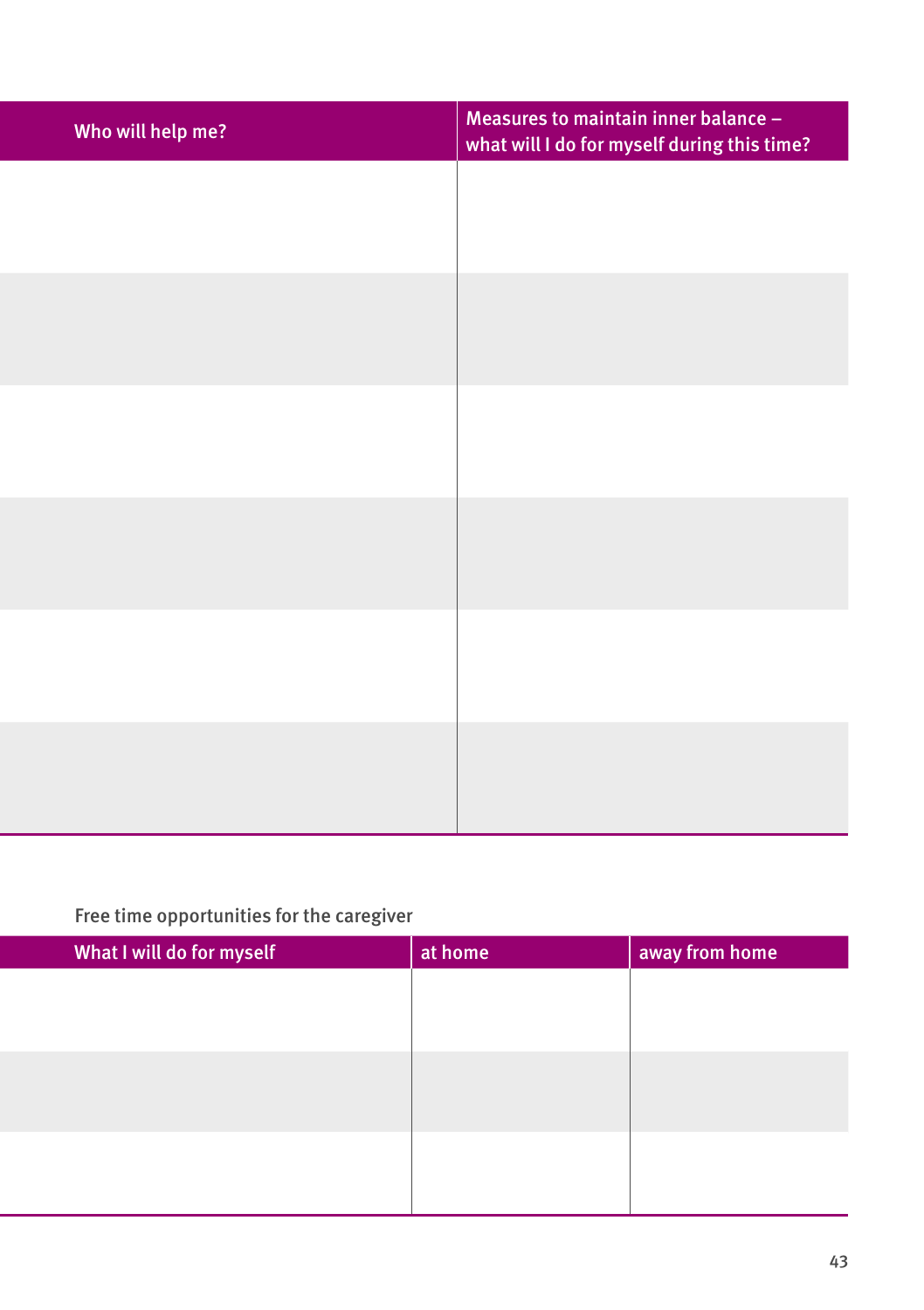## **Thursday**

| Period of<br>the day | Time | Activity | What I will do |
|----------------------|------|----------|----------------|
| Morning              |      |          |                |
|                      |      |          |                |
| Mid-<br>morning      |      |          |                |
| Noon                 |      |          |                |
| Afternoon            |      |          |                |
| Evening              |      |          |                |
| Night                |      |          |                |

### Who can help me from time to time?

| Time | <b>Date</b> | Activity | Name |
|------|-------------|----------|------|
|      |             |          |      |
|      |             |          |      |
|      |             |          |      |
|      |             |          |      |
|      |             |          |      |
|      |             |          |      |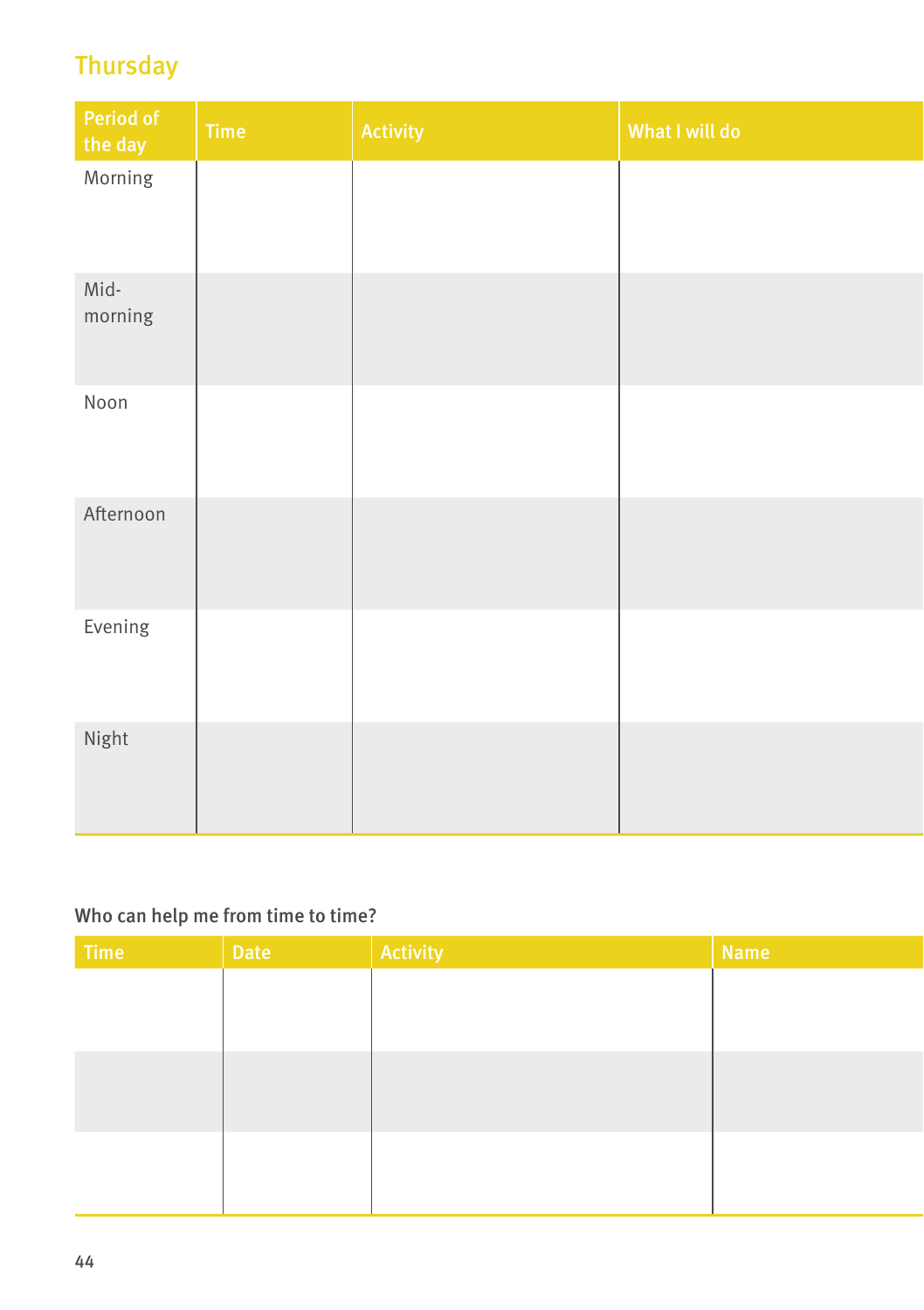| Who will help me? | Measures to maintain inner balance -<br>what will I do for myself during this time? |
|-------------------|-------------------------------------------------------------------------------------|
|                   |                                                                                     |
|                   |                                                                                     |
|                   |                                                                                     |
|                   |                                                                                     |
|                   |                                                                                     |
|                   |                                                                                     |
|                   |                                                                                     |
|                   |                                                                                     |
|                   |                                                                                     |
|                   |                                                                                     |
|                   |                                                                                     |

#### Free time opportunities for the caregiver

| What I will do for myself | at home | away from home |
|---------------------------|---------|----------------|
|                           |         |                |
|                           |         |                |
|                           |         |                |
|                           |         |                |
|                           |         |                |
|                           |         |                |
|                           |         |                |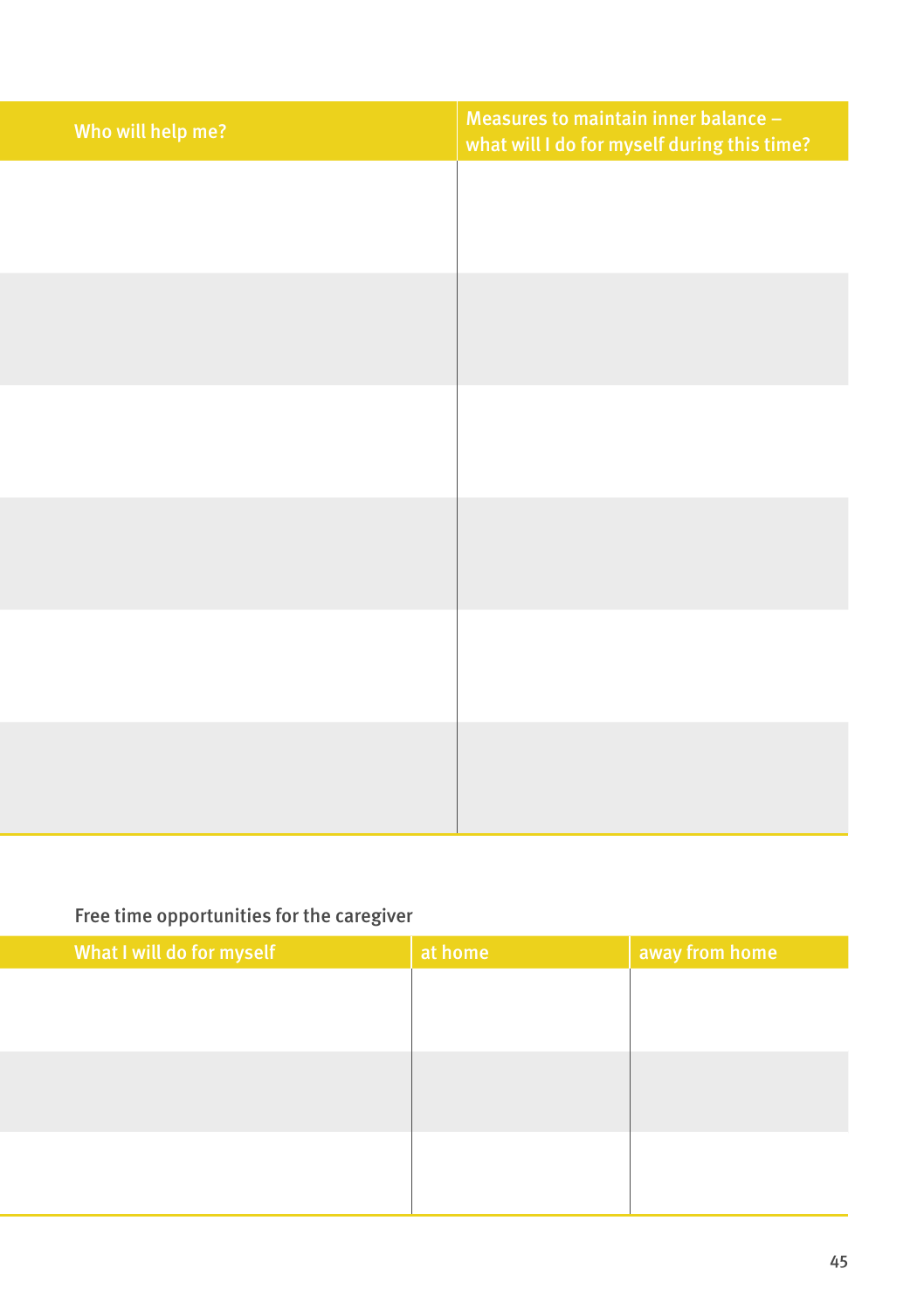## Friday

| Period of<br>the day | Time | $ $ Activity | What I will do |
|----------------------|------|--------------|----------------|
| Morning              |      |              |                |
|                      |      |              |                |
| Mid-<br>morning      |      |              |                |
| Noon                 |      |              |                |
| Afternoon            |      |              |                |
| Evening              |      |              |                |
| Night                |      |              |                |

### Who can help me from time to time?

| Activity | Name |
|----------|------|
|          |      |
|          |      |
|          |      |
|          |      |
|          |      |
|          |      |
| Date     |      |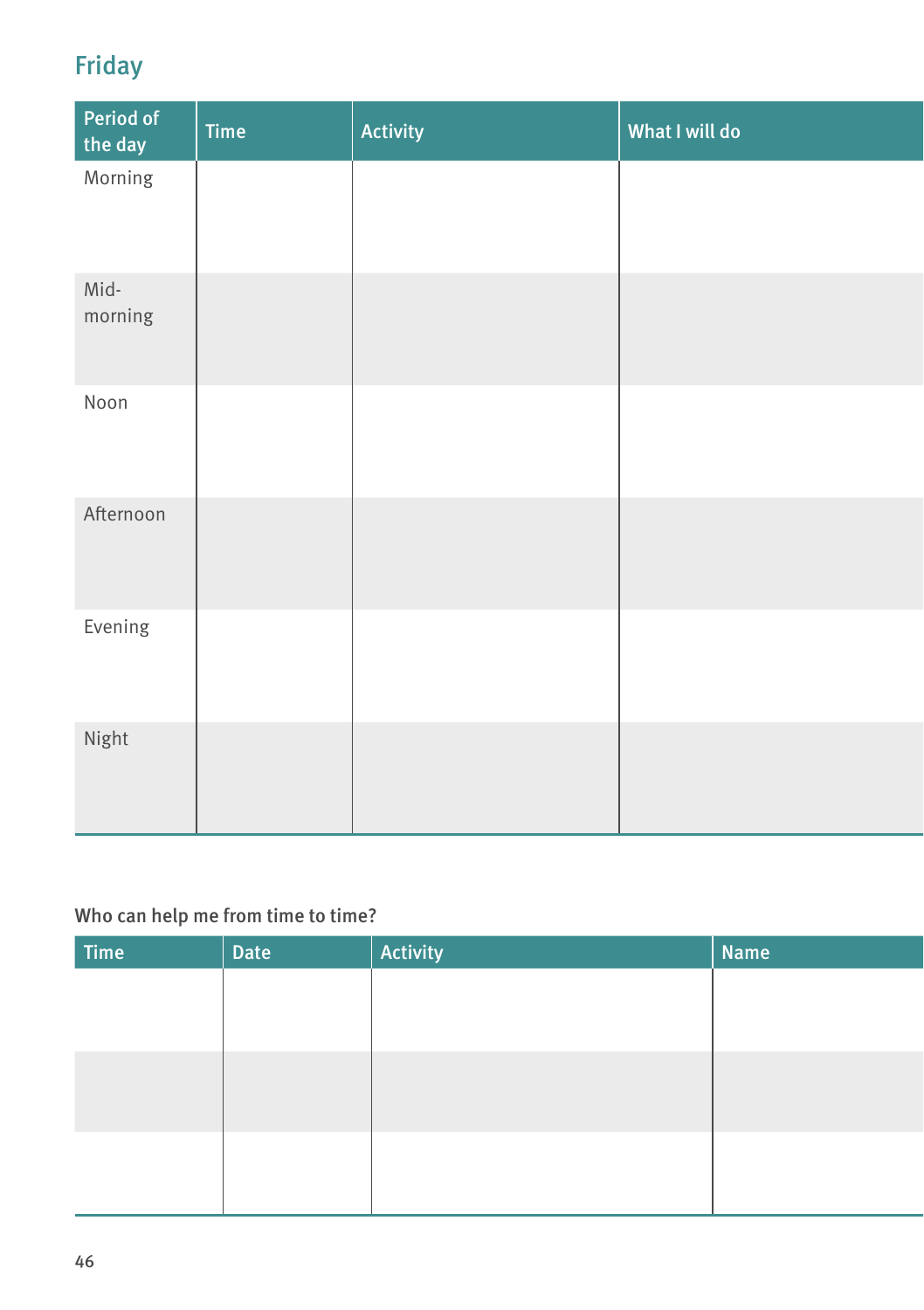| Who will help me? | Measures to maintain inner balance -<br>what will I do for myself during this time? |
|-------------------|-------------------------------------------------------------------------------------|
|                   |                                                                                     |
|                   |                                                                                     |
|                   |                                                                                     |
|                   |                                                                                     |
|                   |                                                                                     |
|                   |                                                                                     |
|                   |                                                                                     |
|                   |                                                                                     |
|                   |                                                                                     |
|                   |                                                                                     |
|                   |                                                                                     |

#### Free time opportunities for the caregiver

| What I will do for myself | at home | away from home |
|---------------------------|---------|----------------|
|                           |         |                |
|                           |         |                |
|                           |         |                |
|                           |         |                |
|                           |         |                |
|                           |         |                |
|                           |         |                |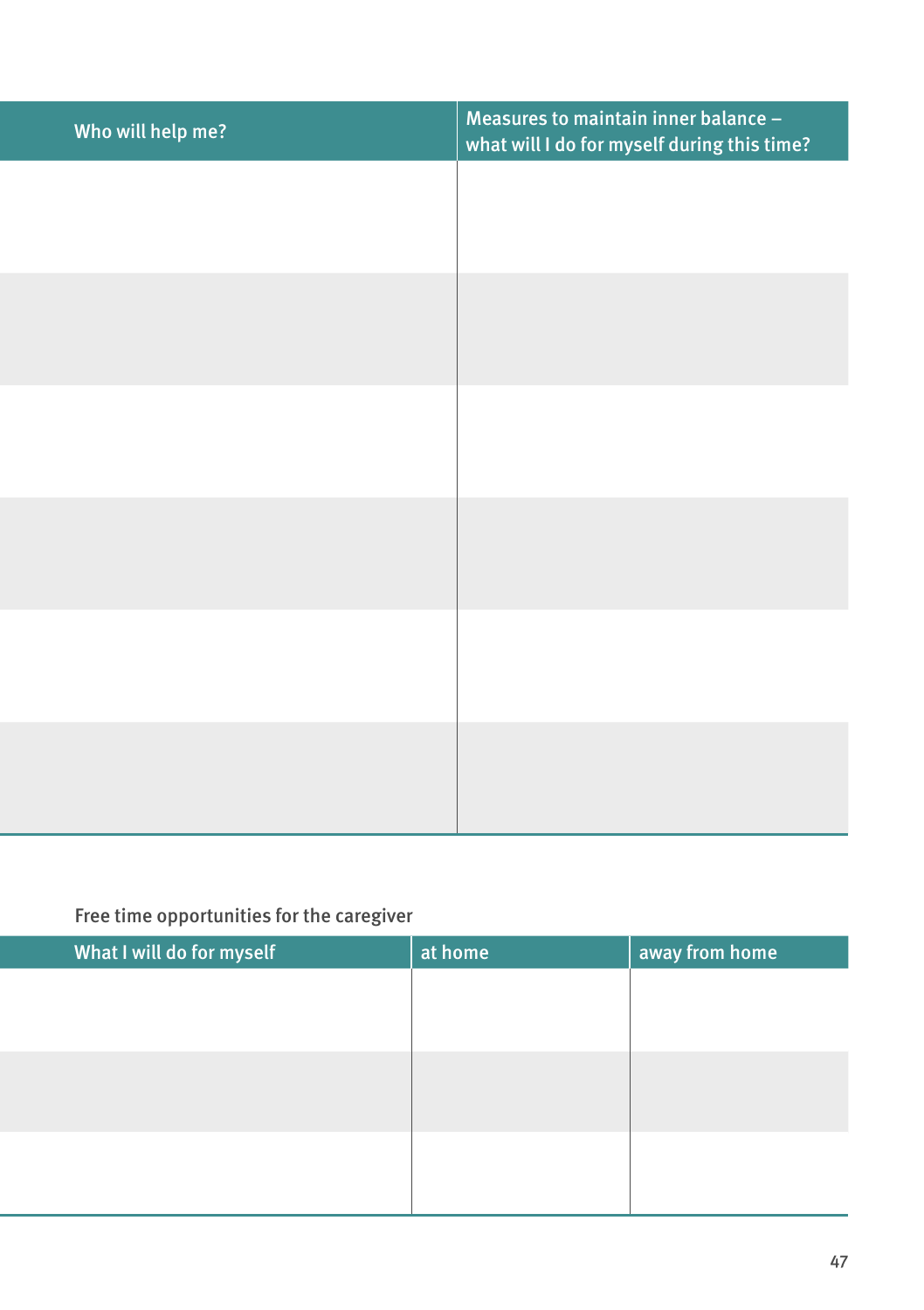## **Saturday**

| Period of<br>the day | Time | Activity | What I will do |
|----------------------|------|----------|----------------|
| Morning              |      |          |                |
|                      |      |          |                |
| Mid-<br>morning      |      |          |                |
| Noon                 |      |          |                |
| Afternoon            |      |          |                |
| Evening              |      |          |                |
| Night                |      |          |                |

### Who can help me from time to time?

| Time | <b>Date</b> | Activity | <b>Name</b> |
|------|-------------|----------|-------------|
|      |             |          |             |
|      |             |          |             |
|      |             |          |             |
|      |             |          |             |
|      |             |          |             |
|      |             |          |             |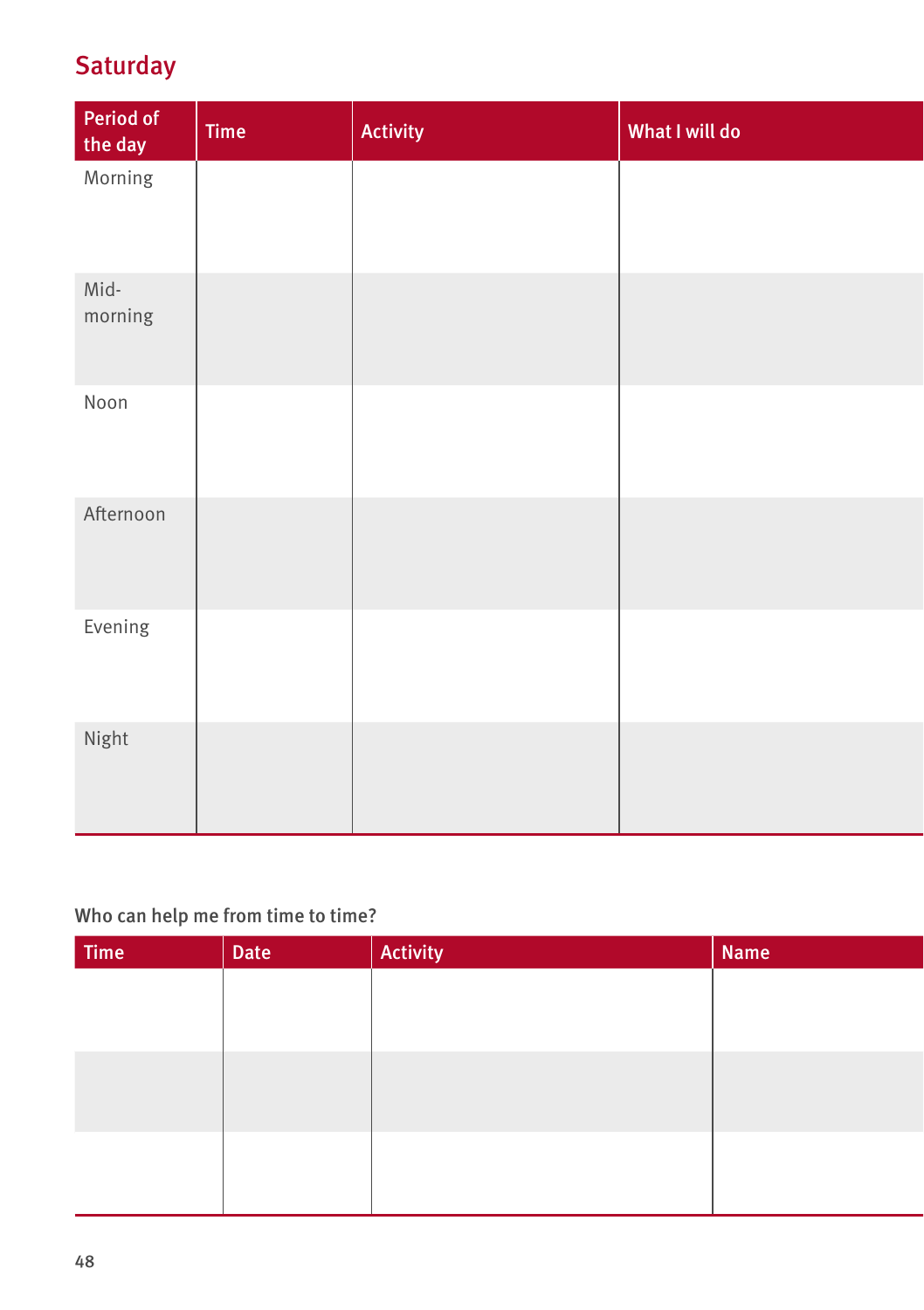| Who will help me? | Measures to maintain inner balance -<br>what will I do for myself during this time? |
|-------------------|-------------------------------------------------------------------------------------|
|                   |                                                                                     |
|                   |                                                                                     |
|                   |                                                                                     |
|                   |                                                                                     |
|                   |                                                                                     |
|                   |                                                                                     |
|                   |                                                                                     |
|                   |                                                                                     |
|                   |                                                                                     |
|                   |                                                                                     |
|                   |                                                                                     |

#### Free time opportunities for the caregiver

| What I will do for myself | at home | away from home |
|---------------------------|---------|----------------|
|                           |         |                |
|                           |         |                |
|                           |         |                |
|                           |         |                |
|                           |         |                |
|                           |         |                |
|                           |         |                |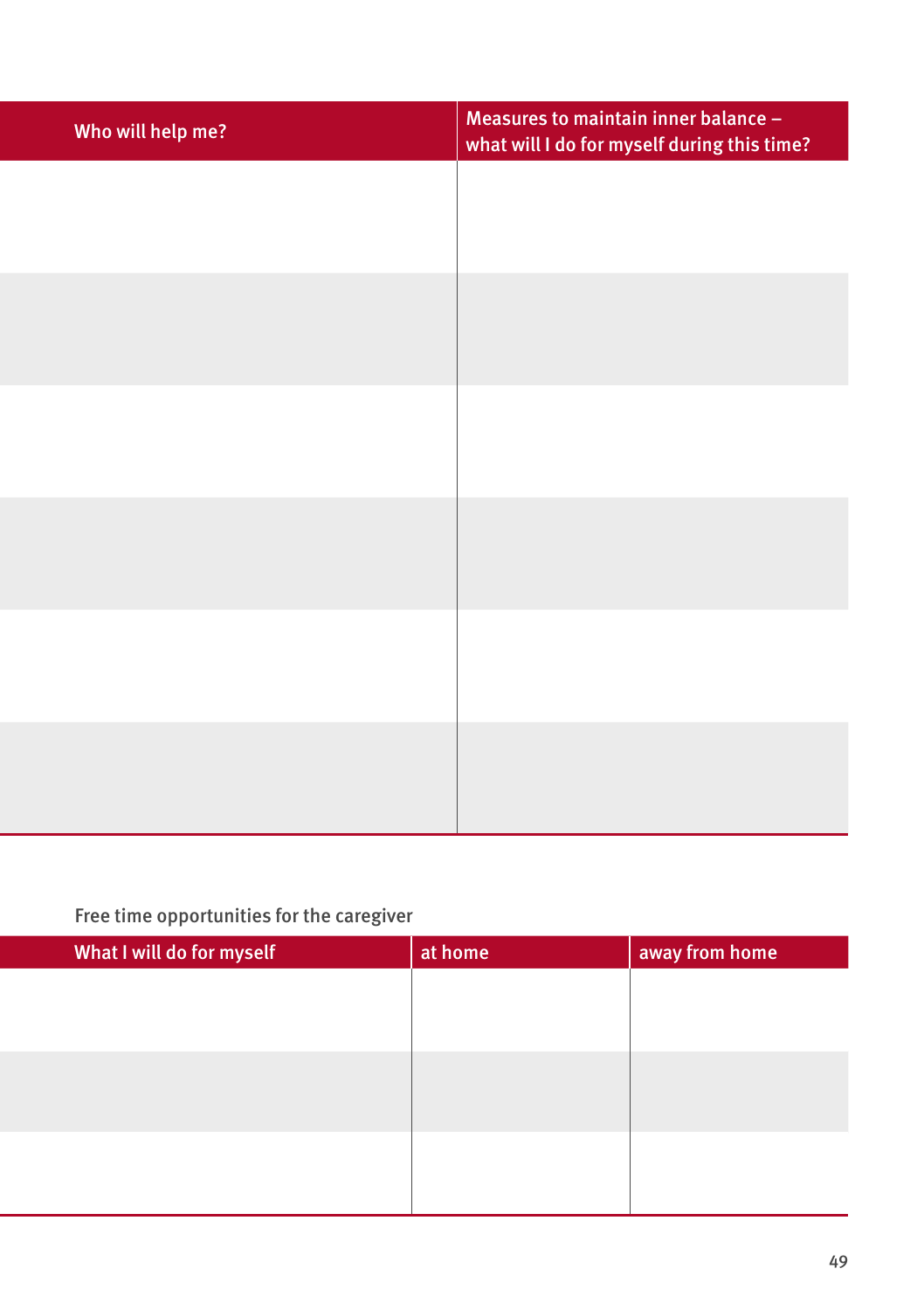## **Sunday**

| Period of<br>the day | $\vert$ Time | Activity | What I will do |
|----------------------|--------------|----------|----------------|
| Morning              |              |          |                |
|                      |              |          |                |
| Mid-<br>morning      |              |          |                |
| Noon                 |              |          |                |
| Afternoon            |              |          |                |
| Evening              |              |          |                |
| Night                |              |          |                |

### Who can help me from time to time?

| Time | Date | <b>Activity</b> | <b>Name</b> |
|------|------|-----------------|-------------|
|      |      |                 |             |
|      |      |                 |             |
|      |      |                 |             |
|      |      |                 |             |
|      |      |                 |             |
|      |      |                 |             |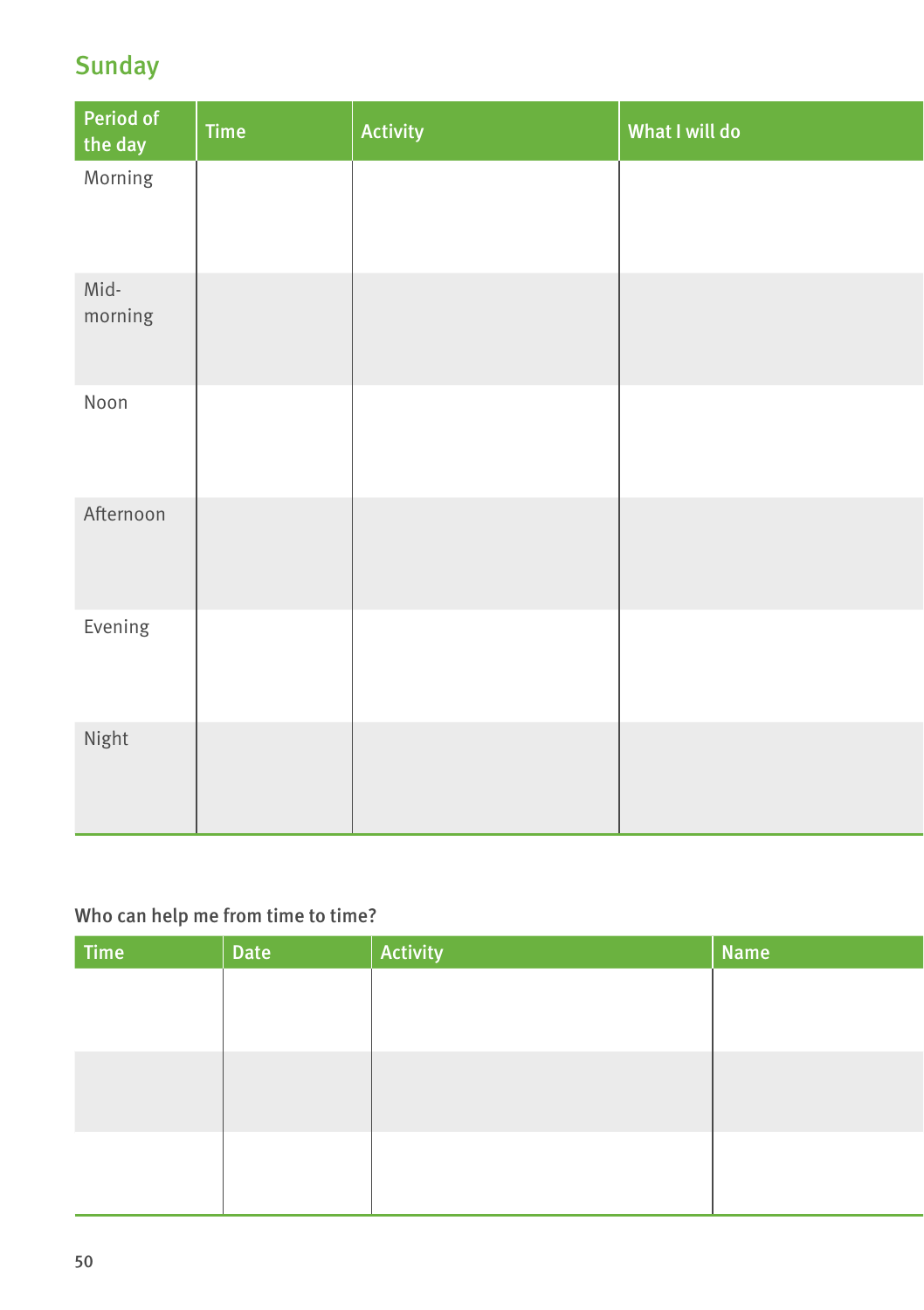| Who will help me? | Measures to maintain inner balance –<br>  what will I do for myself during this time? |
|-------------------|---------------------------------------------------------------------------------------|
|                   |                                                                                       |
|                   |                                                                                       |
|                   |                                                                                       |
|                   |                                                                                       |
|                   |                                                                                       |
|                   |                                                                                       |
|                   |                                                                                       |
|                   |                                                                                       |
|                   |                                                                                       |
|                   |                                                                                       |
|                   |                                                                                       |

#### Free time opportunities for the caregiver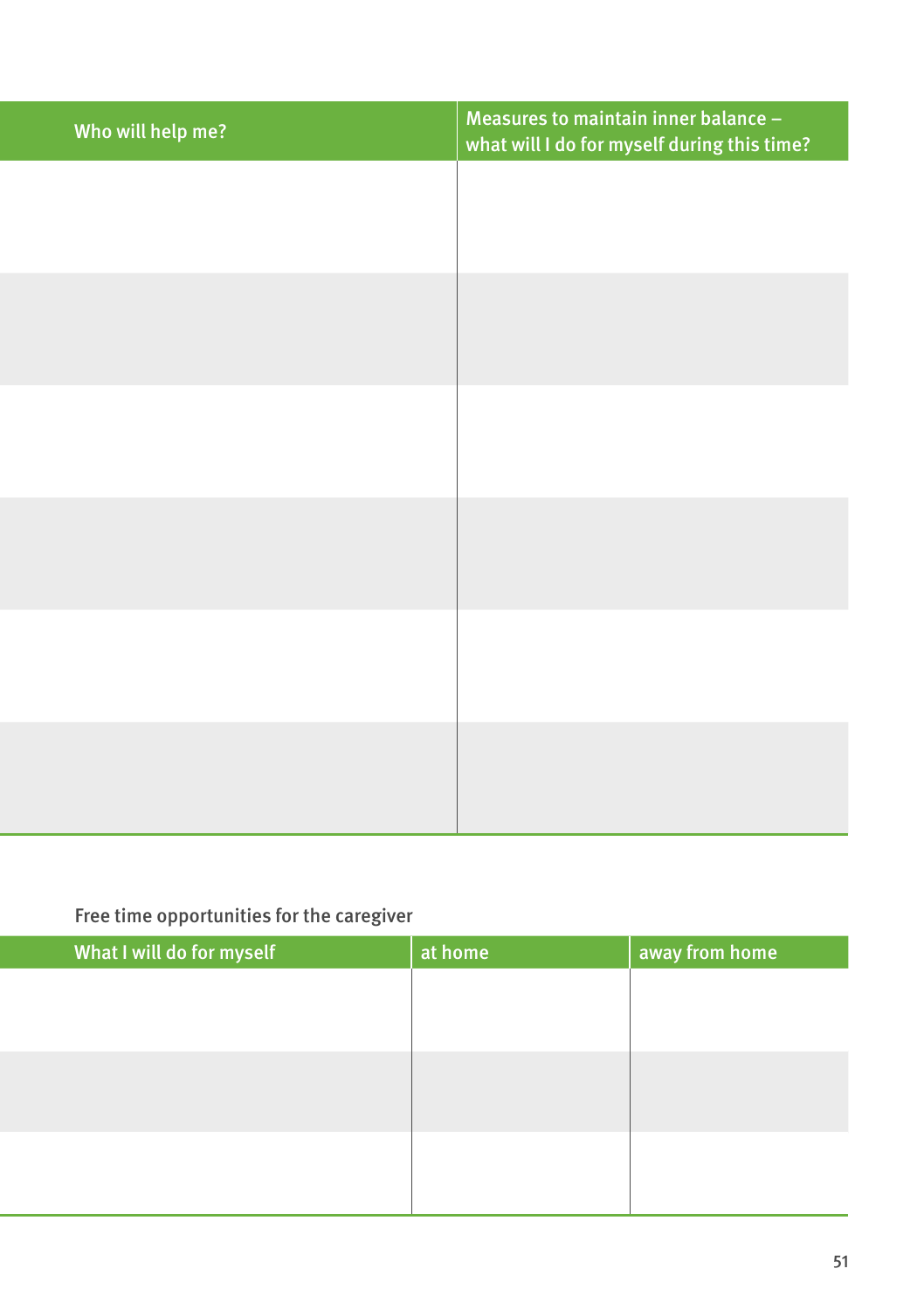### Please complete

Use the template to add the names of support institutions, their phone numbers, contact persons and opening hours.

Also write down the names and telephone numbers of relations, friends, neighbours and acquaintances.



© Alexandra Daldrup, Unfallkasse NRW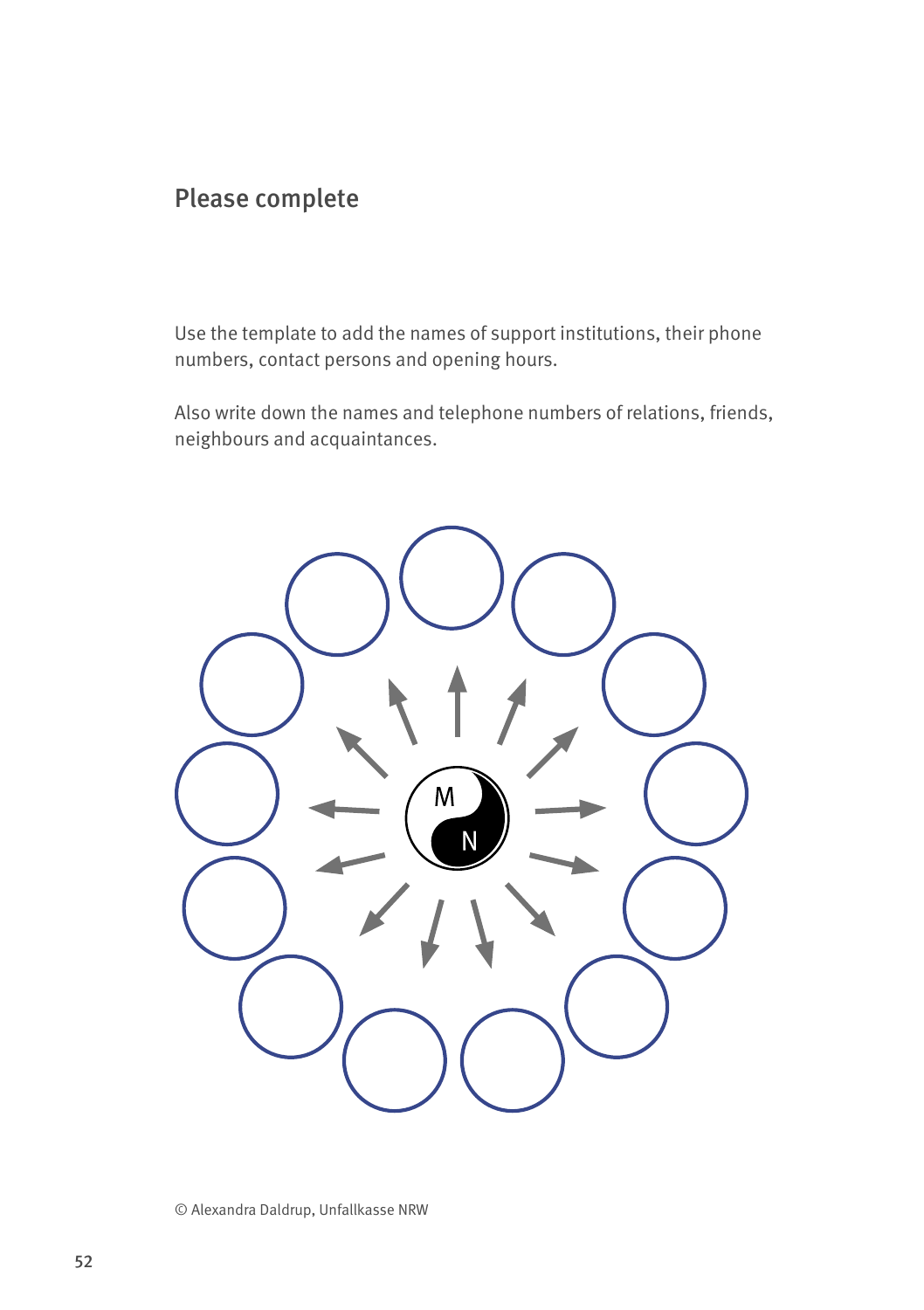## Please complete

It is good to find out what is available for acute situations and to assemble a network of helpers. It makes sense to contact a few of the institutions beforehand and to learn more about what they can offer.

Use the template to add the names of support institutions, their phone numbers, contact persons and opening hours. Also write down the names and telephone numbers of relations, friends, neighbours and acquaintances.



© Alexandra Daldrup, Unfallkasse NRW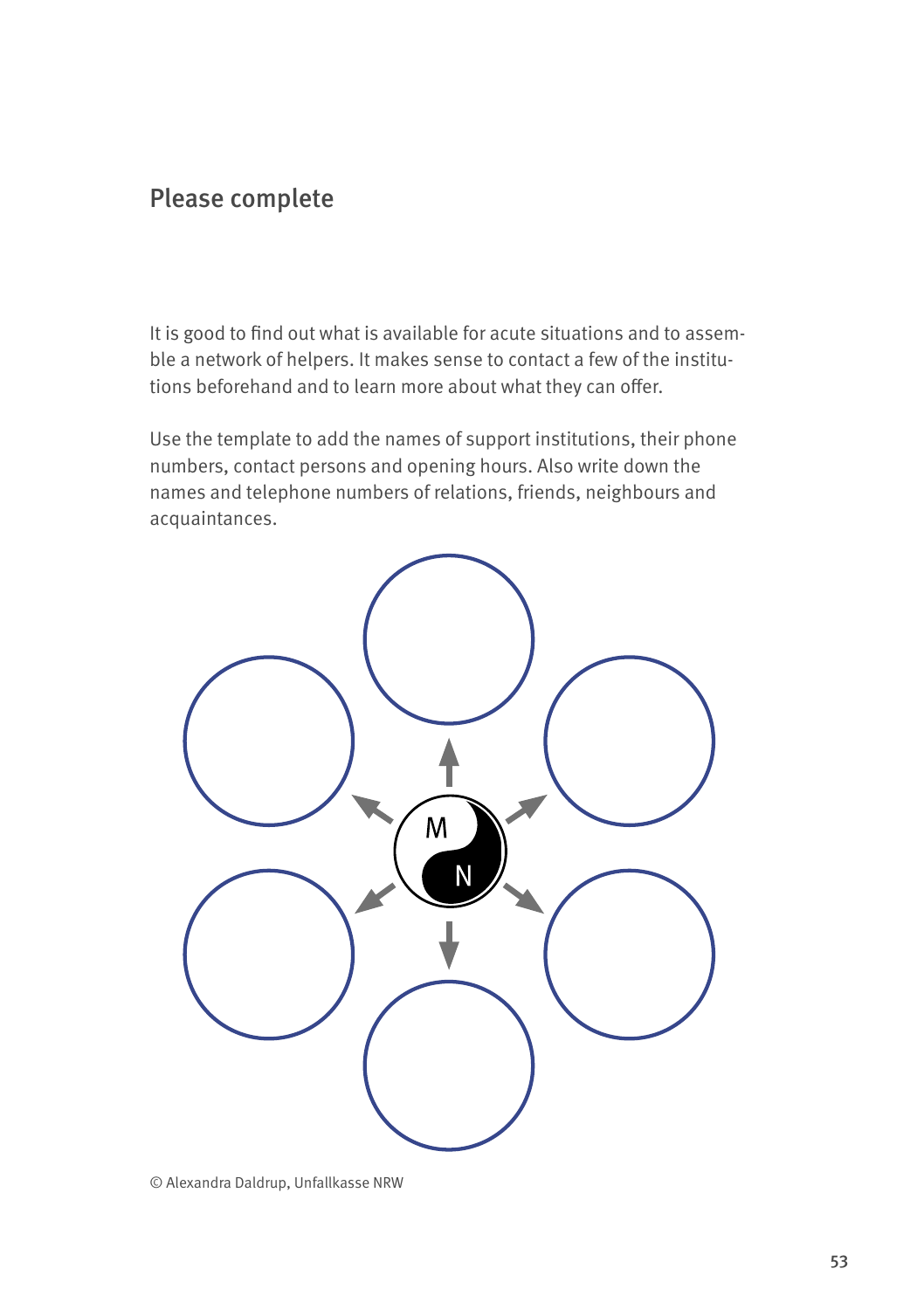| <b>Contract on the Contract of the Contract of The Contract of The Contract of The Contract of The Contract of The Contract of The Contract of The Contract of The Contract of The Contract of The Contract of The Contract of T</b> |
|--------------------------------------------------------------------------------------------------------------------------------------------------------------------------------------------------------------------------------------|
|                                                                                                                                                                                                                                      |
|                                                                                                                                                                                                                                      |
|                                                                                                                                                                                                                                      |
|                                                                                                                                                                                                                                      |
|                                                                                                                                                                                                                                      |
|                                                                                                                                                                                                                                      |
|                                                                                                                                                                                                                                      |
|                                                                                                                                                                                                                                      |
|                                                                                                                                                                                                                                      |
|                                                                                                                                                                                                                                      |
|                                                                                                                                                                                                                                      |
|                                                                                                                                                                                                                                      |
|                                                                                                                                                                                                                                      |
| My notes:                                                                                                                                                                                                                            |
|                                                                                                                                                                                                                                      |
|                                                                                                                                                                                                                                      |
|                                                                                                                                                                                                                                      |
|                                                                                                                                                                                                                                      |
|                                                                                                                                                                                                                                      |
|                                                                                                                                                                                                                                      |
|                                                                                                                                                                                                                                      |
|                                                                                                                                                                                                                                      |
|                                                                                                                                                                                                                                      |
|                                                                                                                                                                                                                                      |
|                                                                                                                                                                                                                                      |
|                                                                                                                                                                                                                                      |
|                                                                                                                                                                                                                                      |
|                                                                                                                                                                                                                                      |
|                                                                                                                                                                                                                                      |
|                                                                                                                                                                                                                                      |
|                                                                                                                                                                                                                                      |
|                                                                                                                                                                                                                                      |
|                                                                                                                                                                                                                                      |
|                                                                                                                                                                                                                                      |
|                                                                                                                                                                                                                                      |
|                                                                                                                                                                                                                                      |
|                                                                                                                                                                                                                                      |
|                                                                                                                                                                                                                                      |
|                                                                                                                                                                                                                                      |
|                                                                                                                                                                                                                                      |
|                                                                                                                                                                                                                                      |
|                                                                                                                                                                                                                                      |
|                                                                                                                                                                                                                                      |
|                                                                                                                                                                                                                                      |
|                                                                                                                                                                                                                                      |
|                                                                                                                                                                                                                                      |
|                                                                                                                                                                                                                                      |
|                                                                                                                                                                                                                                      |
|                                                                                                                                                                                                                                      |
|                                                                                                                                                                                                                                      |
|                                                                                                                                                                                                                                      |
|                                                                                                                                                                                                                                      |
|                                                                                                                                                                                                                                      |
|                                                                                                                                                                                                                                      |
|                                                                                                                                                                                                                                      |
|                                                                                                                                                                                                                                      |
|                                                                                                                                                                                                                                      |
|                                                                                                                                                                                                                                      |
|                                                                                                                                                                                                                                      |
|                                                                                                                                                                                                                                      |
|                                                                                                                                                                                                                                      |
|                                                                                                                                                                                                                                      |
|                                                                                                                                                                                                                                      |
|                                                                                                                                                                                                                                      |
|                                                                                                                                                                                                                                      |
|                                                                                                                                                                                                                                      |
|                                                                                                                                                                                                                                      |
|                                                                                                                                                                                                                                      |
|                                                                                                                                                                                                                                      |
|                                                                                                                                                                                                                                      |
|                                                                                                                                                                                                                                      |
|                                                                                                                                                                                                                                      |
|                                                                                                                                                                                                                                      |
|                                                                                                                                                                                                                                      |
|                                                                                                                                                                                                                                      |
|                                                                                                                                                                                                                                      |
|                                                                                                                                                                                                                                      |
|                                                                                                                                                                                                                                      |
|                                                                                                                                                                                                                                      |
|                                                                                                                                                                                                                                      |
|                                                                                                                                                                                                                                      |
|                                                                                                                                                                                                                                      |
|                                                                                                                                                                                                                                      |
|                                                                                                                                                                                                                                      |
|                                                                                                                                                                                                                                      |
|                                                                                                                                                                                                                                      |
|                                                                                                                                                                                                                                      |
|                                                                                                                                                                                                                                      |
|                                                                                                                                                                                                                                      |
|                                                                                                                                                                                                                                      |
|                                                                                                                                                                                                                                      |
|                                                                                                                                                                                                                                      |
|                                                                                                                                                                                                                                      |
|                                                                                                                                                                                                                                      |
|                                                                                                                                                                                                                                      |
|                                                                                                                                                                                                                                      |
|                                                                                                                                                                                                                                      |
|                                                                                                                                                                                                                                      |
|                                                                                                                                                                                                                                      |
|                                                                                                                                                                                                                                      |
|                                                                                                                                                                                                                                      |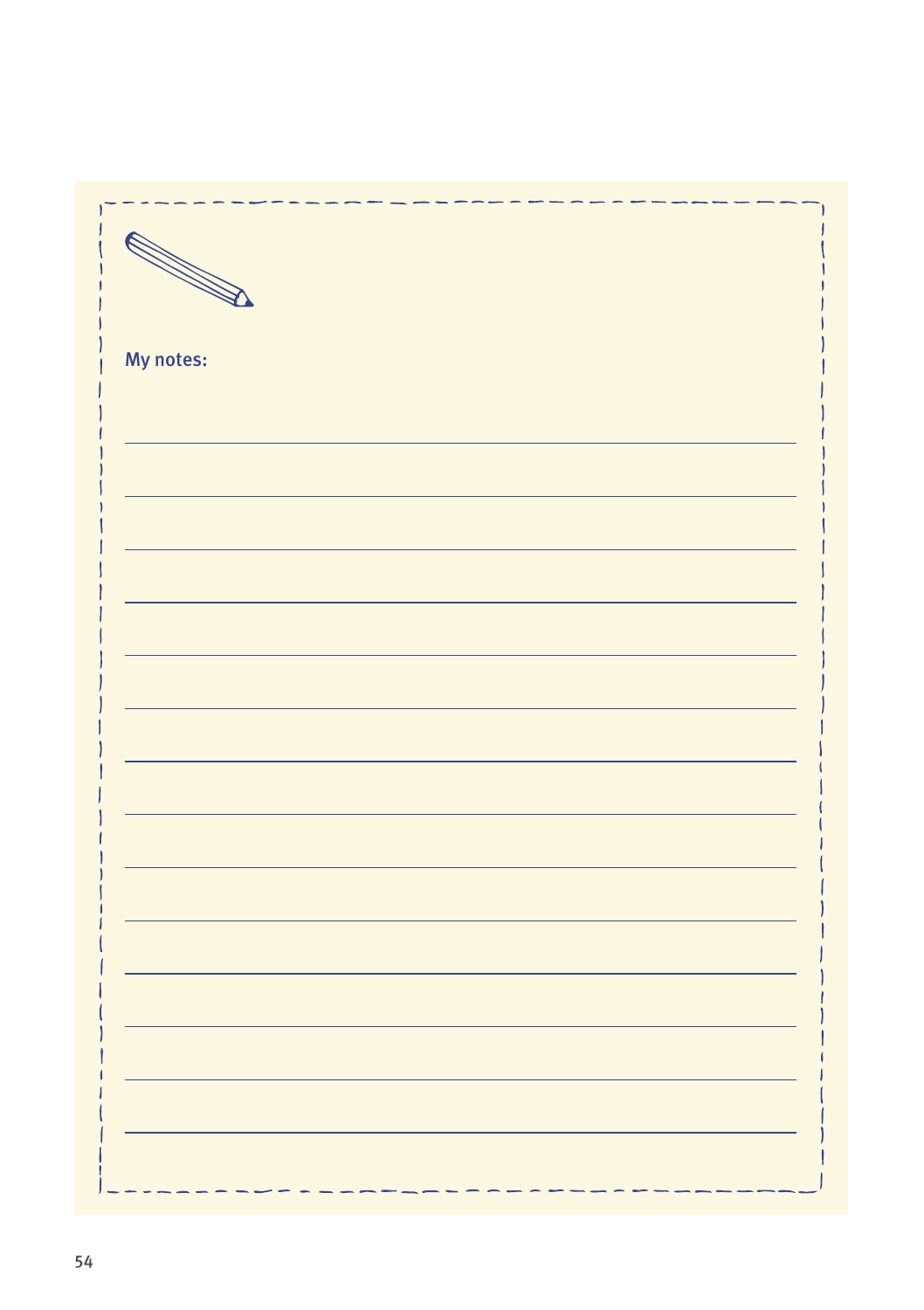| <b>Contract on the Contract of the Contract of The Contract of The Contract of The Contract of The Contract of The Contract of The Contract of The Contract of The Contract of The Contract of The Contract of The Contract of T</b> |
|--------------------------------------------------------------------------------------------------------------------------------------------------------------------------------------------------------------------------------------|
|                                                                                                                                                                                                                                      |
|                                                                                                                                                                                                                                      |
|                                                                                                                                                                                                                                      |
|                                                                                                                                                                                                                                      |
|                                                                                                                                                                                                                                      |
|                                                                                                                                                                                                                                      |
|                                                                                                                                                                                                                                      |
| My notes:                                                                                                                                                                                                                            |
|                                                                                                                                                                                                                                      |
|                                                                                                                                                                                                                                      |
|                                                                                                                                                                                                                                      |
|                                                                                                                                                                                                                                      |
|                                                                                                                                                                                                                                      |
|                                                                                                                                                                                                                                      |
|                                                                                                                                                                                                                                      |
|                                                                                                                                                                                                                                      |
|                                                                                                                                                                                                                                      |
|                                                                                                                                                                                                                                      |
|                                                                                                                                                                                                                                      |
|                                                                                                                                                                                                                                      |
|                                                                                                                                                                                                                                      |
|                                                                                                                                                                                                                                      |
|                                                                                                                                                                                                                                      |
|                                                                                                                                                                                                                                      |
|                                                                                                                                                                                                                                      |
|                                                                                                                                                                                                                                      |
|                                                                                                                                                                                                                                      |
|                                                                                                                                                                                                                                      |
|                                                                                                                                                                                                                                      |
|                                                                                                                                                                                                                                      |
|                                                                                                                                                                                                                                      |
|                                                                                                                                                                                                                                      |
|                                                                                                                                                                                                                                      |
|                                                                                                                                                                                                                                      |
|                                                                                                                                                                                                                                      |
|                                                                                                                                                                                                                                      |
|                                                                                                                                                                                                                                      |
|                                                                                                                                                                                                                                      |
|                                                                                                                                                                                                                                      |
|                                                                                                                                                                                                                                      |
|                                                                                                                                                                                                                                      |
|                                                                                                                                                                                                                                      |
|                                                                                                                                                                                                                                      |
|                                                                                                                                                                                                                                      |
|                                                                                                                                                                                                                                      |
|                                                                                                                                                                                                                                      |
|                                                                                                                                                                                                                                      |
|                                                                                                                                                                                                                                      |
|                                                                                                                                                                                                                                      |
|                                                                                                                                                                                                                                      |
|                                                                                                                                                                                                                                      |
|                                                                                                                                                                                                                                      |
|                                                                                                                                                                                                                                      |
|                                                                                                                                                                                                                                      |
|                                                                                                                                                                                                                                      |
|                                                                                                                                                                                                                                      |
|                                                                                                                                                                                                                                      |
|                                                                                                                                                                                                                                      |
|                                                                                                                                                                                                                                      |
|                                                                                                                                                                                                                                      |
|                                                                                                                                                                                                                                      |
|                                                                                                                                                                                                                                      |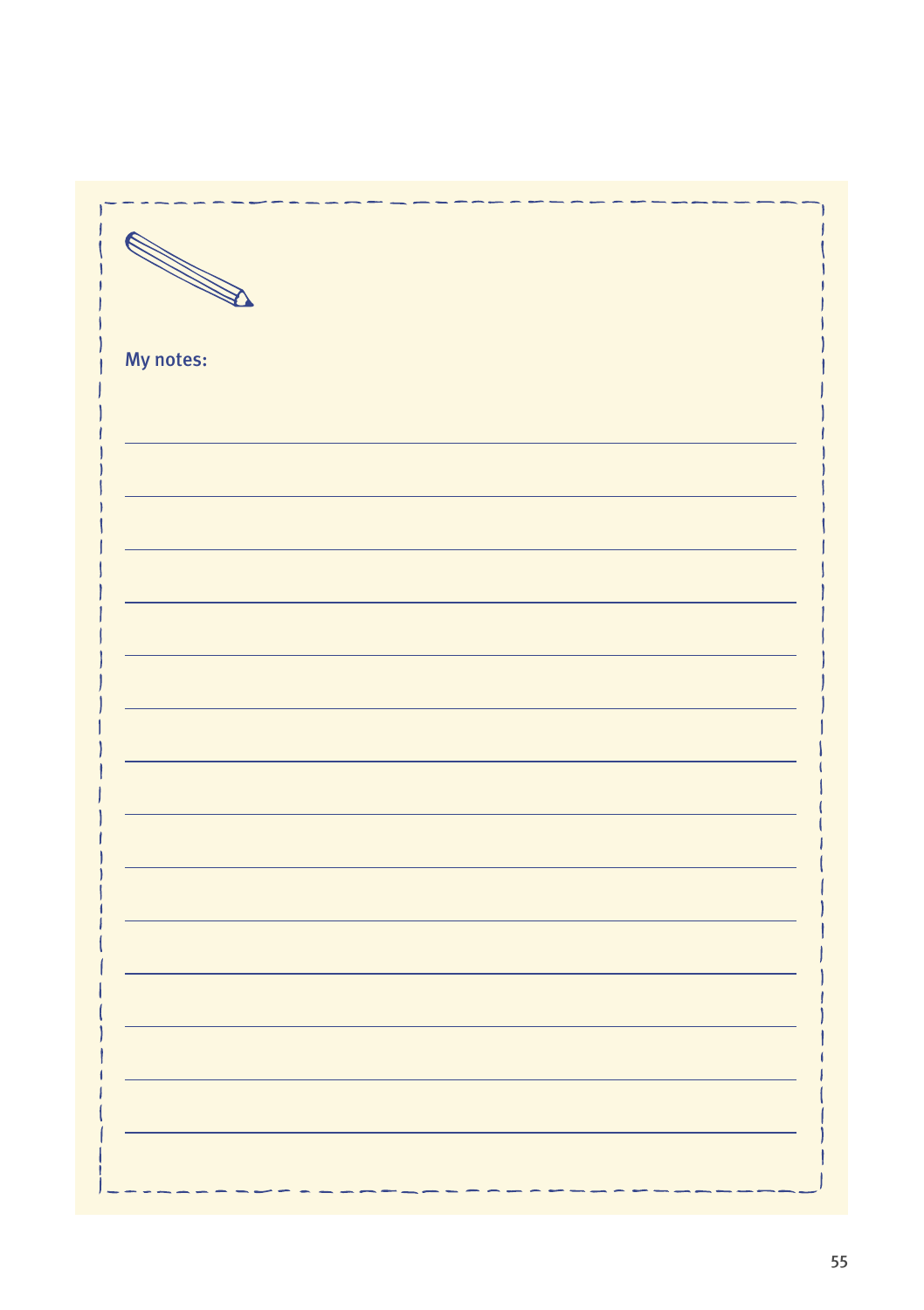### Impressum

#### Herausgeber

Unfallkasse NRW Sankt-Franziskus-Straße 146 40470 Düsseldorf Telefon 0211 9024-0 Telefax 0211 9024-1355 E-Mail info@unfallkasse-nrw.de Internet www.unfallkasse-nrw.de

#### Autorinnen

Alexandra Daldrup Elfie Böttger-Bohlen

Beratung Silke Niewohner

Redaktion Karin Winkes-Glüsenkamp

Gestaltung saga werbeagentur GmbH, Münster

Druck F&D, Lichtenfels

1. Auflage April 2019 1.000 Exemplare

## Bestellnummer

PIN 67